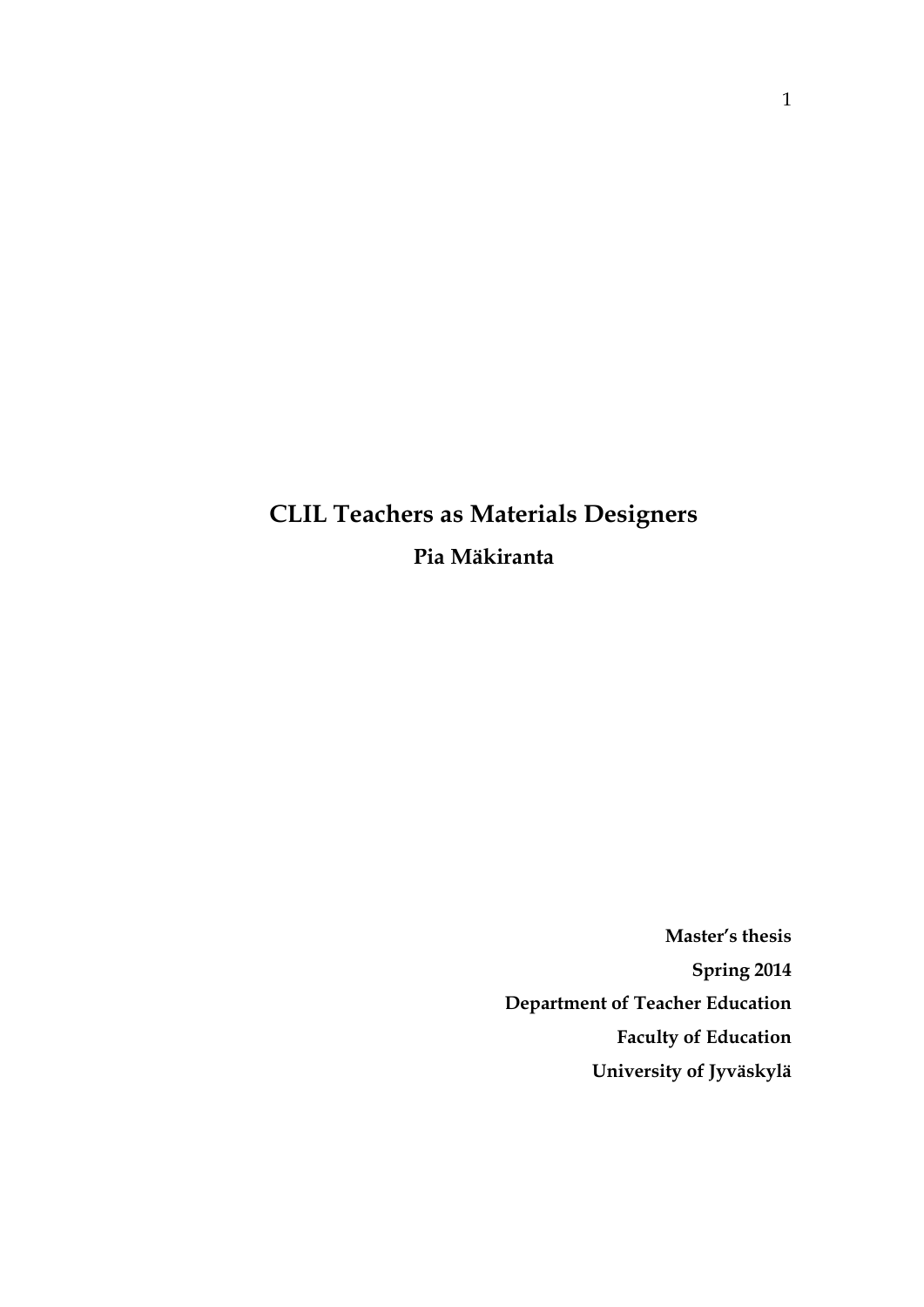| Tiedekunta - Faculty                        | Laitos - Department              |
|---------------------------------------------|----------------------------------|
| Faculty of Education                        | Department of Teacher Education  |
| Tekijä – Author                             |                                  |
| Mäkiranta, Pia                              |                                  |
| Työn nimi - Title                           |                                  |
| <b>CLIL Teachers as Materials Designers</b> |                                  |
| Oppiaine - Subject                          | Työn Laji - Level                |
| Education                                   | Master's thesis                  |
| Aika - Month and Year                       | Sivumäärä - Number of pages      |
| <b>June 2014</b>                            | $67$ pages + appendices (1 page) |
| Tiivistelmä - Abstract                      |                                  |

Content and language integrated learning (CLIL), an approach in which school subjects are taught through a foreign language, has become popular especially in Europe. Its results in content and language learning are generally good but CLIL is laborious for the teacher mainly because almost no CLIL materials are available. Searching for, adapting and preparing suitable materials is time-consuming and may require special competencies. Materialsrelated support is a prerequisite of successful CLIL programs. This can take the form of producing materials, establishing materials banks, facilitating the sharing of materials or training teachers in materials development. Information is needed on the actual processes employed by teachers in CLIL materials development. The aim of this study was to examine the materials development process of CLIL teachers when preparing materials for their own pupils. Three CLIL teachers were asked to prepare materials while thinking aloud. The think-aloud protocols were analyzed on two levels: largescale stages and individual actions. Four common stages were found: 1) reading design brief, 2) topic planning, 3) materials preparation and 4) lesson preparation. The materials preparation stage, which included both planning and preparation, varied considerably between teachers. Their approach could be described as either activity-oriented or materials-oriented. Three types of materials design behavior were found: design-related, information-related and design process -related. CLIL materials is an important topic that merits more research attention in the future.

**Asiasanat – Keywords**

CLIL, content and language integrated learning, materials, materials development, concurrent verbalization

**Säilytyspaikka – Depository**

University of Jyväskylä, Department of Education **Muita tietoja – Additional information**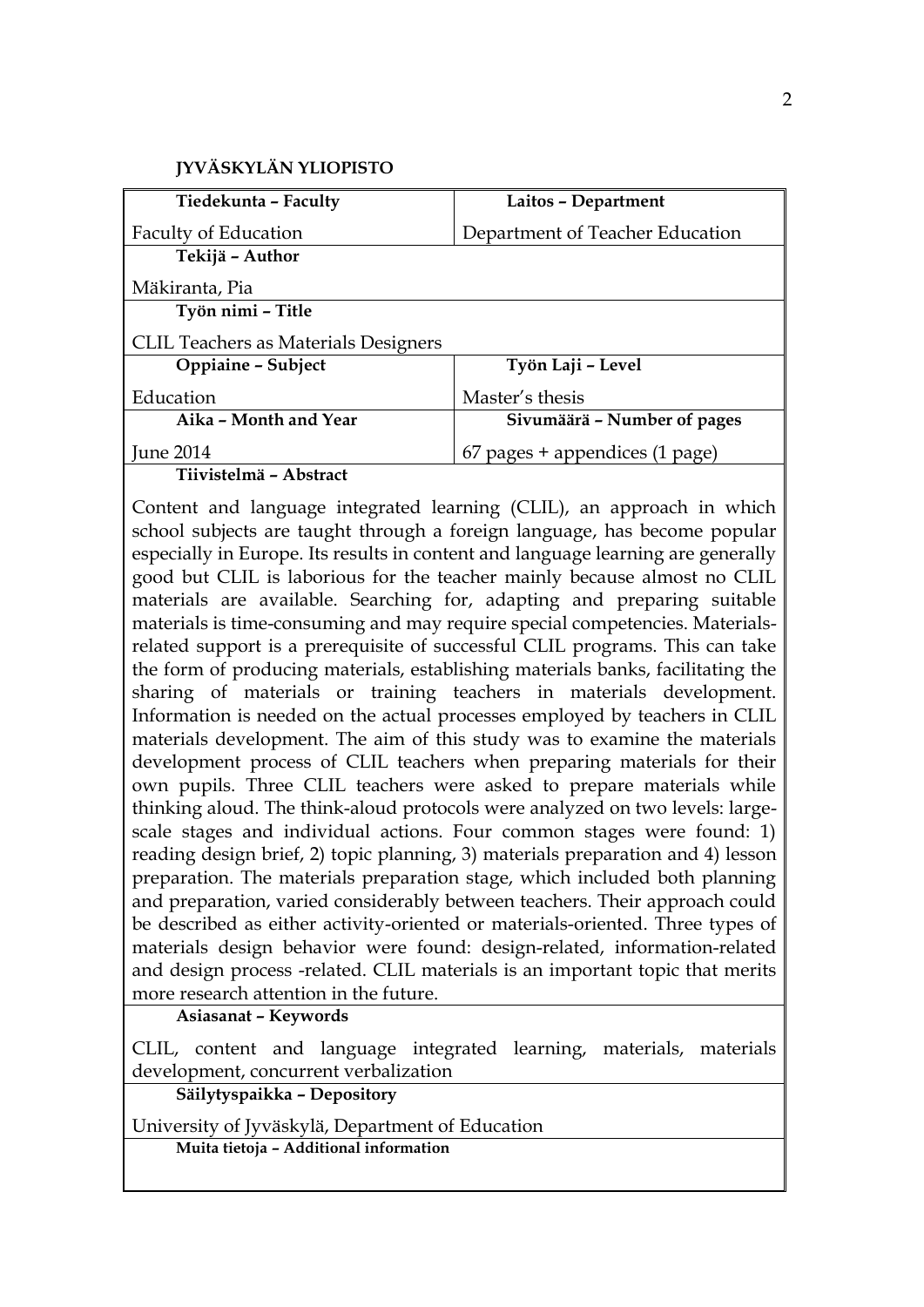| Tiedekunta - Faculty                         | Laitos - Department            |  |  |  |
|----------------------------------------------|--------------------------------|--|--|--|
| Kasvatustieteiden tiedekunta                 | Opettajankoulutuslaitos        |  |  |  |
| Tekijä – Author                              |                                |  |  |  |
| Mäkiranta, Pia                               |                                |  |  |  |
| Työn nimi - Title                            |                                |  |  |  |
| CLIL-opettajat materiaalien suunnittelijoina |                                |  |  |  |
| Oppiaine - Subject                           | Työn Laji - Level              |  |  |  |
| Kasvatustiede                                | Pro gradu -tutkielma           |  |  |  |
| Aika - Month and Year                        | Sivumäärä – Number of pages    |  |  |  |
| Kesäkuu 2014                                 | $67$ sivua + liitteet (1 sivu) |  |  |  |
| Tiivistelmä - Abstract                       |                                |  |  |  |

Vieraskielinen sisällönopetus (CLIL), jossa kouluaineita opetetaan vieraalla kielellä, on kasvattanut suosiotaan varsinkin Euroopassa. Sisällön ja kielen oppimisen tulokset CLIL-opetuksessa ovat yleisesti hyviä, mutta menetelmä on opettajalle työläs pääasiassa siksi, että CLIL-materiaaleja on tuskin ollenkaan saatavilla. Sopivien materiaalien etsiminen, muokkaaminen ja valmistaminen on aikaa vievää ja voi vaatia erikoisosaamista. Materiaaleihin liittyvä tuki on onnistuneiden CLIL-ohjelmien edellytys. Tuki voi tarkoittaa materiaalien valmistamista, materiaalipankkien perustamista, materiaalien jakamisen tukemista tai opettajien kouluttamista materiaalien valmistuksessa. Tarvitaan tietoa prosesseista, joita opettajat käyttävät valmistaessaan CLILmateriaaleja. Tämän tutkimuksen tarkoitus oli tarkastella materiaalien valmistusprosessia, kun CLIL-opettajat tuottavat materiaaleja omille oppilailleen. Kolmea CLIL-opettajaa pyydettiin ajattelemaan ääneen materiaaleja valmistaessaan. Ääneenajatteluprotokollat analysoitiin kahdella tasolla: laajempien vaiheiden ja yksittäisten toimien. Neljä yhteistä vaihetta löydettiin: 1) suunnitteluohjeen lukeminen, 2) aiheen suunnittelu, 3) materiaalien valmistus ja 4) tunnin valmistelu. Materiaalien valmistus -vaihe, sisältäen sekä suunnittelun että valmistuksen, vaihteli paljon opettajien välillä. Heidän lähestymistapaansa voi kuvata joko aktiviteetti- tai materiaalipainotteiseksi. Kolmenlaista materiaalien valmistustoimintaa esiintyi: suunnitteluun, informaatioon ja suunnitteluprosessiin liittyvää. CLIL-materiaalit on tärkeä aihe, joka ansaitsee jatkossa lisää tutkimusta.

**Asiasanat – Keywords**

CLIL, vieraskielinen sisällönopetus, materiaalit, materiaalien valmistus, ääneenajattelumenetelmä

**Säilytyspaikka – Depository**

Jyväskylän yliopisto, Kasvatustieteiden laitos

**Muita tietoja – Additional information**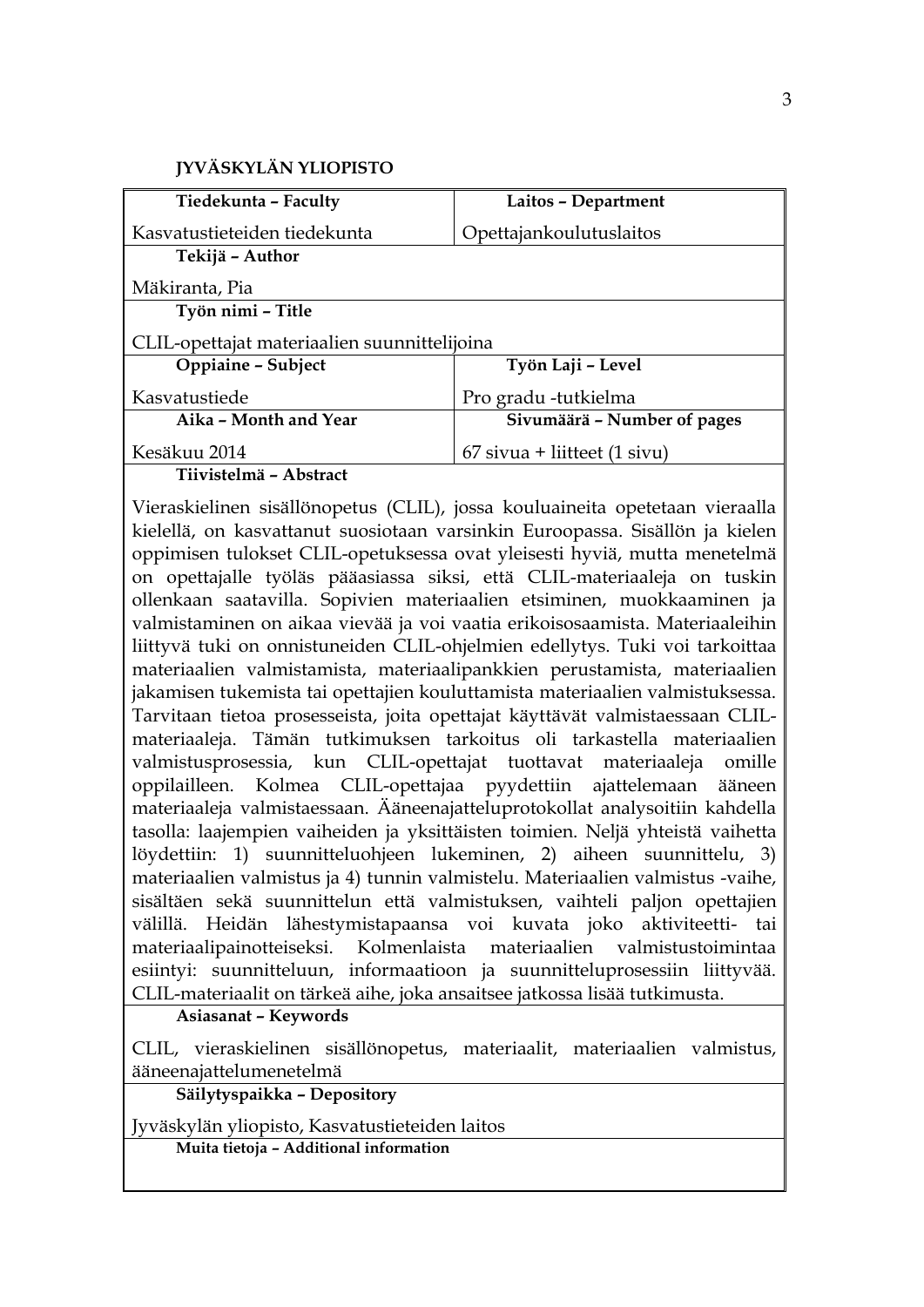# **LIST OF FIGURES AND TABLES**

# **FIGURES**

|  | <b>FIGURE 1</b> |  |  |
|--|-----------------|--|--|
|--|-----------------|--|--|

# **TABLES**

| TABLE 1 |  |
|---------|--|
| TABLE 2 |  |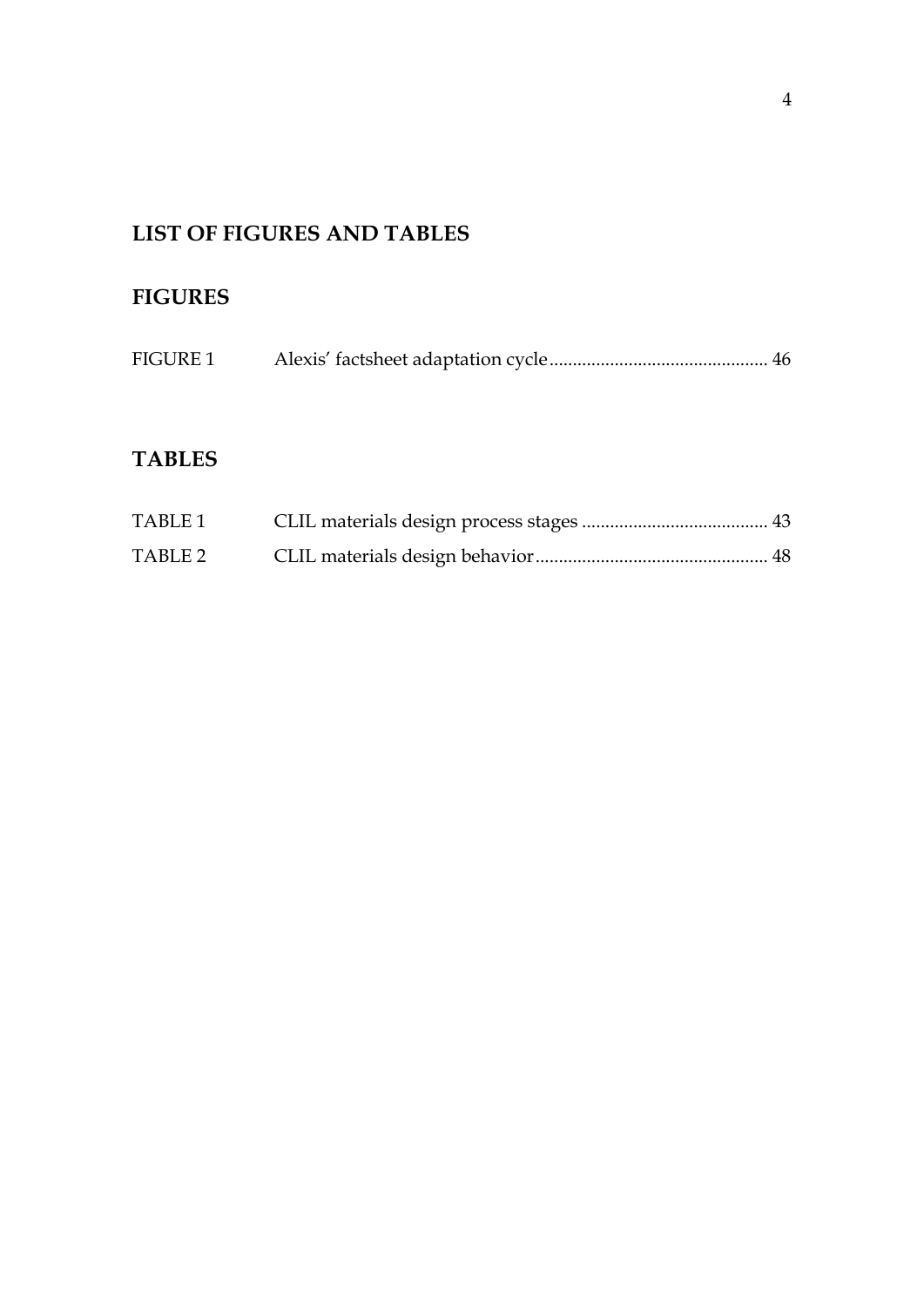# **TABLE OF CONTENTS**

**ABSTRACTS** 

# **FIGURES AND TABLES**

# TABLE OF CONTENTS

| $\mathbf{1}$   |     |       |  |  |  |
|----------------|-----|-------|--|--|--|
| $\overline{2}$ |     |       |  |  |  |
|                | 2.1 |       |  |  |  |
|                |     | 2.1.1 |  |  |  |
|                |     | 2.1.2 |  |  |  |
|                |     | 2.1.3 |  |  |  |
|                | 2.2 |       |  |  |  |
|                |     | 2.2.1 |  |  |  |
|                |     | 2.2.2 |  |  |  |
|                | 2.3 |       |  |  |  |
| 3              |     |       |  |  |  |
|                | 3.1 |       |  |  |  |
|                | 3.2 |       |  |  |  |
|                | 3.3 |       |  |  |  |
|                |     | 3.3.1 |  |  |  |
|                |     | 3.3.2 |  |  |  |
|                |     | 3.3.3 |  |  |  |
|                |     | 3.3.4 |  |  |  |
|                | 3.4 |       |  |  |  |
| $\overline{4}$ |     |       |  |  |  |
|                | 4.1 |       |  |  |  |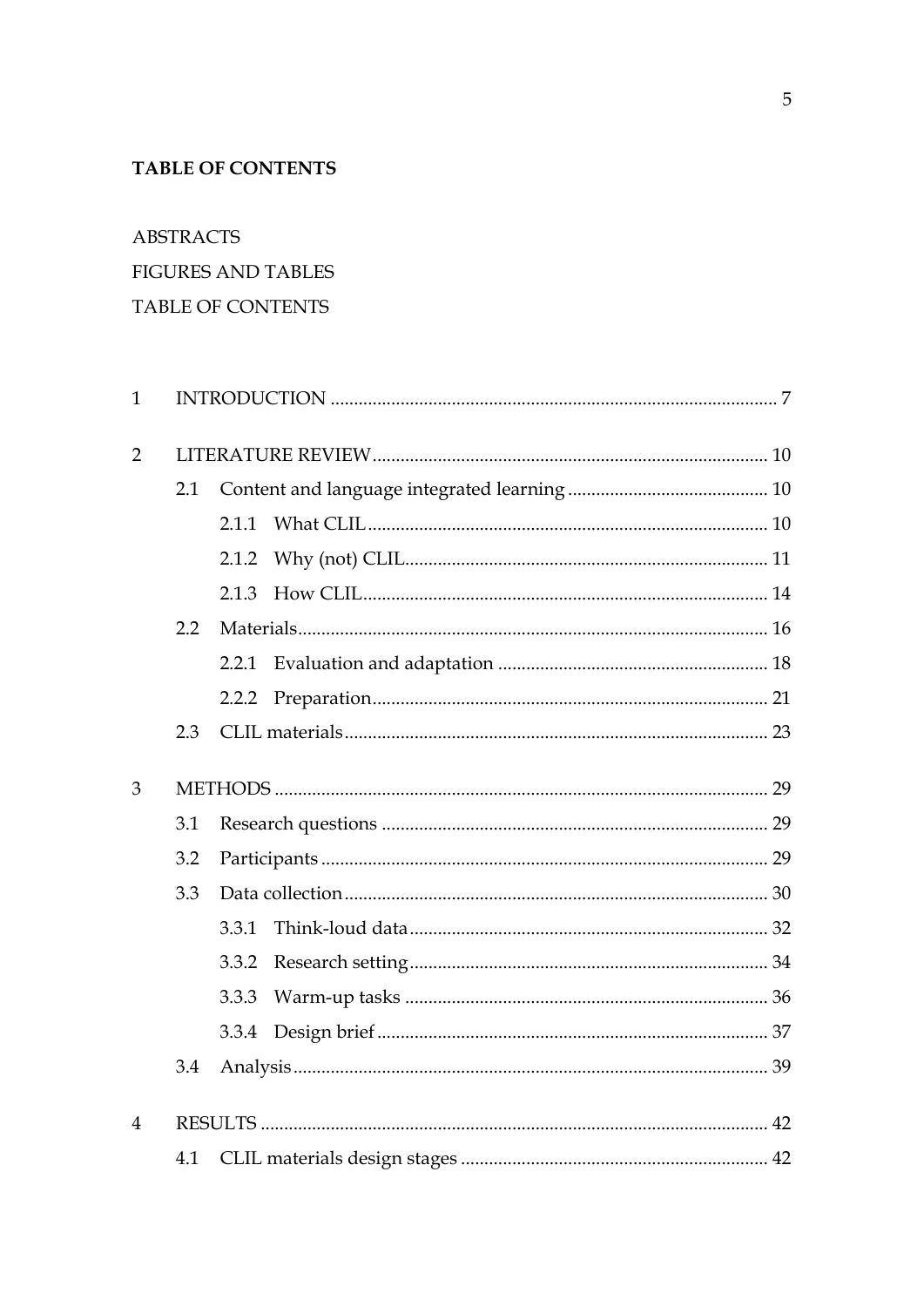| 5 |  |  |
|---|--|--|
|   |  |  |
|   |  |  |
|   |  |  |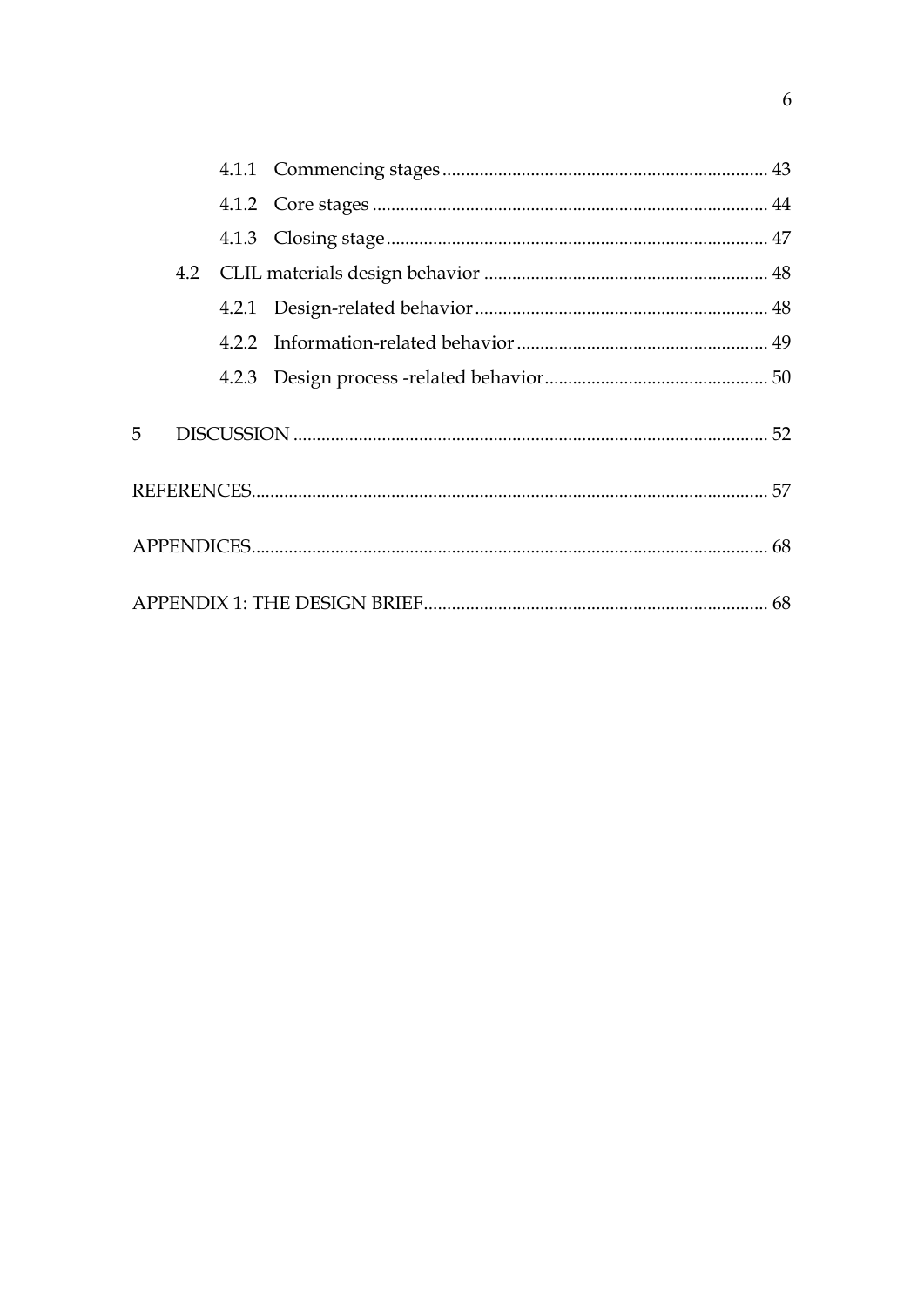# <span id="page-6-0"></span>**1 INTRODUCTION**

Content and language integrated learning (CLIL), an educational approach in which non-language subjects are taught through a foreign language (Dalton-Puffer 2008; Dalton-Puffer, Nikula & Smit 2010a), has become progressively more popular in Europe and elsewhere during the past few years. The reasons are not far to seek: using a language as the medium of instruction is believed to result in "naturalistic language learning", facilitate meaningful language use and thus reduce target language anxiety and boost motivation (Dalton-Puffer & Smit 2007, 8–9). Research results on student achievement are mostly positive as well. As regards content learning, CLIL students are generally found to possess knowledge and skills equal to their non-CLIL counterparts (Dalton-Puffer 2008), even outperforming them in learning certain topics (Jäppinen 2005). The language skills of CLIL students, especially in the areas of receptive skills, vocabulary, morphology, fluency and affective outcomes, among others, are generally higher than those of mainstream students (Dalton-Puffer 2008; see also Lasagabaster 2008). Since these advantages are apparently achieved without an increase in the amount of instruction given – as European CLIL at least tends to take place during normal content lessons (Dalton-Puffer, Nikula & Smit 2010a, 1) – it is hardly surprising that the approach has won the warm approval of policy-makers and parents alike.

There are, however, challenges as well. Lack of CLIL teacher training (Banegas 2012a, 47), the laboriousness of the approach (Gierlinger 2007) and the pressure of national examinations felt by teachers (Mehisto 2008, 107–108) are all serious difficulties, but perhaps the most pressing concern in CLIL teaching, voiced by teachers and researchers alike, is the lack of appropriate teaching materials. Banegas (2010; 2013), drawing on a number of CLIL authors, states that the lack of ready-made coursebooks and other CLIL materials is often seen "as a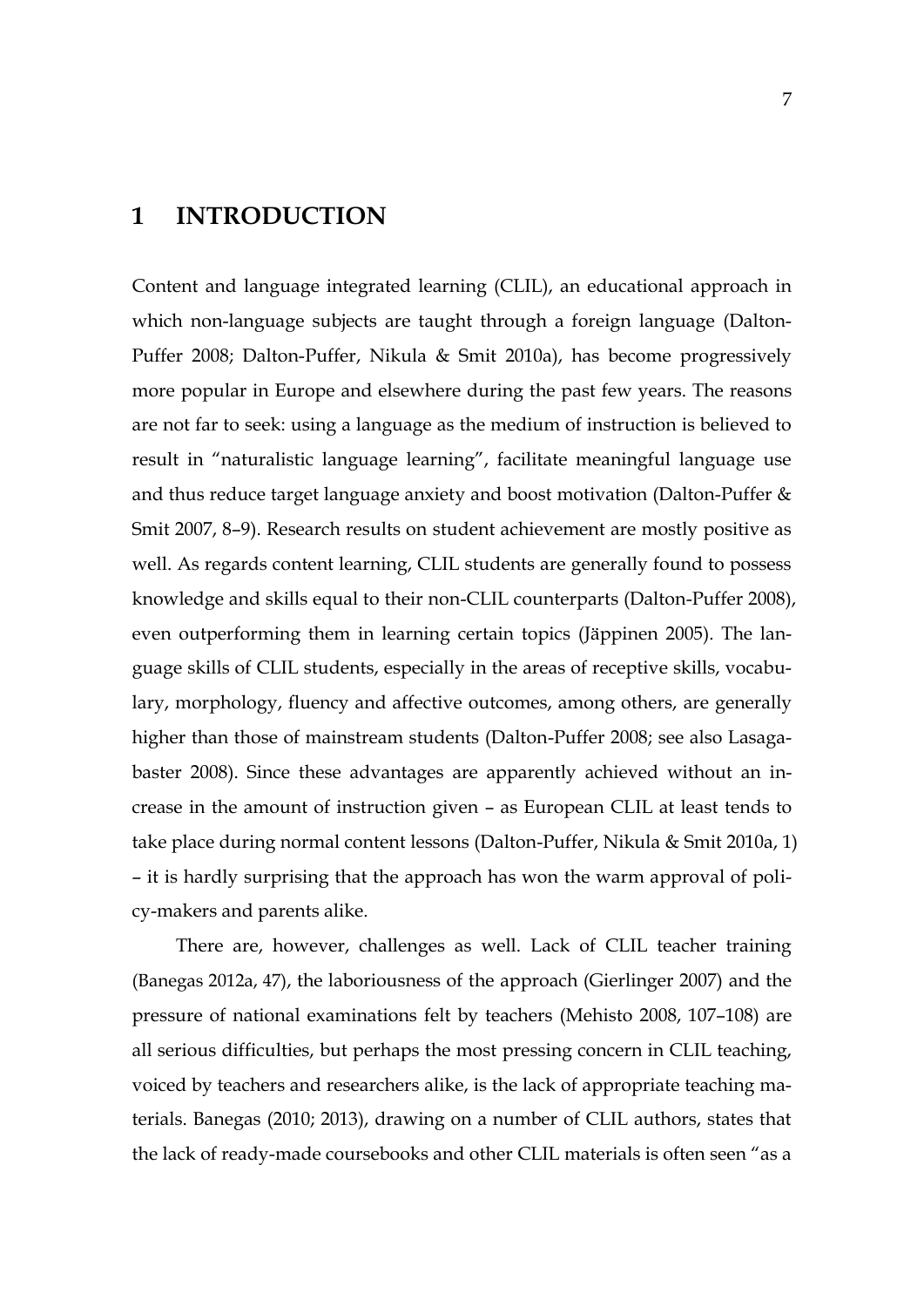drawback in CLIL" (Banegas 2010). This lack of suitable CLIL materials is a well established – and often lamented – fact in several countries (see e.g. Alonso, Grisaleña, & Campo 2008; Gierlinger 2007, 96; Lucietto 2008). The lack of suitable CLIL materials is also considered a problem in Finland (Lehti, Järvinen & Suomela-Salmi 2006; Marsh, Järvinen & Haataja 2007), a country where textbooks have a prominent role in education and especially language teaching (cf. Luukka et al. 2008). In Finland, CLIL "[t]eachers use materials from a number of different sources: textbooks from Finland and abroad, and the Internet. They write, translate and modify texts and prepare worksheets themselves" (Marsh, Järvinen & Haataja 2007, 74).

Searching for and adapting existing materials as well as preparing new materials when needed takes up a considerable amount of time and results in a greater workload for CLIL teachers compared to L1 mediated teaching (Floimayr 2010, 21; Gierlinger 2007, 80–81; Mehisto, Marsh & Frigols 2008, 22). Teachers might also lack the "professional competences" required in materials adaptation, supplementation and design (Coonan 2007, 628).

McGrath's (2002) observation about language learning processes needing "the mediation of semiotic resources" applies also to content and language integrated learning: print and non-print materials are clearly essential in CLIL. Since ready-made textbooks are hardly ever available for CLIL programs, teachers must prepare materials of their own either by searching for and possibly adapting authentic materials or by producing materials from scratch (Moore & Lorenzo 2007, 28). Considering the importance of materials for teachers and their frequently voiced sense of frustration at the workload and difficulties resulting from the nonexistence of ready-made materials, it is surprising that hardly any research to date has actually focused on these topics. The problematic situation with CLIL materials is mentioned in virtually every report on CLIL (e.g. Floimayr 2010; Gierlinger 2007; Mehisto, Marsh & Frigols 2008; Ziegelwagner 2007) but, in the words of Morton (2013), the comments on CLIL materials seem to center around "what isn't there" or "what should be there".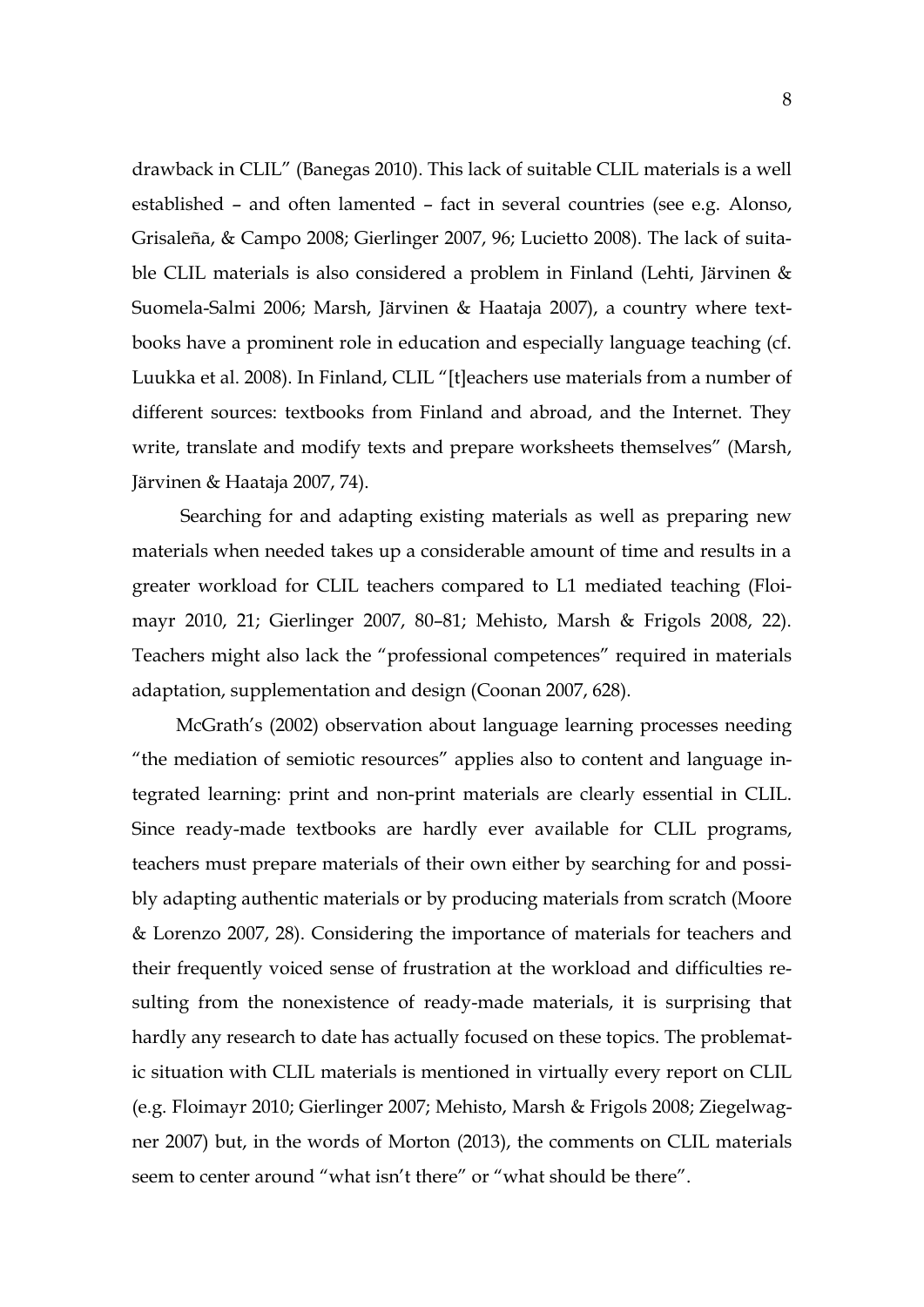There is a crying need for studies on materials used in content and language integrated learning and even a greater shortage of research on the procedures employed by CLIL teachers while searching for, adapting and designing materials for their teaching. Darío Luis Banegas, one of the few researchers explicitly studying CLIL materials, believes "we need to pay more attention to what teachers do by researching how they adapt marketed textbooks and what principles they follow when engaged in producing their own CLIL materials to suit their unique realities" (Banegas 2010). Since skills in materials development are crucial for a CLIL teacher – in fact, these are often included in lists of CLIL teacher competences (see e.g. de Graaff, Koopman & Westhoff 2007; Marsh 2002) – research on CLIL teachers as materials designers could greatly benefit both teachers and teacher educators. This paper is meant to be a modest contribution to the mapping of this largely under-researched area. I also hope that it will spur interest in CLIL materials design and research into teachers as materials designers and perhaps even inspire and help individual teachers and CLIL teacher educators in their work.

I will begin by outlining the context of content and language integrated learning – its commonalities as well as the variety inherent to it – and then move on to describing the research area of materials development in general and CLIL materials in particular. Then I will describe a small-scale empirical study on the actual processes employed by CLIL teachers when involved in developing materials for their classrooms. Special attention is given to concurrent verbalization, a data collection method still rarely used in materials development research though providing "the most informative data available on thinking during cognitive tasks" (Ericsson 2003, 13) such as CLIL materials design.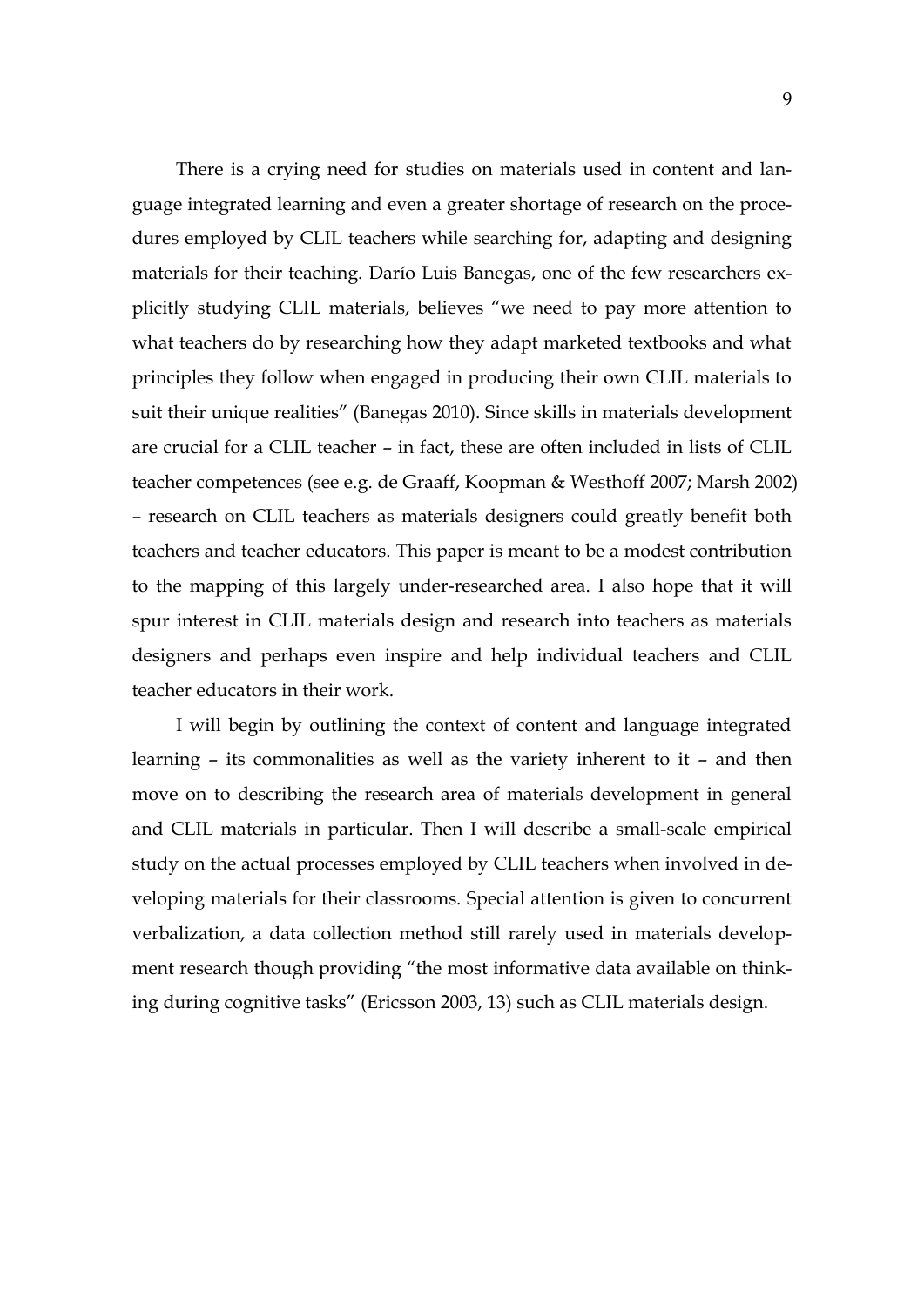# <span id="page-9-0"></span>**2 LITERATURE REVIEW**

# <span id="page-9-1"></span>**2.1 Content and language integrated learning**

#### <span id="page-9-2"></span>**2.1.1 What CLIL**

European CLIL has its roots deep in other bilingual approaches. The model has especially drawn upon the Canadian French immersion programs, but it also bears close resemblance to content-based instruction (CBI) practiced mostly in North-American contexts (Dalton-Puffer 2008; Dalton-Puffer, Nikula & Smit 2010a; Marsh 2002). CLIL has even been described as "the most recent developmental stage of the communicative language teaching" (Georgiou 2012; see also Dalton-Puffer 2007). The term content and language integrated learning, whence the popular acronym CLIL, was created by a group of bilingual education specialists of differing backgrounds in the 1990s as an umbrella term covering all educational activities where "a foreign language is used as a tool in the learning of a non-language subject in which both language and the subject have a joint curricular role" (Marsh 2002, 58).

Since the early 1990s, CLIL – both as a term used by researchers and policy-makers and as a practical pedagogical approach – has soared in popularity. Yet CLIL has no one universally accepted definition but rather several partially overlapping ones, most of them quite broad and inclusive. The definition from Marsh (2002) cited above is very similar to that of Coyle, Hood and Marsh (2010), according to whom "Content and Language Integrated Learning (CLIL) is a dual-focused educational approach in which an additional language is used for the learning and teaching of both content and language" (see also Georgiou 2012). Both definitions can be divided into at least two parts: firstly nonlanguage content is taught or learnt through a foreign language and secondly the curriculum contains both language and non-language subject matter. The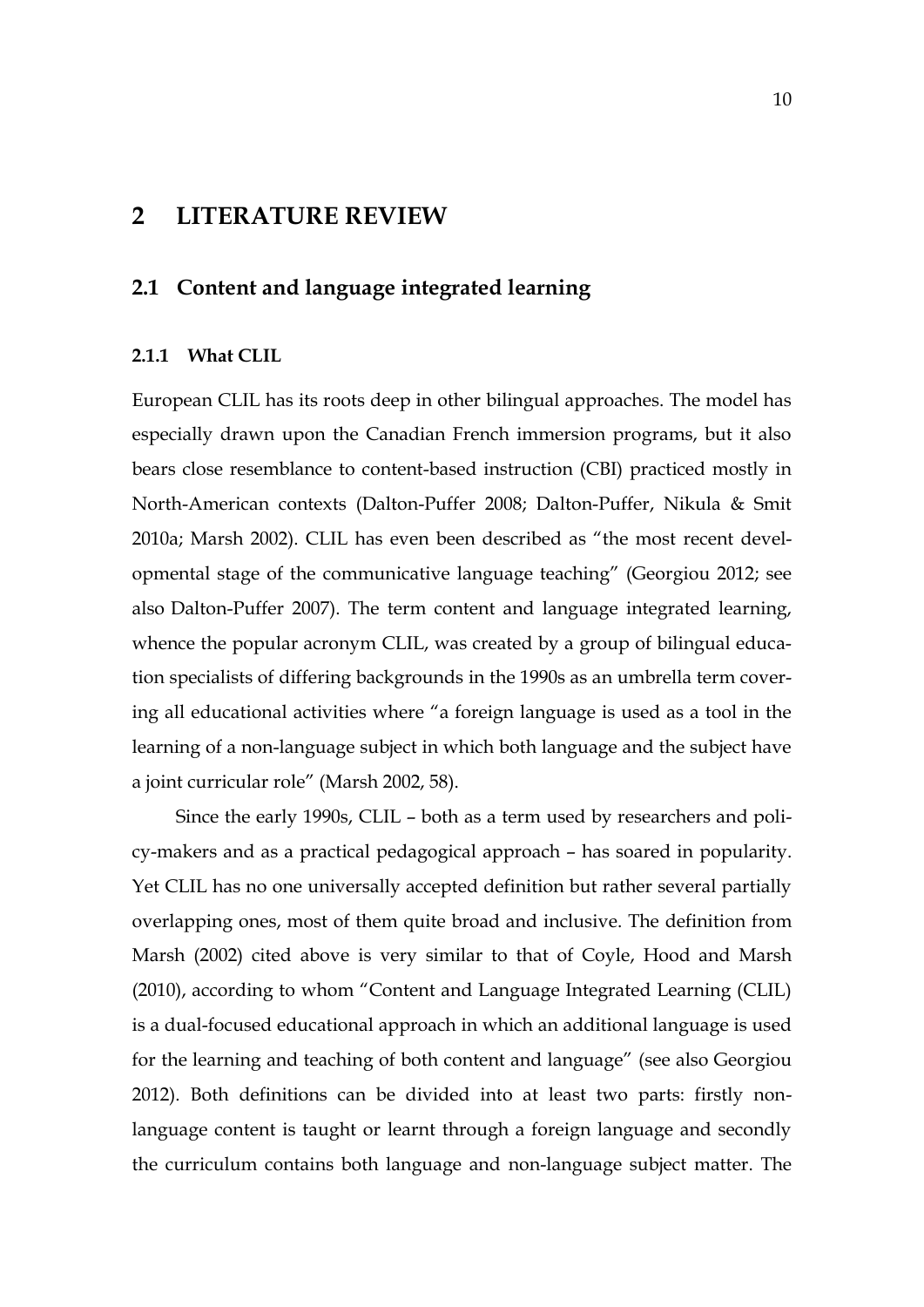first of these premises can be found, in one form or another, in all definitions of CLIL. Perhaps the simplest way to define the term is to refer to it as "the use of an L2 in the teaching of nonlanguage subjects" (Dalton-Puffer 2008; see also Dalton-Puffer, Nikula, & Smit 2010a) without an express demand that the approach be "dual-focused". This view conceives of the language in CLIL programs as the medium of instruction, not as the explicit objective in teaching (Bruton 2013), and language-learning goals, however ambitious, "remain implicit" (Dalton-Puffer, Nikula, & Smit 2010a; see also Marenzi et al. 2010). Stricter conceptualizations include the proviso that both subject and language must be taught, some even specifying the proportion of content and language (e.g. Ting 2010).

Although the all-inclusiveness of the popular definitions of CLIL as well as the comparative lack of conceptual clarity can complicate attempts at rigorous study (Cenoz, Genesee & Gorter 2013; Georgiou 2012), this latitude within CLIL and the resulting "transferability" across contexts has also been one of the reasons behind its popularity (Coyle, Hood & Marsh 2010). In fact, one of the most noticeable "features" of CLIL is the wide variety of curricular models it encompasses. Grin (2005, cited in Coyle 2007) suggests the existence of as many as 216 types of CLIL programs differing from each other according to variables such as intensity, duration and age of learners when first enrolled into the program. These also differ in terms of why teachers or educational authorities choose CLIL teaching in the first place. In the next sections I will examine various reasons for taking on CLIL and then some of the characteristics that demarcate different CLIL models.

#### <span id="page-10-0"></span>**2.1.2 Why (not) CLIL**

There are several possible reasons why a teacher, a school or even an entire educational system might wish to take on CLIL. The approach is expected to be advantageous in one way or another or educational actors would not undertake to do the extra work attached to it. However, CLIL also involves certain chal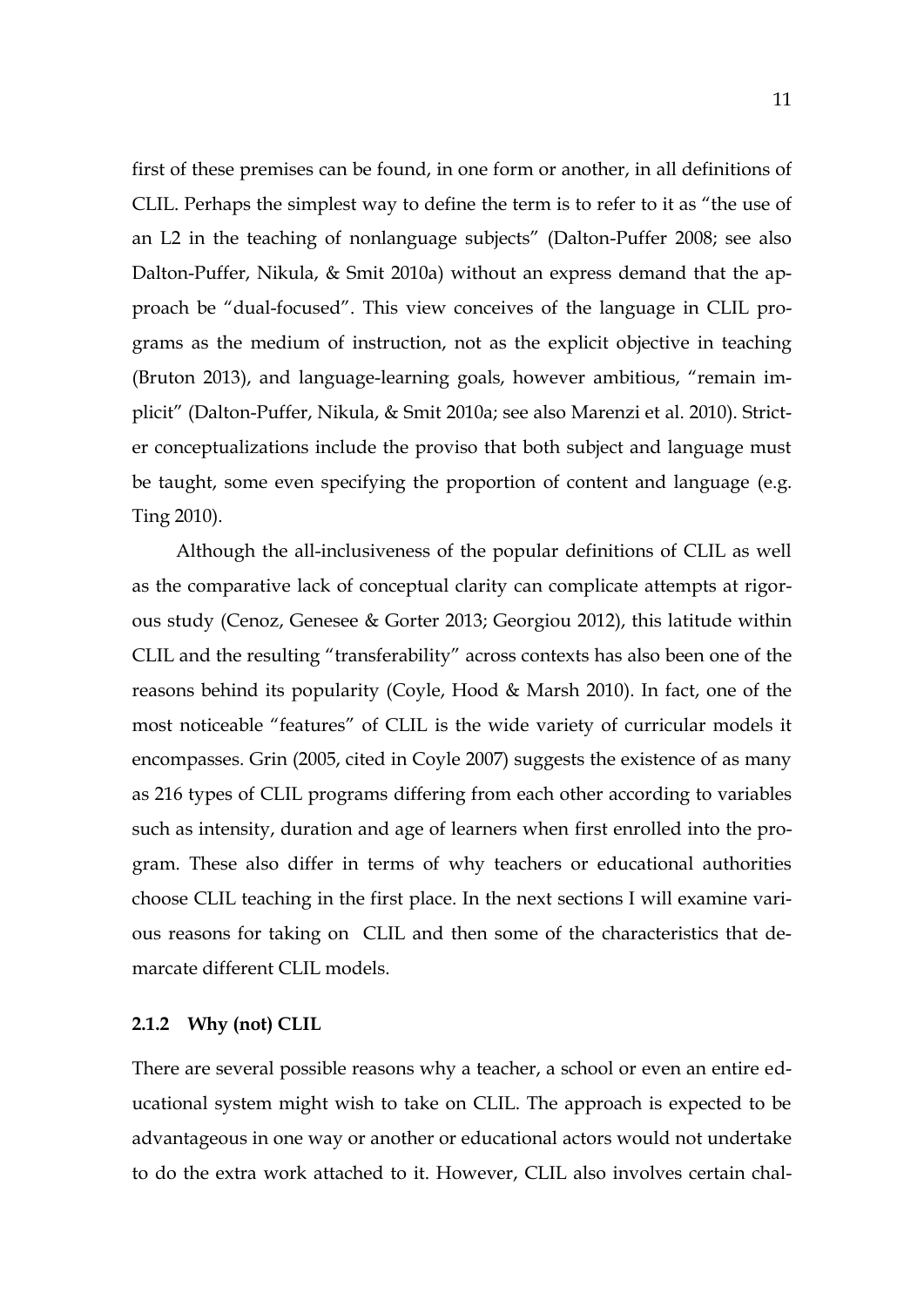lenges and, some argue, even disadvantages. In this section I will present some of the reasons for the adoption of CLIL and popular pro-CLIL arguments but also common challenges in CLIL implementation.

The driving forces behind CLIL are often represented as twofold: reactive and proactive (Coyle, Hood & Marsh 2010) or top-down and grassroots (Dalton-Puffer 2008; Lorenzo 2007; Lorenzo & Moore 2010). Reactive reasons refer to situations where teachers and educational authorities actively search for solutions to existing linguistic problems in schools. In proactive situations CLIL is introduced as an enhancement measure (linguistic or otherwise) before actual problems arise (Coyle, Hood & Marsh 2010, 6–9). Top-down initiatives such as those of The Council of Europe and the European Union may certainly have facilitated the rise of CLIL (cf. Georgiou 2012) but in many countries such as Finland (Nikula 2007) and the Netherlands (Admiraal, Westhoff & de Bot 2006) it has been the grassroots action of enthusiastic teachers, parents and schools that has most contributed to the popularity of the approach.

Marsh and Hartiala (2001) describe five reasons for introducing CLIL, calling these "CLIL dimensions". They represent the primary motives for doing CLIL but the different dimensions are "inter-linked" and in reality a CLIL school might hope to achieve results in several areas. The dominant reason may also change when time goes by. The five dimensions are "based on issues relating to *culture, environment, language, content* and *learning*." (Marsh & Hartiala 2001, italics in original.) Also Dalton-Puffer and Smit (2007) list common rationales behind the adoption of CLIL. These range from creating "conditions for naturalistic language learning" and a purpose for language use to efficiency, positive effects on motivation and the learning of communicative competence. But as Dalton-Puffer and Smit note, these pro-CLIL arguments still "lack a direct research base" (Dalton-Puffer and Smit 2007; see also Bruton 2013; Davison & Williams 2001).

Research on CLIL is just beginning to gather momentum and more solid evidence behind the arguments in favor of the approach is still needed. Even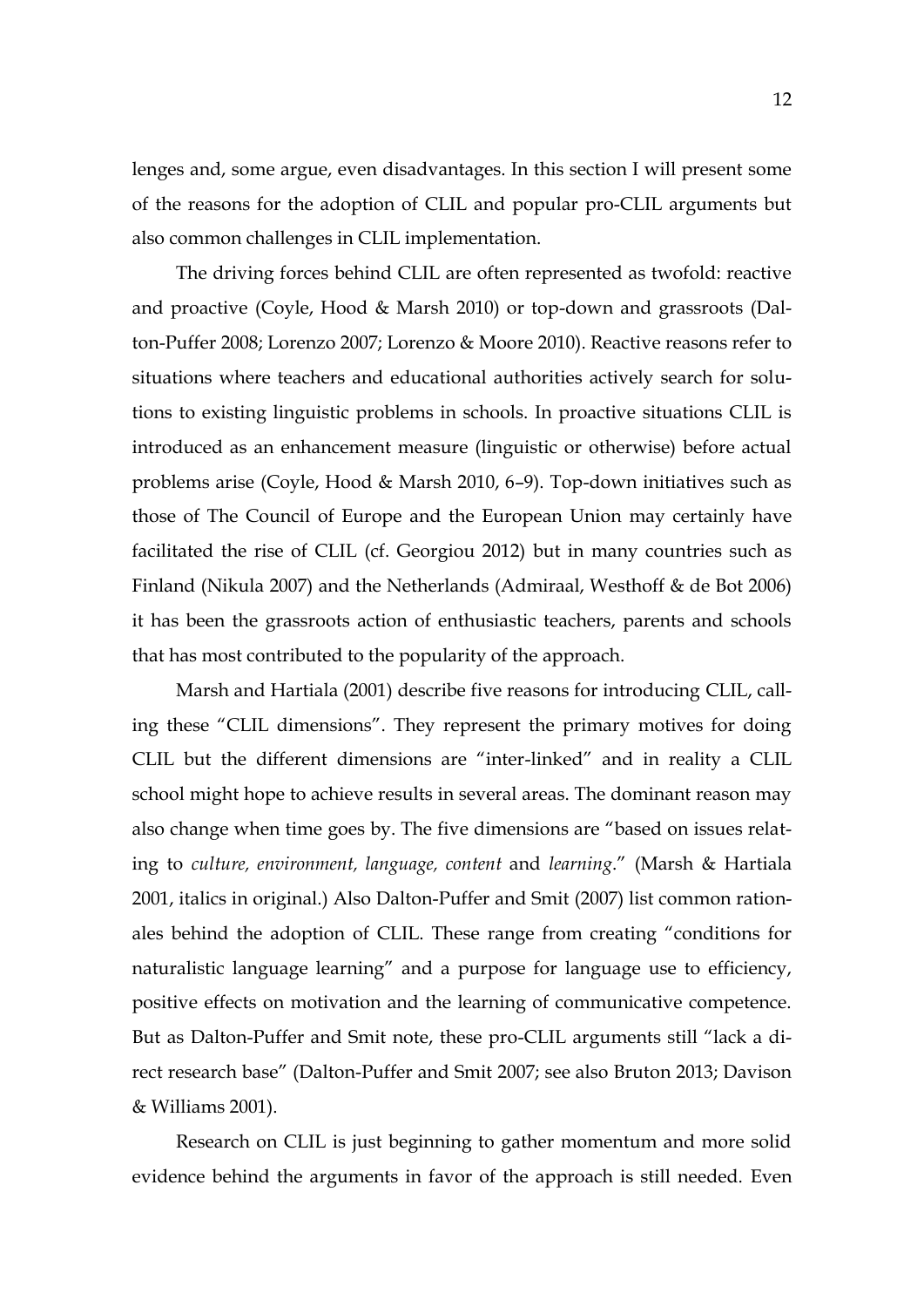while rigorous research on the effects of CLIL is still somewhat patchy (cf. Bruton 2011) and there are countries where CLIL does not seem to work (e.g. Sylvén 2013), the overall results of the approach tend to be positive both in terms of language acquisition (Dalton-Puffer 2008; Lasagabaster 2008) and content learning (Dalton-Puffer 2008; Jäppinen 2005).

While the popularity of CLIL continues to climb in many countries, CLIL researchers should naturally continue to study its effectiveness but also start looking into some of the practical challenges faced by different stakeholders such as students, administrators and teachers when implementing the approach. These include, for example, the additional difficulties experienced by students when studying through a foreign language (Coonan 2007) and teachers' inadequate foreign language proficiency (Gierlinger 2007, 94). In countries like Estonia, teachers' and school managers' concern over the results of national examinations might impede successful integration of language and content in CLIL teaching (Mehisto 2008, 107–108). According to Banegas (2012a, 48), problems arise when CLIL programs are implemented top-down and the teachers do not have the resources or the training needed. The shortage of CLIL teachers and their training, student selection measures that might make CLIL programs elitist and the lack of suitable CLIL materials are all challenges that schools attempting to establish successful CLIL programs must face (Mehisto, Marsh & Frigols 2008, 20–23).

One of the greatest challenges – if not the greatest – in CLIL implementation is in fact the lack of suitable materials. In a study on Austrian CLIL teachers' experiences, "[t]he search for the right material as a major source of irritation came up like a mantra" (Gierlinger 2007, 96). Finding, adapting and developing materials takes a considerable amount of time and constitutes a major part of the additional workload CLIL teachers must face (Banegas 2013; Floimayr 2010, 21; Gierlinger 2007, 80–81; Mehisto, Marsh & Frigols 2008, 22). Coonan (2007, 628) considers it a disadvantage that CLIL teachers must "devote time searching for materials suitable for the learning objectives, to render the content acces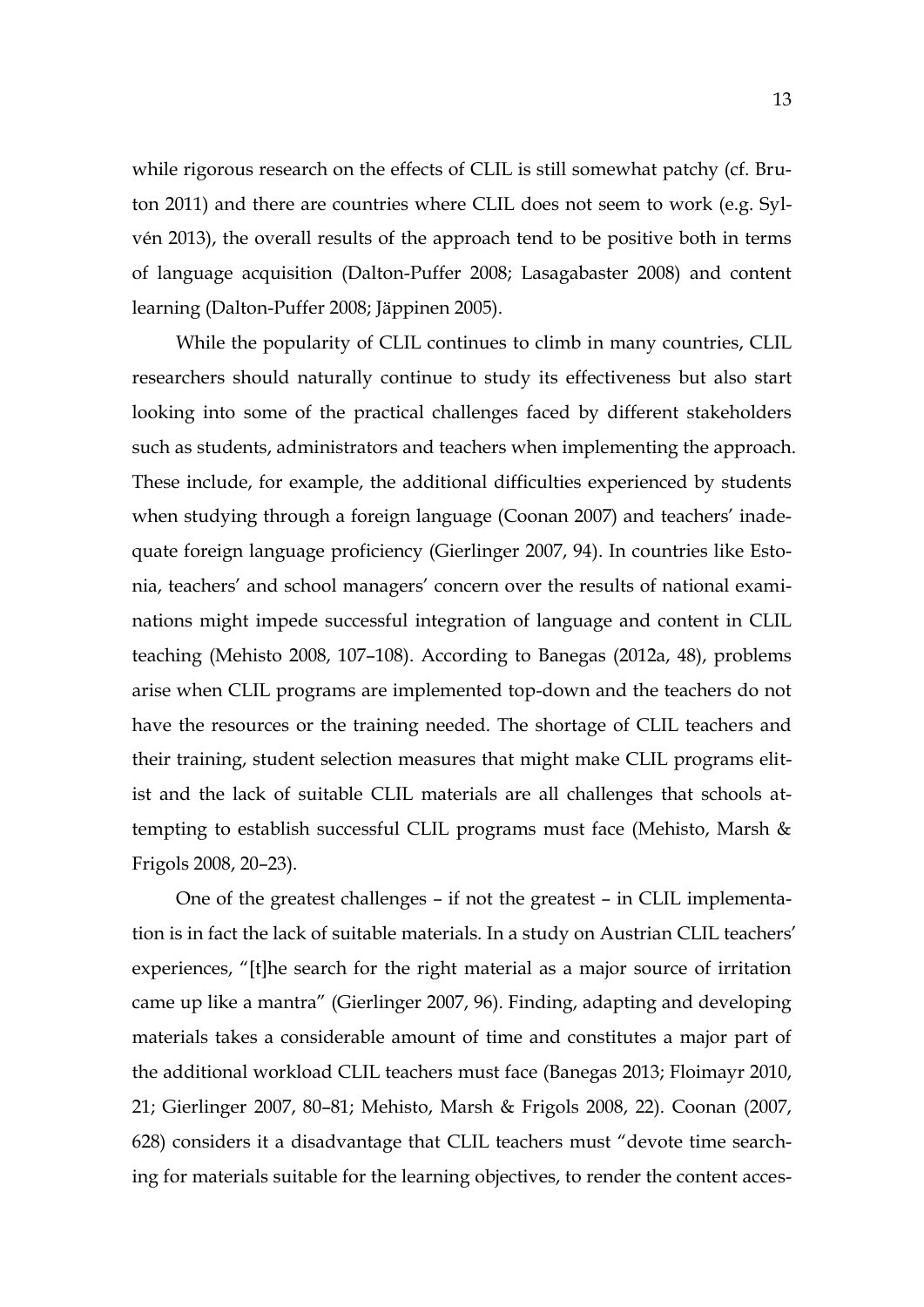sible, to elaborate learning activities on these materials. Such work requires professional competences the teachers may not have, especially if such work has to be done in the L2."

#### <span id="page-13-0"></span>**2.1.3 How CLIL**

There are several factors, some more fundamental than others, that affect the practical realization of CLIL. Reviewing bilingual schooling, "William Mackey claimed that up to 3 000 variables could potentially intervene to account for the nature of the bilingual classroom" (Baetens Beardsmore 1997, cited in Marsh 2002). In the following, I will present a selection of these variables and suggest some of the effects the resulting diversity of models might have on the use of materials by CLIL teachers. The variances of CLIL contexts also serve as a backdrop for research on CLIL materials in general and this study in particular, as all procedures of materials evaluation, selection, adaptation and design must be seen against the context they stem from.

One of the most basic considerations in content and language integrated learning is the relationship between content and language in different programs. The different approaches to content and language integration can be positioned along a continuum going from content-driven to language-driven (Genesee 2003; Met 1998). At the language end of the continuum it is the language learning that matters, and non-language content is mainly used in order to teach language (Met 1998). When applied to CLIL, the content end of the continuum contains the models in which content learning is considered far more important than language learning (Marsh 2002, 72; Tedick & Cammarata 2012; cf. Met 1998, 40). Dalton-Puffer and Smit (2007) suggest that, as regards the European CLIL situation, "it is fair to say that most CLIL models in use tend to be of the content-focused kind" (see also Dalton-Puffer, Nikula & Smit 2010a, 2).

Apart from the central factor of language-content ratio, there are other important variables that influence how CLIL is carried out. One of these is the language of instruction, sometimes called "CLIL language" (Mehisto, Marsh &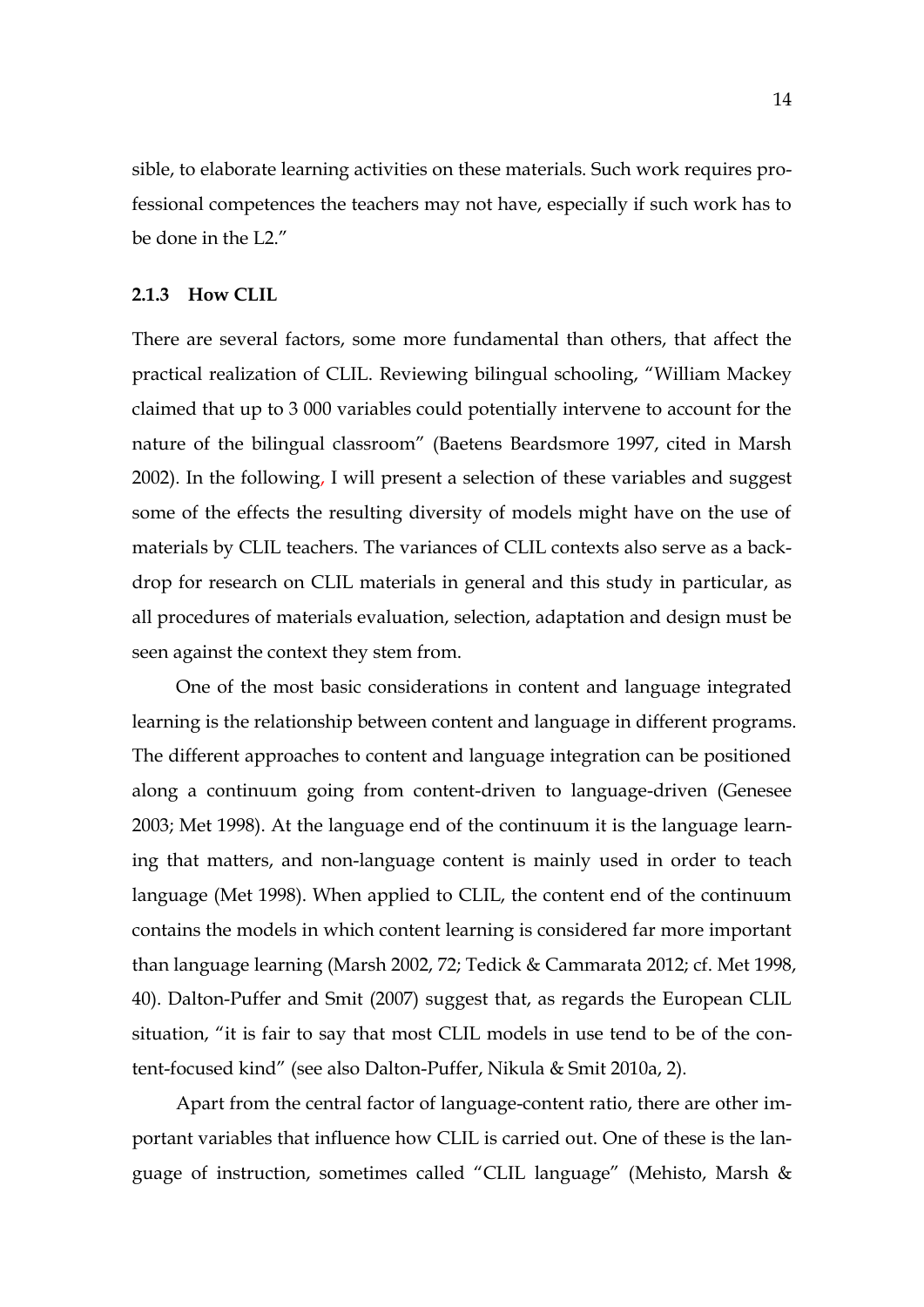Frigols 2008), "additional language" or "CLIL vehicular language" (Coyle, Hood & Marsh 2010, 1). This can be any language other than the learners' mother tongue; either a second language, a foreign language or a heritage, indigenous or community language (Coyle, Hood & Marsh 2010, 1; Tedick & Cammarata 2012, S28; but see Lasagabaster & Sierra 2010). In CLIL programs around the world, the CLIL language used is usually English, so much so that the approach might more accurately be called "CEIL, Content and English Integrated Learning" (Dalton-Puffer, Nikula & Smit 2010b). In Finland, the most common CLIL language by far is, unsurprisingly, English, although CLIL programs using Swedish, German, French or Russian also exist (Lehti, Järvinen & Suomela-Salmi 2006, 301–304; Marsh, Järvinen & Haataja 2007, 70). The choice of the CLIL language has the potential to impact many aspects of the program, including plans of possible international cooperation and, especially if the CLIL language selected is not English, the availability and training of teachers and finding suitable instructional materials.

How much of the instruction is done through the CLIL language, or the amount of exposure, is another important variable, and one closely connected to it is the choice of subject matter or school subjects taught through CLIL. Exposure is usually reported either as the exact percentage of L2-medium teaching or through loose categories of "Low - about 5-15% of teaching time", "Medium about 15-50% of teaching time" and "High - over 50% of teaching time" (Marsh 2002, 17). Some of the most common subjects taught through CLIL Finnish primary schools are environmental science, history, mathematics, geography and biology (Lehti, Järvinen & Suomela-Salmi 2006, 304–305; Marsh, Järvinen & Haataja 2007, 69).

The age of learners when they are first enrolled into a CLIL program is also a consideration, as well as the program's compulsory status and the types of measures employed in the possible selection of students. A voluntary CLIL program with rigorous entrance examinations and high requirements of language and/or scholastic proficiency is very different from a model in which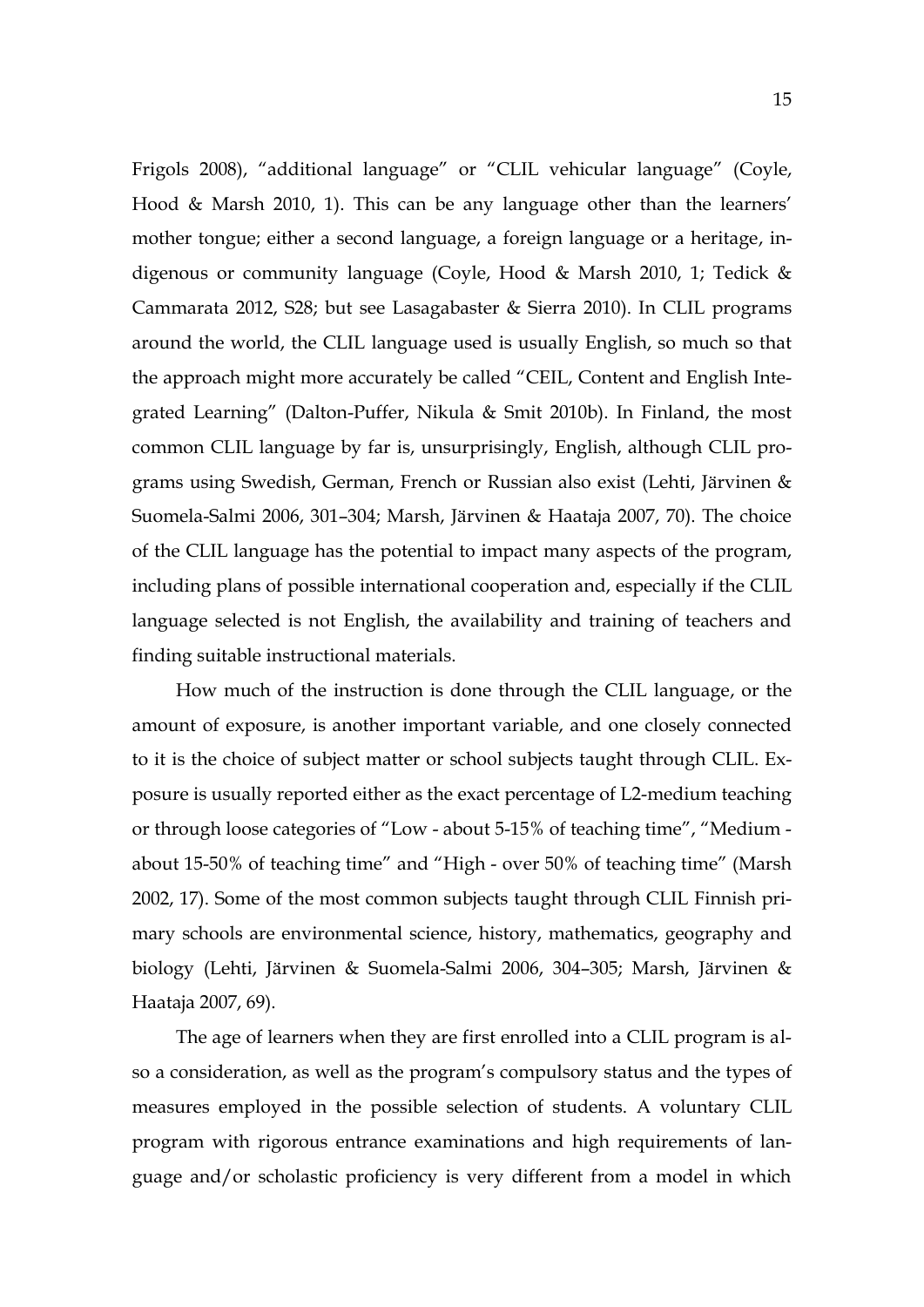CLIL teaching is compulsory and is given to a whole school. In Finland, most of the CLIL schools "do not use any specific selection procedures", although tests have been used in "schools in which the experience of CLIL is fairly intensive" (Marsh, Järvinen & Haataja 2007, 74–75).

Enumerating all the possible combinations of even the few variables presented above would result in hundreds of different CLIL models – and many of these are in fact practiced in classrooms all over the world. This diversity in CLIL models affects CLIL research and teachers in various ways, but especially when it comes to the use of materials in teaching. The availability of materials, authentic or prepared especially for CLIL, depends on the theme or subject taught (Coyle, Hood & Marsh 2010, 93) and maybe even the CLIL language chosen. Also the general variability in CLIL models has its effects on the question of materials. First of all it is unlikely that publishers will produce coursebooks to suit the myriad of different CLIL models and contexts currently in existence (Banegas 2012b; Georgiou 2012, 500). It is more probable that published CLIL textbooks will be mostly made for the global market and need much adaptation on the teachers' part. Secondly, the great differences in CLIL models are likely to hinder the sharing of materials between teachers. In addition, just as research on effective CLIL pedagogies is made more difficult by the differing CLIL approaches (Georgiou 2012, 498), so is research on CLIL materials.

Before presenting research on CLIL materials in particular, I will look into research on materials in general. The next section includes definitions of materials, descriptions of what teachers do with the materials they have and what they do if and when there are no suitable materials at hand.

# <span id="page-15-0"></span>**2.2 Materials**

Much of the research on materials to be cited in this section has been conducted among the sphere of language teaching. There are two reasons for this: Firstly, studies concentrating on materials design per se abound in language teaching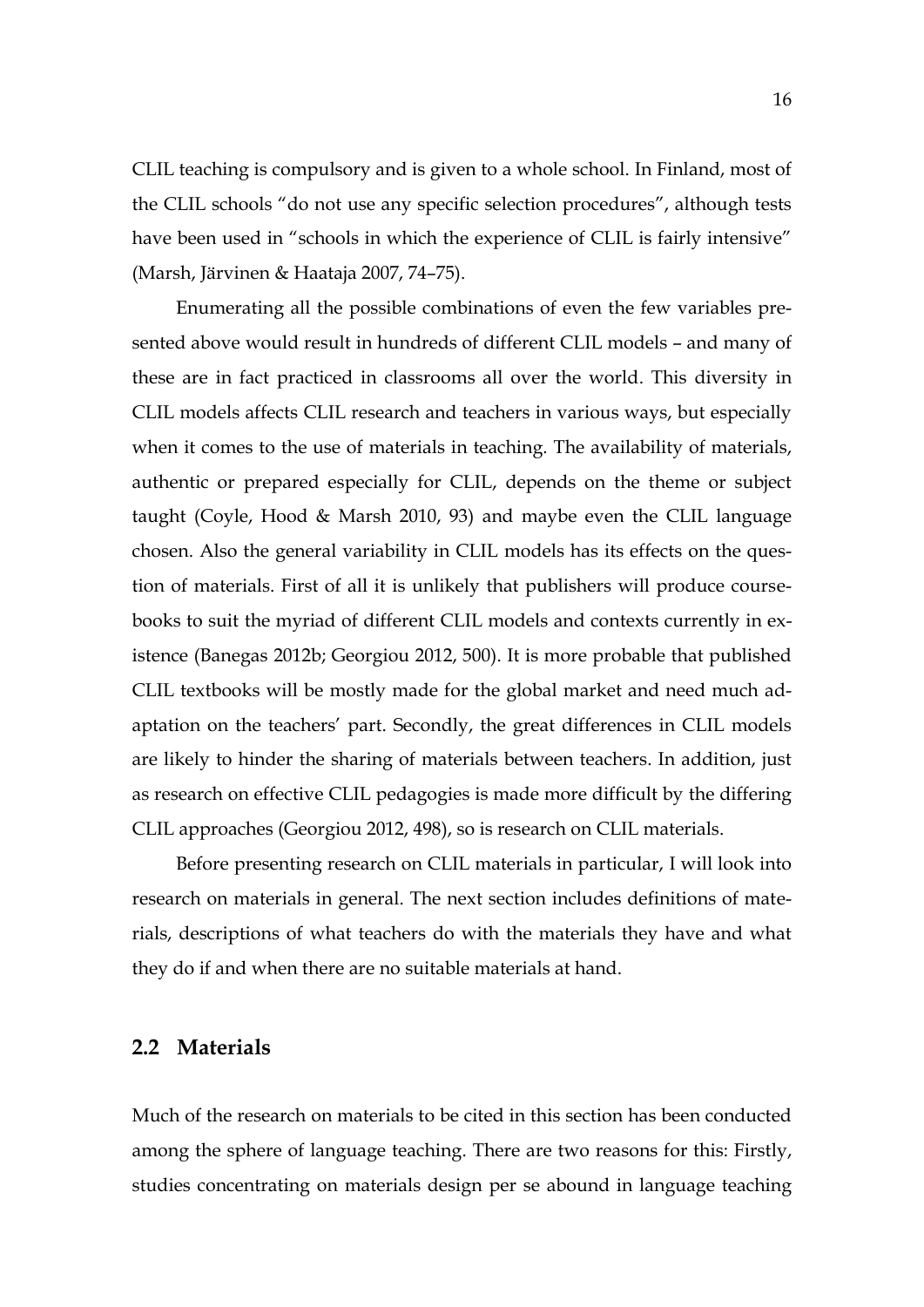literature but are rarely found as separate branches of research among other subject pedagogies. Secondly, since content and language integrated learning is closely connected to language learning and teaching, it may be inferred that CLIL materials – the topic of this research – have much in common with language learning materials, as well as with those prepared for first language (L1) subject lessons.

Learning materials, teaching materials and materials, all of which I shall consider as synonymous in this text, tend to be conceptualized either as texts and tasks (Mishan 2005; see also Banegas 2010; Harwood 2010; Morton 2013) or as anything that helps students learn (Tomlinson 2011). In addition, lists of different media and the kinds of materials the author includes in his understanding of the term are common both as adjuncts to actual definitions and as independent "semi-definitions" of sorts. Tomlinson, for example, supplements his definition of language learning materials as "[a]nything which is used to help language learners to learn" with just such a list: "Materials can be in the form, for example, of a textbook, a workbook, a cassette, a CD-ROM, a video, a photocopied handout, a newspaper, a paragraph written on a whiteboard: anything which presents or informs about the language being learned" (Tomlinson 2011, xiii–xiv).

Materials have traditionally been researched as a minor part of general methodology but in recent years a growing awareness of the importance of this topic, especially among English language teaching research, has lead to the growth of a whole body of research concentrating on materials (Tomlinson 2001, 66–67). Just as studies on textbooks (Harwood 2013), research on materials in general can be studied on three distinct but interrelated levels: content, consumption and production. Content naturally refers to studies analyzing what is included and excluded in the materials; what kind of pedagogical thinking is behind them, which topics are common or allowed and how visible are minorities in the illustrations, for example. Studies on consumption look into the actual use of the materials by teachers and learners in classrooms. Production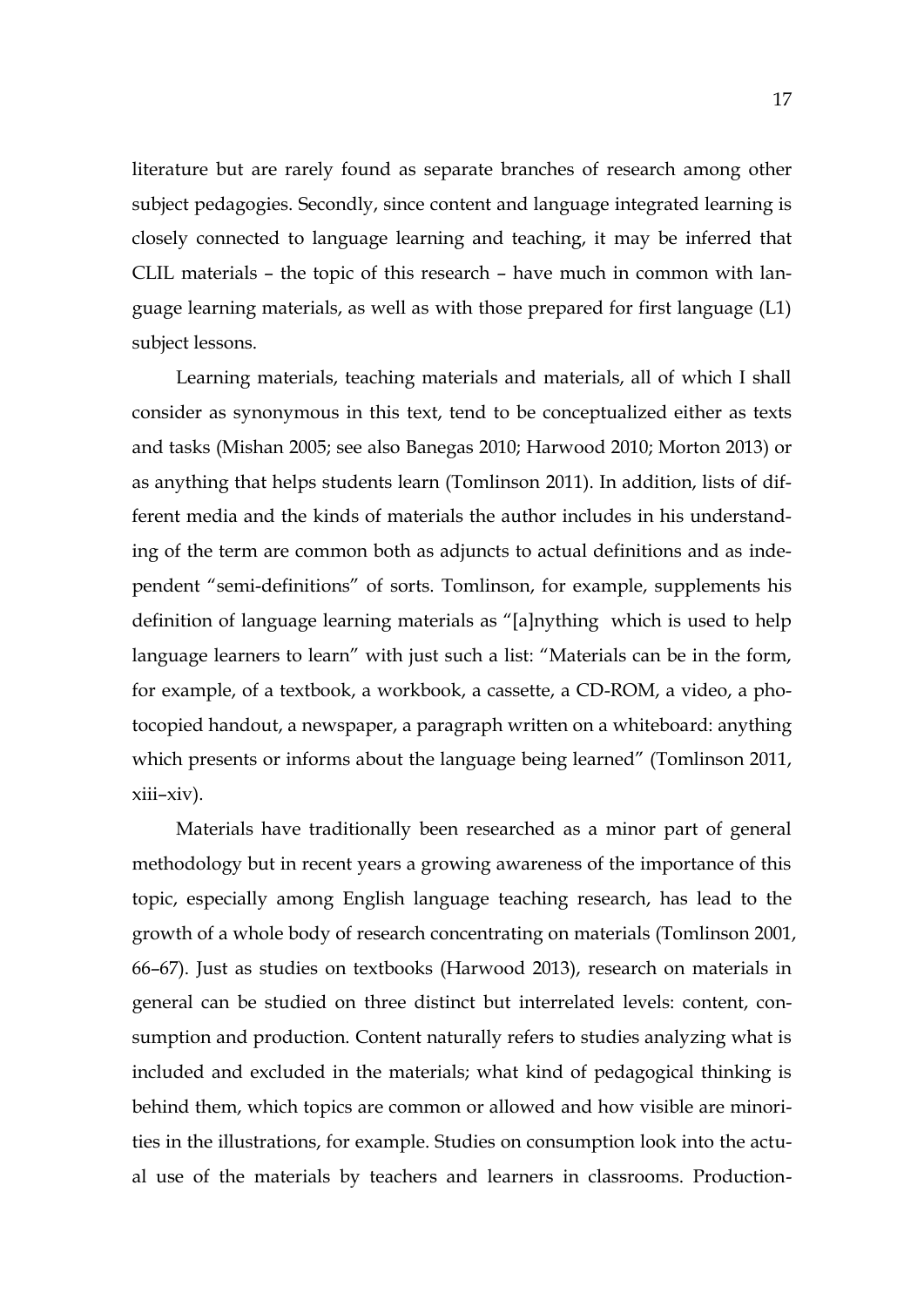oriented studies, such as this one, concentrate on the processes involved in the design, writing or distribution of materials by professional materials writers, publishers and teachers (cf. Harwood 2013).

The field of materials development, therefore, "studies the principles and procedures of the design, implementation and evaluation of language teaching materials" (Tomlinson 2001, 66). But as Brian Tomlinson, one of the pioneers of the field, states, materials development is also "a practical undertaking" involving "the production, evaluation and adaptation of language teaching materials, by teachers for their own classrooms and by materials writers for sale or distribution" (Tomlinson 2001, 66). In the area of materials preparation, the research so far has largely concentrated on professional materials writers. However, this trend is gradually changing as the importance of teacher-made materials and teacher training in materials design are being recognized (cf. Canniveng & Martinez 2003). The modern teacher "needs to be able to evaluate, adapt and produce materials so as to ensure a match between the learners and the materials they use" (Tomlinson 2003b, 1). This is especially true for CLIL where few ready-made materials are available and thus CLIL teachers must all become materials designers. This study concentrates on teachers who develop materials for their own CLIL classrooms.

Materials development is often seen to branch into separate processes, perhaps the most common of these being "materials evaluation for selection, materials evaluation for lesson planning and the processes of adaptation, supplementation and the preparation of 'stand-alone' materials" (McGrath 2002, 16).

#### <span id="page-17-0"></span>**2.2.1 Evaluation and adaptation**

The evaluation of materials can take place by teachers, administrators or even learners for a number of different purposes but perhaps the most common situation concerns teachers or educational authorities evaluating textbooks in order to find the most suitable one for a prospective course or a fixed set of learners.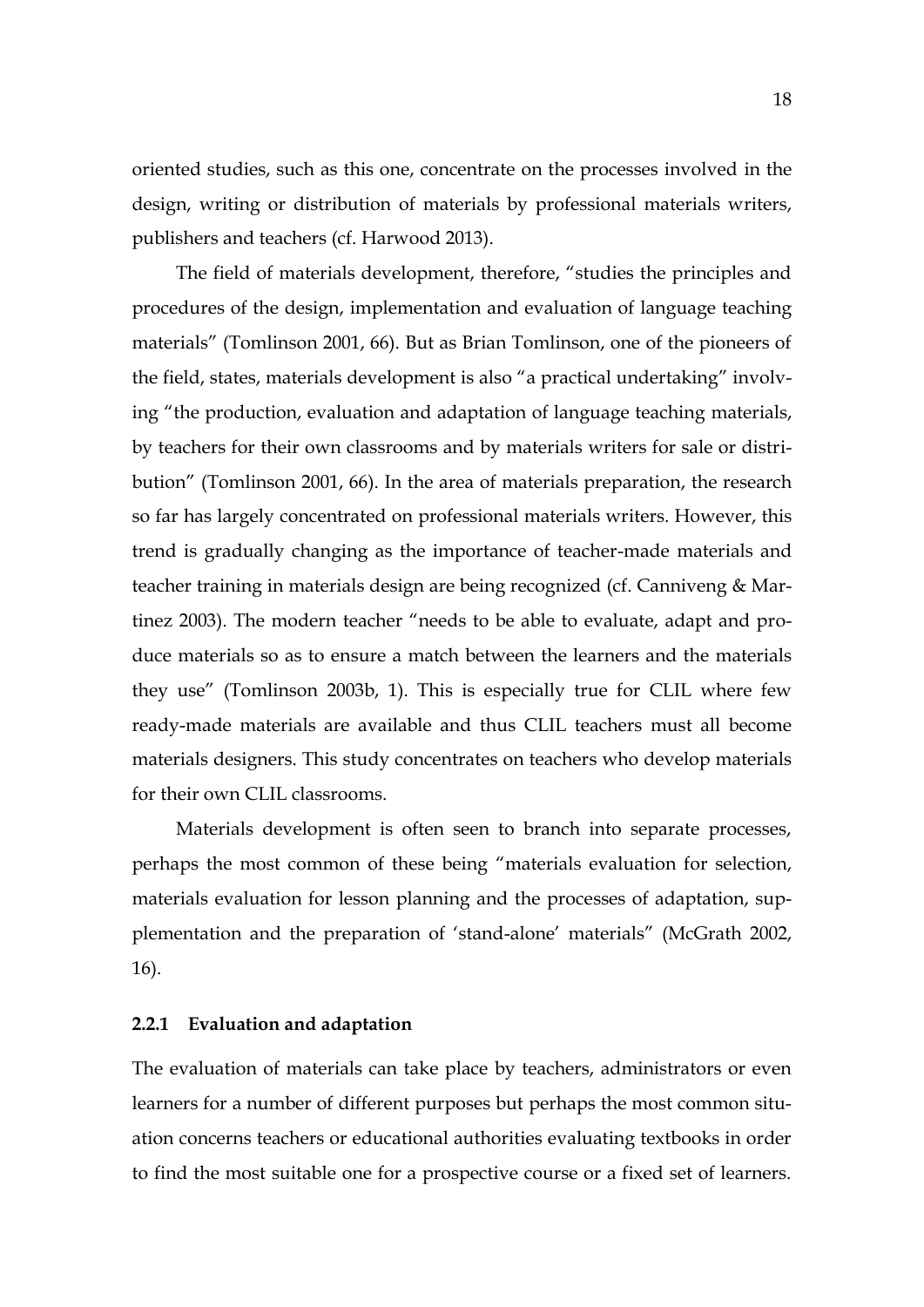Whatever the cause, materials evaluation always includes comparing the materials against a specific context or criteria. It "is a procedure that involves measuring the value (or potential value) of a set of learning materials" and "involves making judgments about the effect of the materials on the people using them" (Tomlinson 2003d, 15).

A related procedure, analysis of materials, can be distinguished from evaluation. According to McGrath (2002, 22), analyses produce objective descriptions whereas evaluations involve making judgments. Although it is questionable whether complete objectivity can ever be reached, analysis should indeed result in a description of the materials without attempting to determine their value in general or for a set of learners. Evaluation, on the other hand, is always subjective and focuses on the users. However, the two procedures are by no means completely separate since evaluation "can include analysis or follow from one" (Tomlinson 2003d, 16).

There are practically as many procedures of evaluation as there are evaluators – teachers, students, materials writers or researchers – but materials evaluation can nevertheless be divided into three broad categories based on the time of evaluation: 1) pre-use evaluation, 2) whilst-use evaluation and 3) postuse evaluation (Tomlinson 2003d, 23–26). The first of these, most often relating to textbook selection, has been widely discussed in materials development literature, the other two receiving less attention. One of the most persistent topics in evaluation literature is the call for more principled textbook evaluation procedures. Criticism of the subjective and ad hoc nature of teachers' pre-use evaluations of textbooks is widespread (McGrath 2002, 12; Tomlinson 2003d) and on this account innumerable evaluation checklists have been compiled (e.g. Saraceni 2003, 73–77).

Evaluation and adaptation of materials have much in common and they are in a direct relationship "both in terms of the reasons for doing so and the criteria used" (McDonough, Shaw & Masuhara 2012, 63). Teachers evaluate coursebooks when choosing them for a course but also to see if a particular part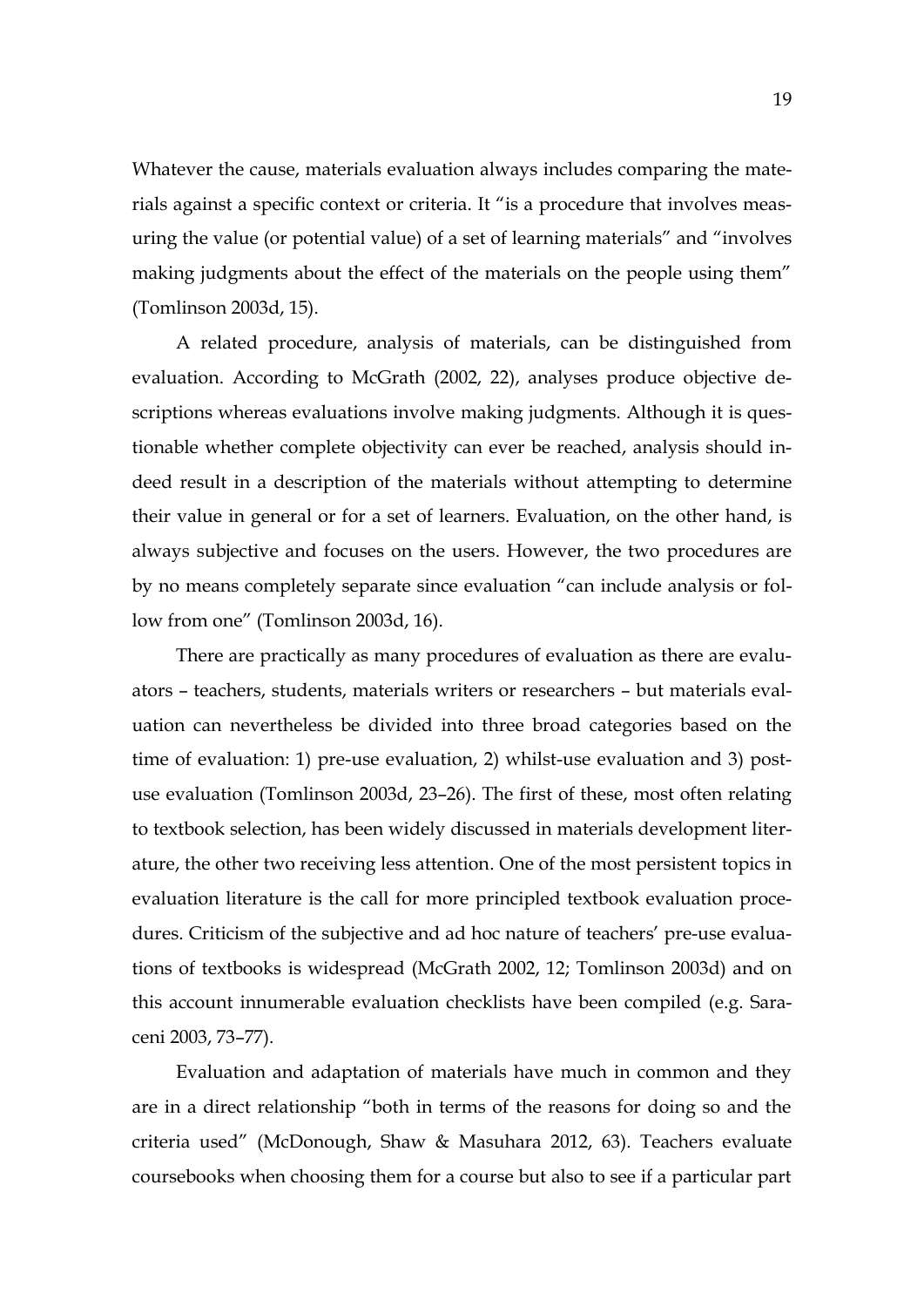of the materials works for a particular topic and a particular set of learners. In other words, teachers evaluate whether or not they must adapt or add to the existing materials. In addition, adaptation cannot be carried out effectively without an understanding of what needs to be changed, so some kind of evaluation is a prerequisite for successful adaptation. (McDonough, Shaw & Masuhara 2012, 64.)

Tomlinson (2011, xiv) defines materials adaptation as "[m]aking changes to materials in order to improve them or to make them more suitable for a particular type of learner". Adaptation happens because no coursebook can totally correspond with the needs of a whole classful of individual learners (McDonough, Shaw & Masuhara 2012, 64; see also McGrath 2002). According to McDonough, Shaw and Masuhara (2012), adaptation is about matching the external criteria such as learner characteristics, class size or resources with the internal criteria – what the materials offer in terms of, for example, choice of topics, skills covered or proficiency level (McDonough, Shaw & Masuhara 2012, 65). What follows is that the need to adapt does not automatically mean that the materials are "defective" though sometimes adaptation can take place to counteract actual shortcomings (McDonough, Shaw & Masuhara 2012, 67).

Saraceni (2003) claims that materials adaptation is mostly based on teachers' "intuition and experience" and calls it a "relatively underresearched process". However, she considers materials adaptation "as probably the most relevant and useful link between the reality of the classroom and the research findings" and thus well worth developing and systematizing (Saraceni 2003, 73). The specific reasons for undertaking adaptation vary. Adaptation can mean personalizing, individualizing, localizing or modernizing (McDonough, Shaw & Masuhara 2012, 65), adding choice or catering for different learning styles, among others (Islam & Mares 2003, 89).

McGrath (2002) distinguishes two main categories of adaptation: addition and change. Several different kinds of procedures or techniques can be found within these categories. Adaptation as addition, for example, includes extempo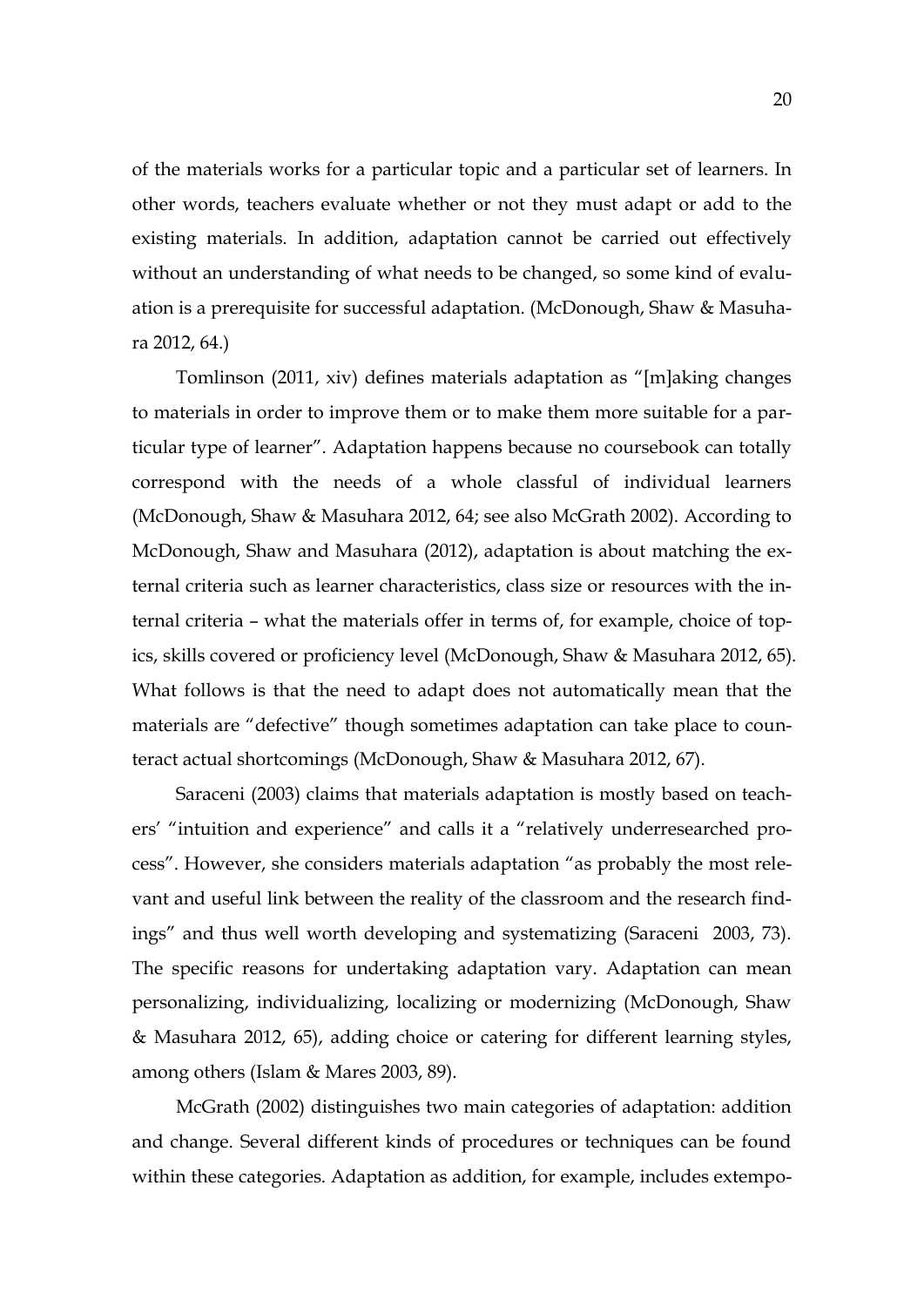risation, extension and exploitation. (McGrath 2002.) McDonough, Shaw and Masuhara (2012, 70) list even more categories or techniques for adapting materials: adding, deleting, modifying, simplifying and reordering. Especially simplification, in fact a type of modification, has received plenty of research attention and has even been studied in terms of CLIL materials. Simplification can be done in terms of 1) sentence structures, 2) lexical content and 3) grammatical structures (McDonough, Shaw & Masuhara 2012, 75). Either the language or the content can be simplified, or task complexity may be reduced without tampering with the text itself. One has to be especially careful when simplifying, since simplification may easily lead to changes in meaning or coherence. (McDonough, Shaw & Masuhara 2012, 75.)

#### <span id="page-20-0"></span>**2.2.2 Preparation**

The next step from adaptation towards fully self-made materials is supplementation. If adaptation has to do with adding to or working with a single set of materials, usually a coursebook, supplementation involves adding something new either from other published materials or by making new materials oneself (McGrath 2002, 65–82).

Descriptions of the different processes engaged in by professional materials writers when producing textbooks abound in materials development literature (e.g. Hadfield 2013; Mares 2003; Popovici and Bolitho 2003). When materials developers describe their process of writing materials, they often refer to creative, spontaneous, intuitive measures (Maley 2003; Prowse 2011; Tomlinson 2003a). However, some authors have also suggested guidelines and frameworks for materials preparation. Tomlinson (2003a) outlines two frameworks he has used when guiding teachers in materials development: one that is text-driven and more for writing materials and one that is task-driven and can be used for localizing and personalizing materials. He also advocates the use of certain principles taken from second language acquisition research as a basis of materials development (e.g. Tomlinson 2009).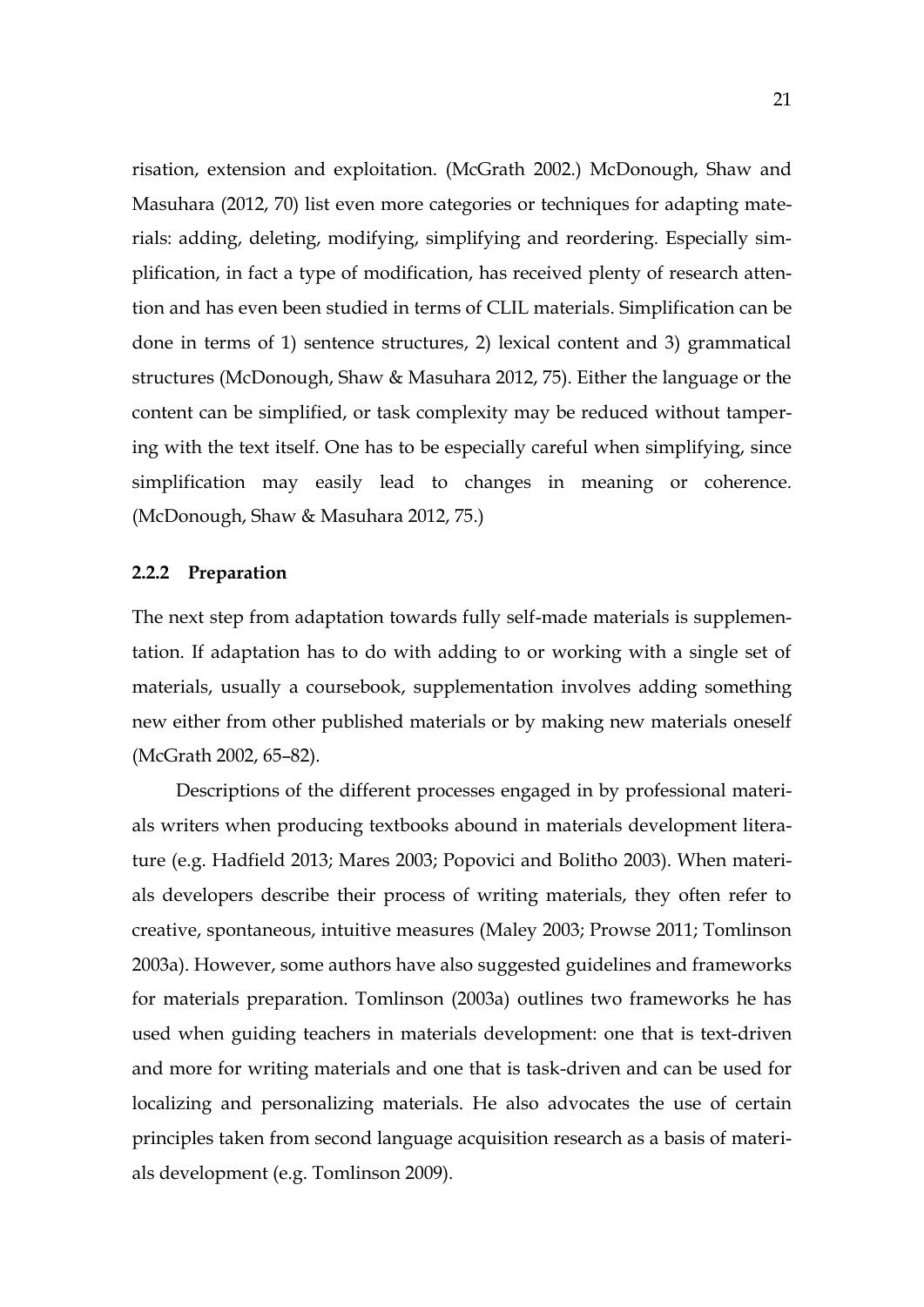Maley (2003) has attempted to systematize materials writing in the form of a chart including columns for 1) different input types (e.g. texts, realia, visuals, games), 2) processes, referring to what is done with the input (e.g. time, mode, techniques, task-types) and 3) intended outcomes (e.g. material, educational, pedagogical). By choosing and combining items from these columns the materials writer may easily come up with different kinds of materials. (Maley 2003, 190–192.) Jolly and Bolitho (2011), targeting teachers writing materials for their own classrooms, suggest a general framework for the process of materials development. The procedures of the framework are: 1) identification of need for materials, 2) exploration of need, 3) contextual realization of materials, 4) pedagogical realization of materials, 5) production of materials, 6) student use of materials and 7) evaluation of materials against agreed objectives. These steps are not presented as a simple sequence but as a pathway with several possibilities of returning to previous steps. (Jolly & Bolitho 2011, 112–113.)

Apart from prescriptive frameworks and professional materials writers' self-reports of their work, few descriptive studies of the principles and procedures employed by teachers when designing materials exist. One exception is Johnson (2000; 2003; see also Samuda 2005) who studied the design procedures of specialist and non-specialist task designers by analyzing the think-aloud protocols of the participants designing tasks for English language teaching. The main stages of the design process were identified as 1) read brief, 2) analyse, 3) explore, 4) instantiate, 5) write worksheet(s) and 6) write teachers' notes. (Johnson 2003, 51–52.)

The research project also compared the design strategies of specialist designers, who were in fact published textbook writers, and practicing teachers, who were considered to be non-specialist in task design (Johnson 2003, 8–9). Several differences in design behavior were found between the two groups. Based on these, Johnson presents hypotheses about the characteristics and behaviors of good task designers. These fall into two categories: logistical control and enrichment. For example, good task designers tend to visualize possibilities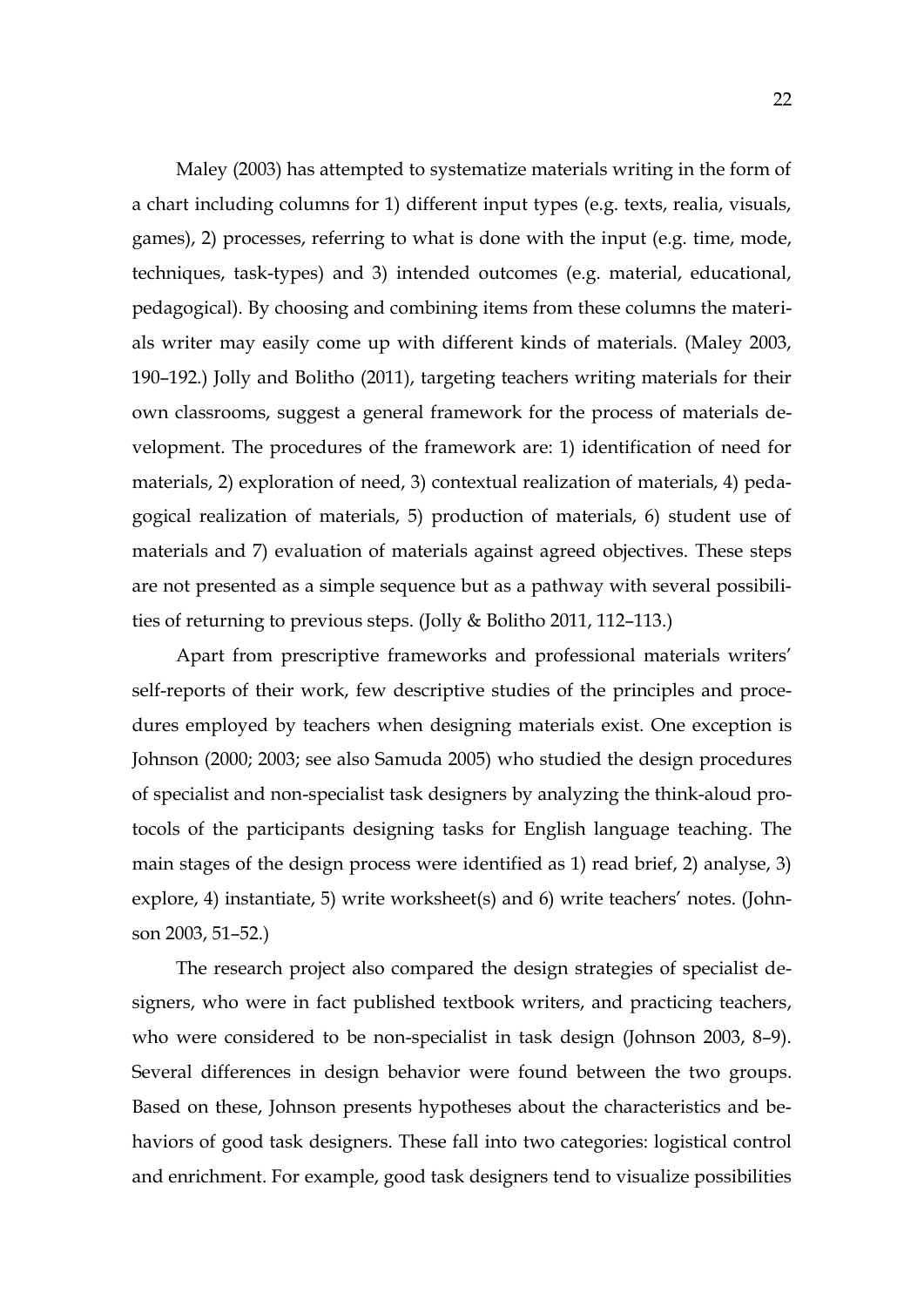by simulating prospective learner and teacher talk and by mapping out their options quickly but concretely and in detail. They are also prepared to abandon plans that do not seem to work, concentrate on one thing at a time and spend considerable time in analyzing any problems they face and what is required of them. Good task designers often make higher-level decisions before lower-level ones and review several alternatives before fixing on one to develop in more detail (so called breadth-first strategy). They show metacognition and constantly review what they have done. (Johnson 2003, 128–135.) Good task designers also tend to create complexity and choices for themselves, use their repertoire and spend time exploring different options (Johnson 2003, 136–137).

### <span id="page-22-0"></span>**2.3 CLIL materials**

When moving from research on materials in general and in English language teaching to materials used in content and language integrated learning, there is much less research available, although the importance of materials in CLIL contexts is generally admitted to be paramount. The availability of materials is in fact one important factor of successful CLIL programs (Mehisto 2008; Navés 2009) and the willingness and ability to design materials is often listed as an important CLIL teacher competence (de Graaff, Koopman & Westhoff 2007; Hillyard 2011; Marsh 2002).

When CLIL materials are mentioned in literature, it is often to deplore their scarcity (Morton 2013). Materials in CLIL teaching are systematically described as a source of difficulty and increased workload for teachers (Alonso, Grisaleña, & Campo 2008; Floimayr 2010; Gierlinger 2007; Mehisto, Marsh & Frigols 2008; Morton 2013; Ziegelwagner 2007). CLIL teachers have several alternatives in dealing with the issue of materials. In contexts where published CLIL textbooks actually exist, those may of course be used. But although Morton's (2013) study indicates that in some countries textbooks designed specifically for CLIL are beginning to emerge, they are by no means used by or availa-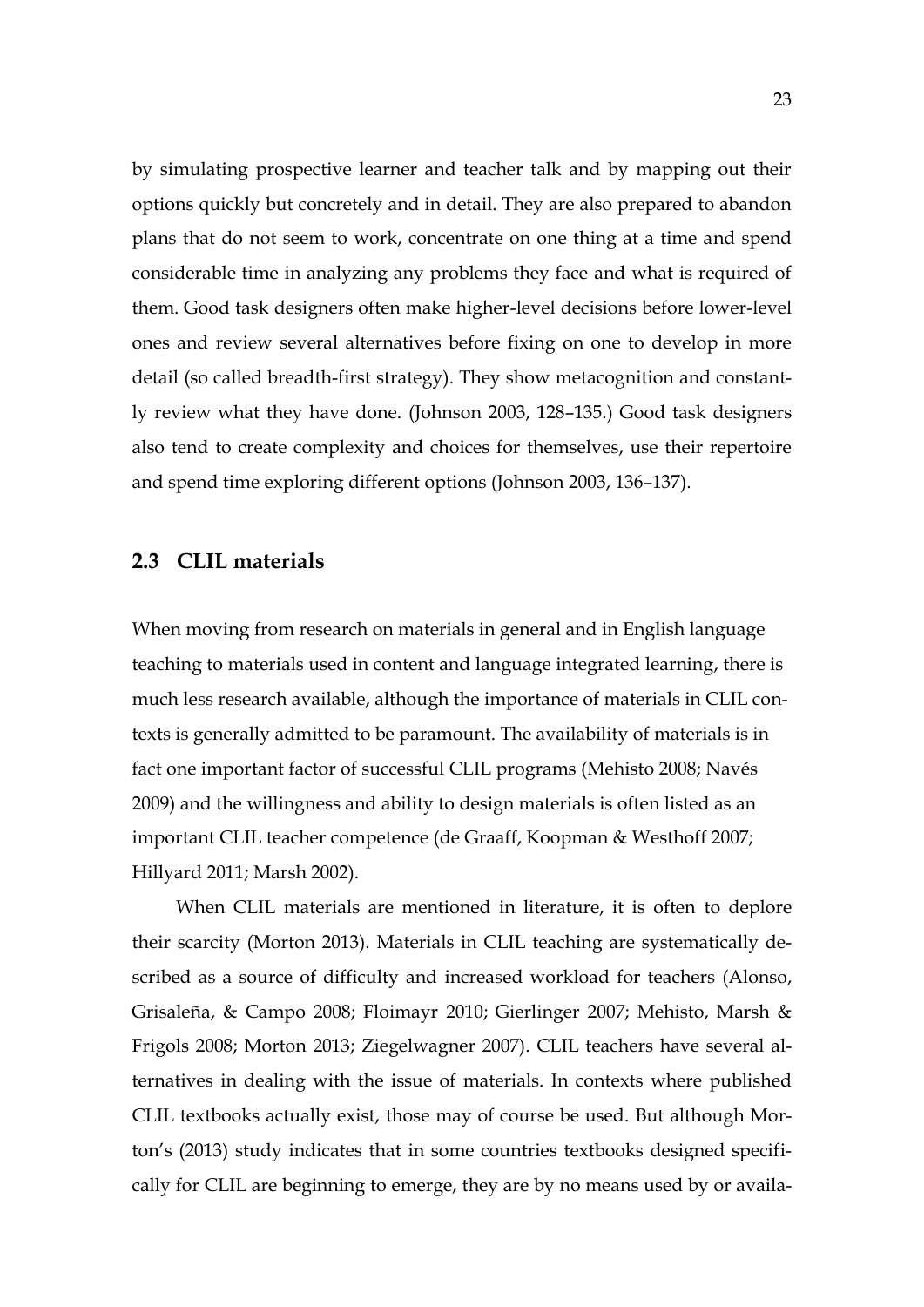ble to everyone as yet. If there are no appropriate CLIL coursebooks available, the teacher can use L1 coursebooks or textbooks designed for native speakers. Both approaches have their problems. For obvious reasons L1 textbooks do not support language learning in CLIL. Textbooks written for native speakers are in fact used by some CLIL teachers (Banegas 2013, 4) but most teachers report a low use of this type of material (Morton 2013, 125, see also Lasagabaster & Sierra 2010, 372). Native speaker materials often do not fit CLIL students in terms of either linguistic level or content (Banegas 2012b; Gierlinger 2007; Morton 2013; Novotná & Moraová 2005) as CLIL generally necessitates "pedagogical adaptation" (Lasagabaster & Sierra 2010, 372).

Due to the absence of suitable textbooks, CLIL teachers often resort to developing materials themselves – a process "including materials evaluation, their adaptation, design, [and] production" (Tomlinson 2012, 143–144). Moore and Lorenzo (2007, 28) list three basic alternatives CLIL teachers have when developing materials: using authentic material as is, adapting authentic materials, and producing materials "from scratch". To these I would add searching for, adapting and using materials made and shared by other CLIL teachers. As Morton (2013) notes, materials prepared and contextualized by CLIL teachers can be shared "with other CLIL teachers in similar contexts" (Morton 2013, 118).

Each alternative has its advantages and disadvantages. Perhaps the most commonly discussed characteristic of CLIL materials is authenticity, here understood to mean "texts which have been written for any purpose other than language teaching" (Saraceni 2003, 73–77; cf. Moore & Lorenzo 2007; for a singularly exhaustive review of authentic materials in language learning, see Gilmore 2007). The use of authentic and/or native speaker materials in CLIL teaching is recommended (Lucietto 2008; Mehisto 2012) for it is believed to boost student motivation (Marenzi et al. 2010; Sylvén 2007) and increase teacher innovation (Morton 2013). On the other hand, it is difficult and time-consuming – if not impossible – to find authentic materials suited to CLIL learners both in terms of their language and content (Gierlinger 2007). Adaptation is also a time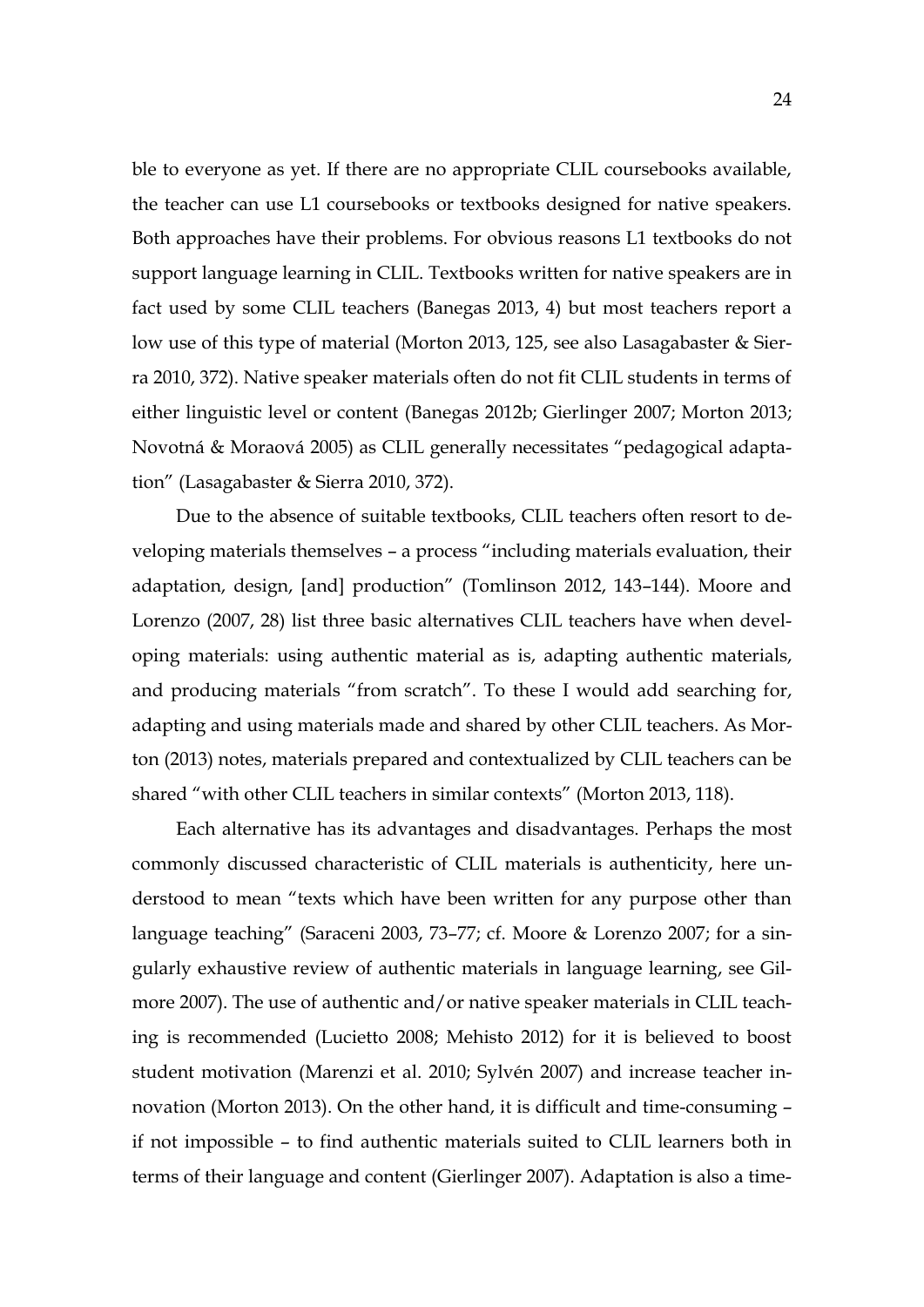consuming enterprise although it ensures a better comprehension for the learners than using unadapted authentic texts (Yano, Long & Ross 1994). An overwhelming majority of CLIL teachers use and adapt authentic materials: nearly 90 % of CLIL teachers in Morton's (2013) study reported doing so either "most of the time" or "quite often" (see also Gierlinger 2007).

Producing one's own CLIL materials from scratch is also a common undertaking among CLIL teachers (e.g. Gierlinger 2007; Morton 2013). It enables teachers to adjust the content and language of materials to fit the learners, curricula and cultural context the materials are meant for (Moore & Lorenzo 2007, 28–29). Although the context-responsiveness of self-made materials is clearly an advantage, the process of making them is extremely laborious and requires time and competences "the teachers may not have" (Coonan 2007, 628; see also Moore & Lorenzo 2007; Morton 2013, 117).

Support concerning materials – both in terms of providing suitable materials and fostering teacher competences – is a prerequisite for good CLIL teachers and successful CLIL programs (see e.g. de Graaff, Koopman & Westhoff 2007; Marsh 2002; Mehisto 2008). Apart from producing textbooks for CLIL teaching, providing suitable materials could mean setting up material banks and promoting cooperation and sharing among CLIL teachers (Morton 2013, 118). Already in 2002 Marsh recommended founding national Internet Material Banks for CLIL in order to facilitate CLIL program implementation (Marsh 2002, 202). In Andalusia, for example, the material bank of the government website (http://www.juntadeandalucia.es/educacion/webportal/web/aicle/contenid os) successfully provides primary and secondary school CLIL teachers with materials in three different languages and several school subjects. Smaller-scale "material banks" also exist as individual teachers upload materials they have prepared on their websites (Morton 2013, 118).

Sharing CLIL materials and setting up CLIL material banks are by no means trouble-free endeavors. In Finland, for example, there have been attempts at establishing such material banks, but these have failed due to "lack of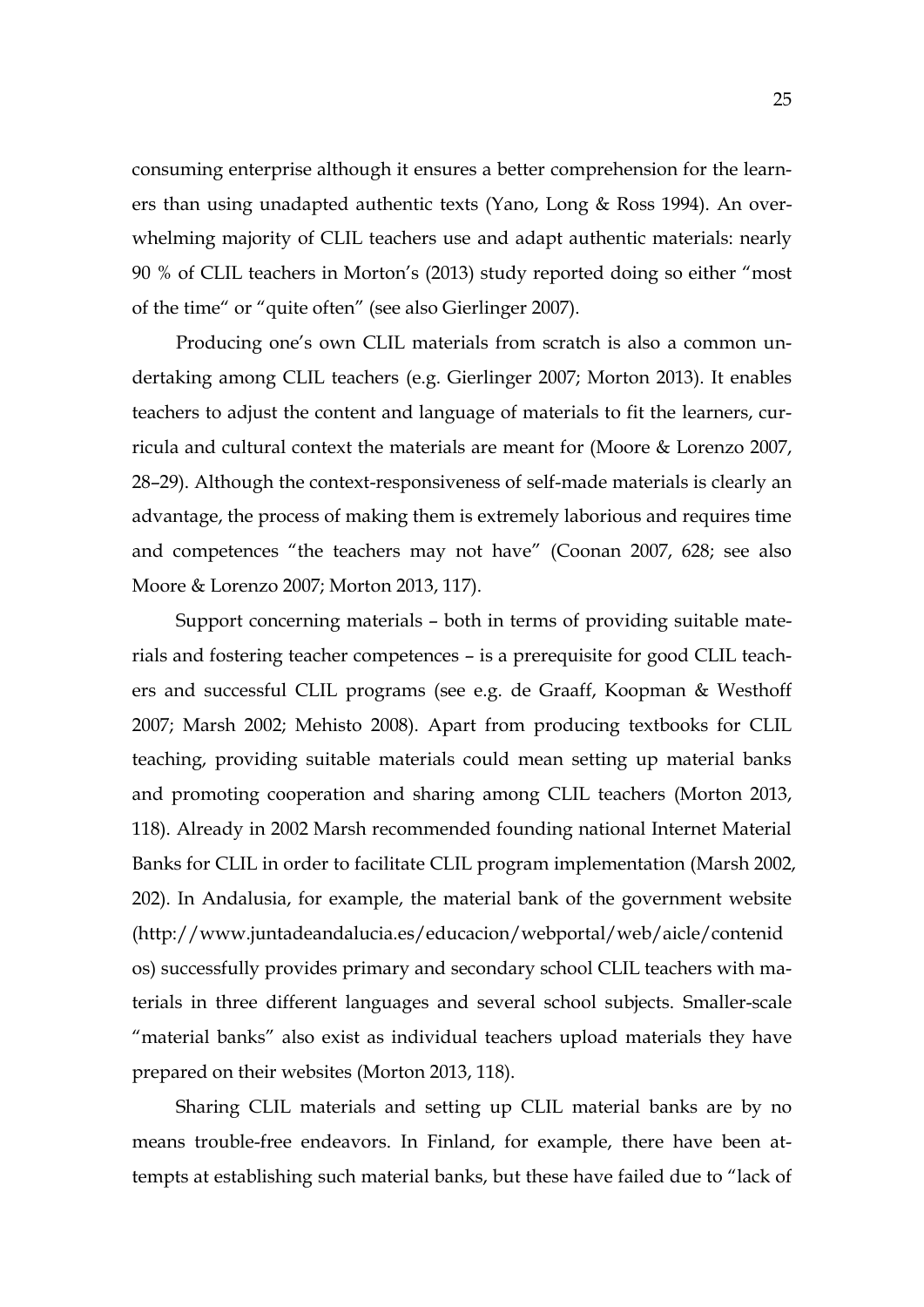financial investment, which could allow for coordination" (Marsh, Järvinen & Haataja 2007, 74). Furthermore, even with established platforms for sharing, the wide variety of CLIL models with diverse subjects, topics, languages and linguistic levels to cater for makes it difficult for any one teacher to find exactly what he/she needs. As Mewald (2007, 169) points out, the freedom of teachers to choose the topics by themselves and the absence of CLIL curricula in some contexts "impedes organized exchange of self-made materials". It can also be hypothesized that even materials made by other CLIL teachers must sometimes be adapted to suit the specific competences and contexts of their new users. However, facilitating the sharing of CLIL materials is one promising way to solve the CLIL materials issue – although this solution can only be a partial one as long as teachers need to search for, evaluate, adapt and prepare even some of the CLIL materials themselves.

The second possible way of dealing with the issue of CLIL materials is by fostering teacher competences in materials development (Morton 2013, 117) – in other words, through teacher training in materials development. There are some reports in literature of pre-service or in-service CLIL teacher training courses with a material-related component, for example in Spain (Fernández Fontecha 2009), Germany (Marenzi et al. 2010), the Czech Republic (Novotná & Moraová 2005), Malaysia and Argentina (Banegas 2012a), but since supporting CLIL teachers in their inevitable materials preparation is of paramount importance, training in materials development should form an essential part of all CLIL teacher training. It is important that courses in materials development be both practical and research-based (cf. Tomlinson 2003c). This type of training should naturally be CLIL-specific but could also draw from research on subjectspecific and EFL materials, and move gradually from evaluation and adaptation to design (McGrath 2013, 204). Further suggestions for outlines and contents for materials development courses can be found in McGrath (2013, 203–219) and Tomlinson (2003c), among others.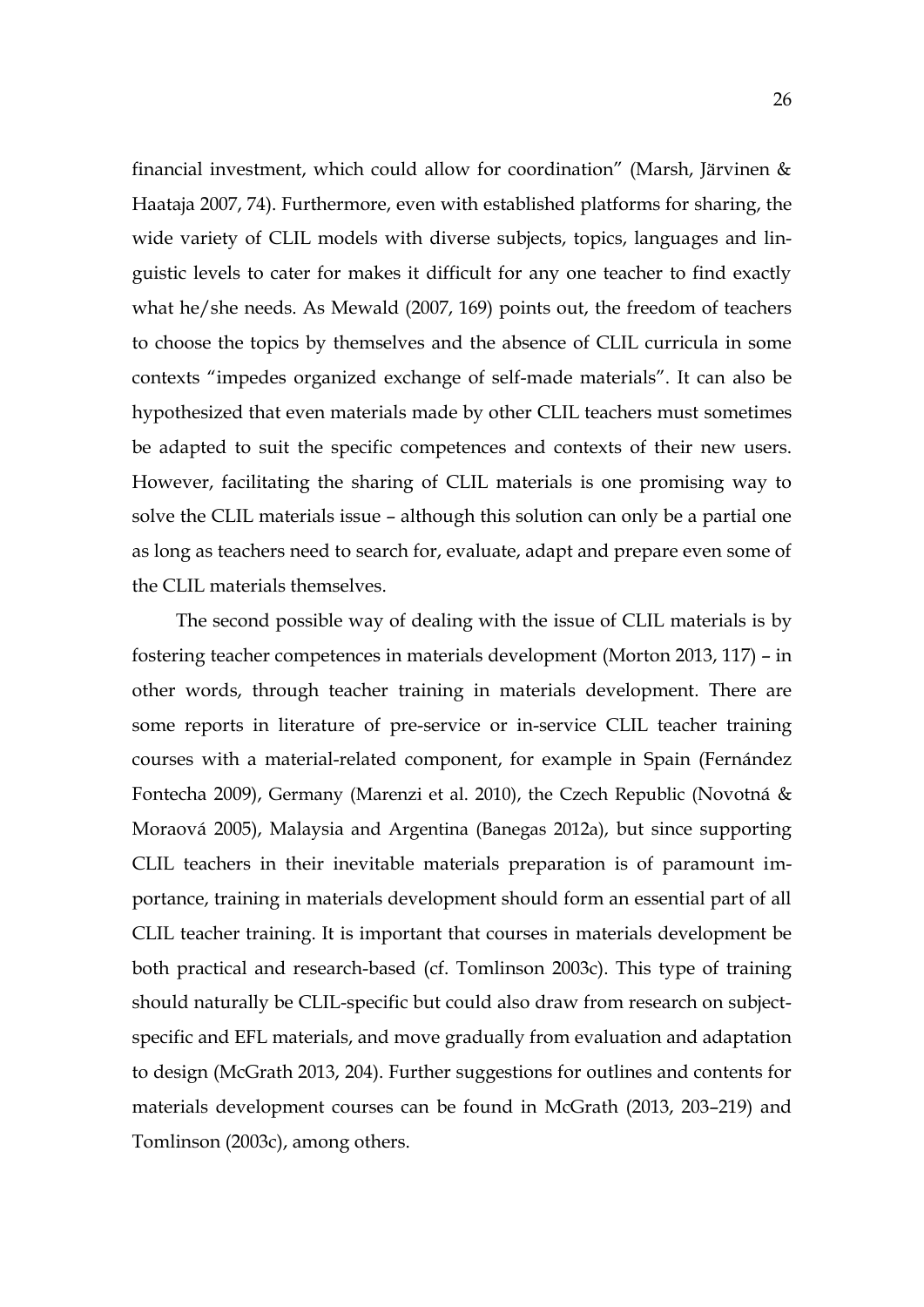In terms of materials development for CLIL contexts specifically, there is at least some literature available on what CLIL materials should be like. Several prescriptive frameworks for CLIL materials design and a few checklists of desired characteristics of CLIL materials have been suggested (see e.g. Banegas 2010; Fernández Fontecha 2010; 2012; Filardo Llamas, Jiménes & Canduela 2011; Floimayr 2010; Mehisto 2010; 2012; Sudhoff 2010). For example, Mehisto (2010; 2012) provides a list of general and CLIL-specific criteria of quality CLIL materials. These include using formative assessment, fostering cooperative learning and promoting authentic language and language use (Mehisto 2012). Guerrini (2009), drawing on the Spanish CLIL context, lists features of CLIL materials that work as scaffolds to learning through four broad categories: "illustrations with labels and captions, content area texts or genres with content vocabulary, language and organisation, graphic organisers and ICT applications".

Some researchers advance suggestions of how CLIL materials can be adapted or produced. Mehisto, Marsh and Frigols (2008, 33) mention that texts can be adapted by "cutting information into manageable chunks and adding synonyms or a glossary" and by providing "visual or textual organizers". Meyer (2010) provides criteria for materials evaluation and selection based on second language acquisition research and Coyle's (2007) 4Cs-Framework but also suggests a complete framework for CLIL materials development. According to this framework, called the "CLIL-Pyramid", CLIL materials design should start with topic selection, then move on to the choice of media and then task-design. The design process should end with "CLIL-workout" – the review of "key content and language elements". (Meyer 2010, 23–24.)

Apart from suggestions and recommendations, there is not much empirical research done on the actual procedures of CLIL materials development. A rare exception to this rule is a study reported in Moore and Lorenzo (2007). They asked twenty three teachers either currently teaching CLIL or otherwise familiar with the approach to adapt a linguistically challenging text for bilingual students. Three different approaches to adaptation for CLIL were found in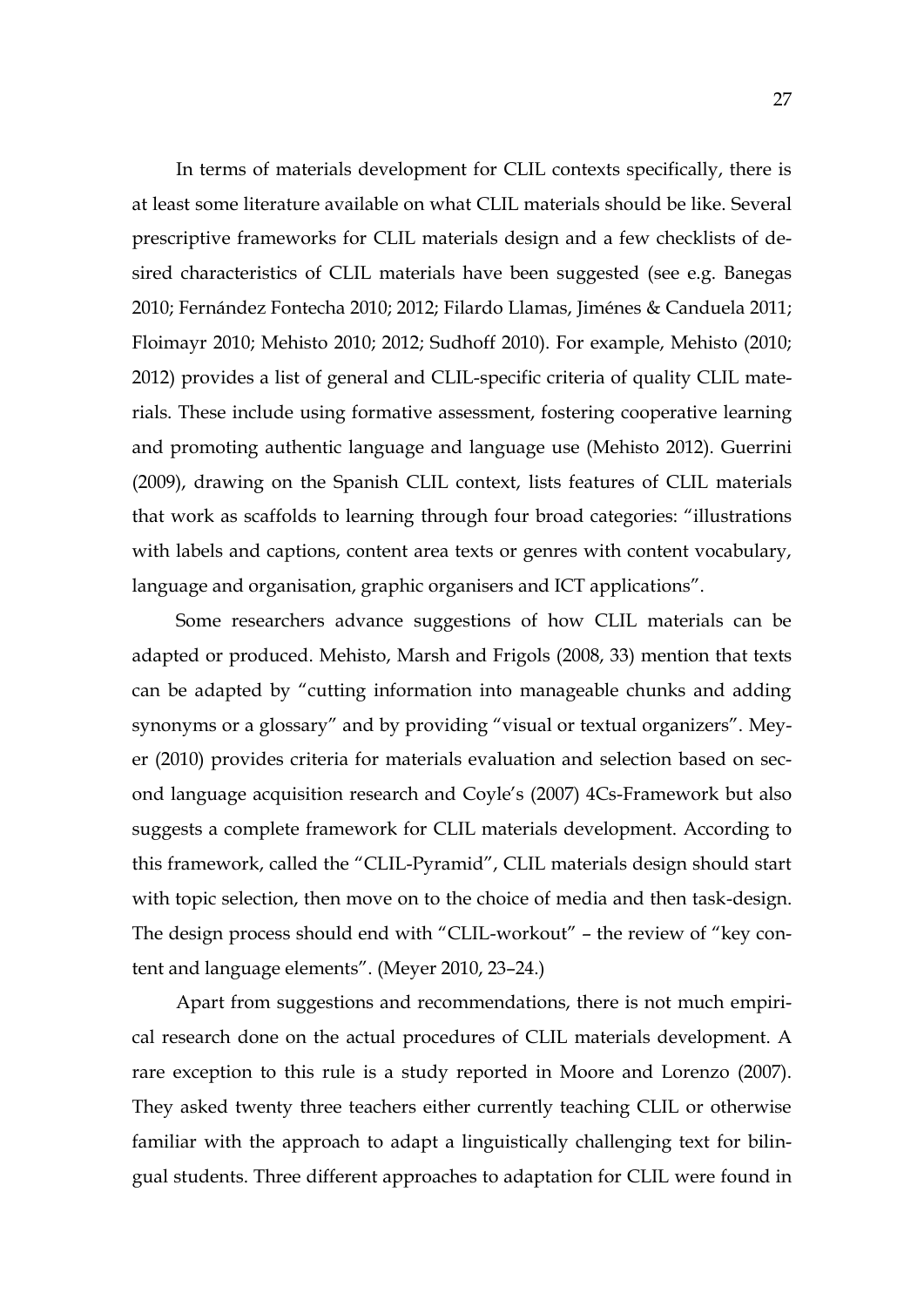the analysis: simplification, elaboration and discursification. (Moore & Lorenzo 2007.) Gierlinger (2007) also mentions a couple of different ways of adapting materials, found in interviews of Austrian CLIL teachers. They adapted by "trimming difficult parts in texts, replacing complex words with easier ones, rewriting sentences or paragraphs, using translation etc."(Gierlinger 2007, 98). Coonan (2007), analyzing the interviews of Italian CLIL teachers, found four stages of CLIL materials production: "(i) search for materials; (ii) select materials according to criteria of adequacy; (iii) 'intervene' on the materials and create tasks; (iv) plan the alternation between teachers for team teaching using the materials" (Coonan 2007, 637).

Suggestions and procedures such as the ones presented above could be useful CLIL-specific additions to teacher training courses in CLIL materials development. However, much still needs to be done in order to transform CLIL materials development into an educational practice based firmly on theory and empirical research. We still need more knowledge of the procedures of materials development employed by CLIL teachers in their work. Further knowledge of these procedures – both the typical and the efficient – have the potential to help CLIL teachers and teacher trainers in becoming more aware of the processes and actions involved in CLIL materials design. Awareness in turn opens the way for development. In the following, I will present the methods and results of a small-scale empirical study on just such procedures.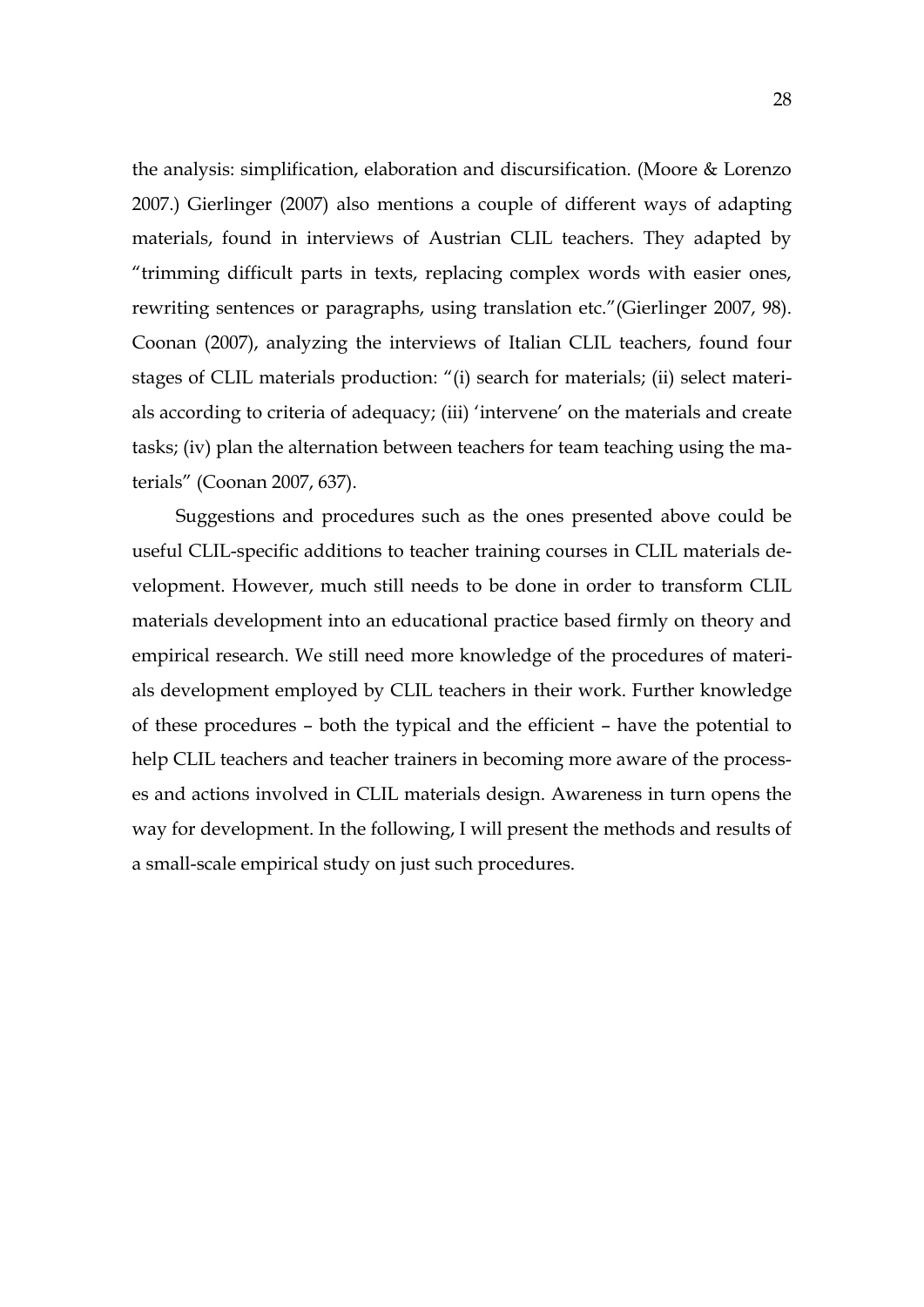# <span id="page-28-0"></span>**3 METHODS**

The aim of this research is to examine the materials development process of CLIL teachers when preparing materials for their own classrooms in their work. Both general tendencies and individual variation are of interest in the planning process. The research questions as well as the methods employed in this study are specified below.

### <span id="page-28-1"></span>**3.1 Research questions**

- 1. How do teachers prepare CLIL materials?
	- a. What is the process of making CLIL-materials like?
	- b. What kinds of actions constitute the design process?

### <span id="page-28-2"></span>**3.2 Participants**

The empirical data of this research, comprised recordings of interview and think-aloud protocols (introduced in detail below), were collected from three individual CLIL teachers working in two different elementary schools in Finland. Two of the teachers taught mainly first-graders (7 year-olds) and one mainly fifth- and sixth-graders (11–13 year-olds). The teachers were found by contacting principals of several CLIL schools in Finland and asking them to forward an email request to their school's CLIL teachers.

Two of the participants had had formal training in CLIL or immersion and at least five years of experience in CLIL teaching. One participant had just started teaching CLIL six months earlier and had had no formal training. The CLIL language used was English in all of the three cases. One of the teachers taught a high exposure CLIL class with almost all lessons in English and one taught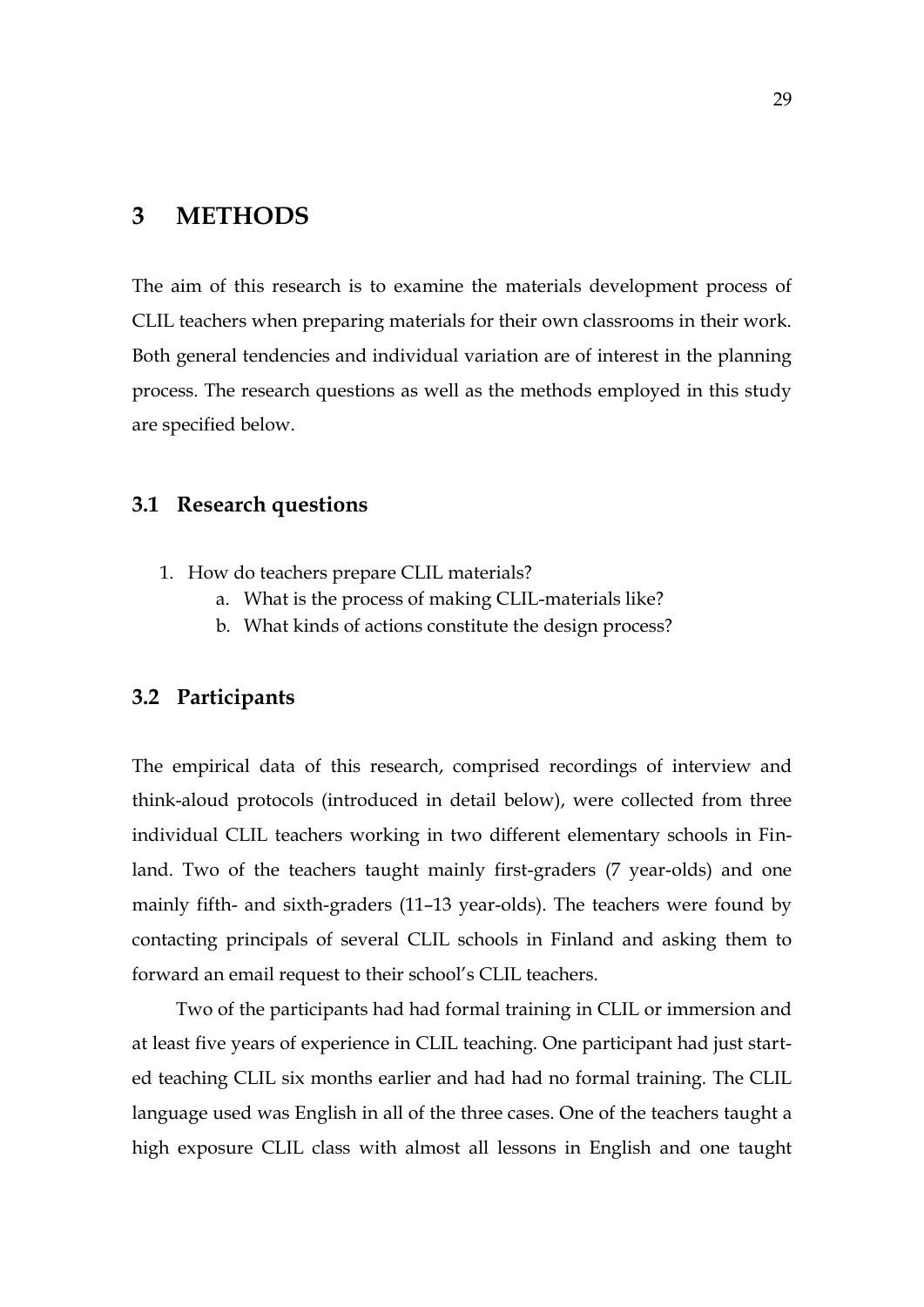CLIL classes with medium exposure. The third teacher taught a low exposure CLIL class with only a couple of lessons per week in English (cf. Marsh 2002).

The informed consent of the participants was obtained in writing after the object of the research and the consent form had been explained to the participant orally and he/she had had the possibility to ask questions about it and about the research. The anonymity and non-identifiability of the participants has been protected already at the transcription stage by the use of pseudonyms for any names of people and places, and the changing of any other features that might expose the participants' identities. The protection of the participants' identities is also taken seriously in this report where decisions have been taken to tell no unnecessary information that could be connected with the participants. Even the genders of the three teachers have been concealed. (cf. Cohen, Manion & Morrison 2011, 442–443.)

### <span id="page-29-0"></span>**3.3 Data collection**

Studying "design" and "planning" implies more than observing concrete behavior: the need to tap into the mental processes behind the observable actions such as drawing or writing. One can of course ask teachers to describe how they design CLIL materials and then analyze design stages or actions based on these self-reports (as done by Coonan 2007). These reports, though valuable, are however highly retrospective and do not offer insights into *thought processes* as they occur *during* the design. For this reason the data collection method of concurrent verbalization, providing "the most informative data available on thinking during cognitive tasks" (Ericsson 2003, 13), was chosen for this study.

In order to study the process of materials design through teachers' thought processes during CLIL materials development, the participants were asked to prepare CLIL materials according to a written design brief and to think aloud while doing so (Ericsson & Simon 1993; cf. Johnson 2003; Le Maistre 1998). After the think-aloud task, the teachers were interviewed about the task they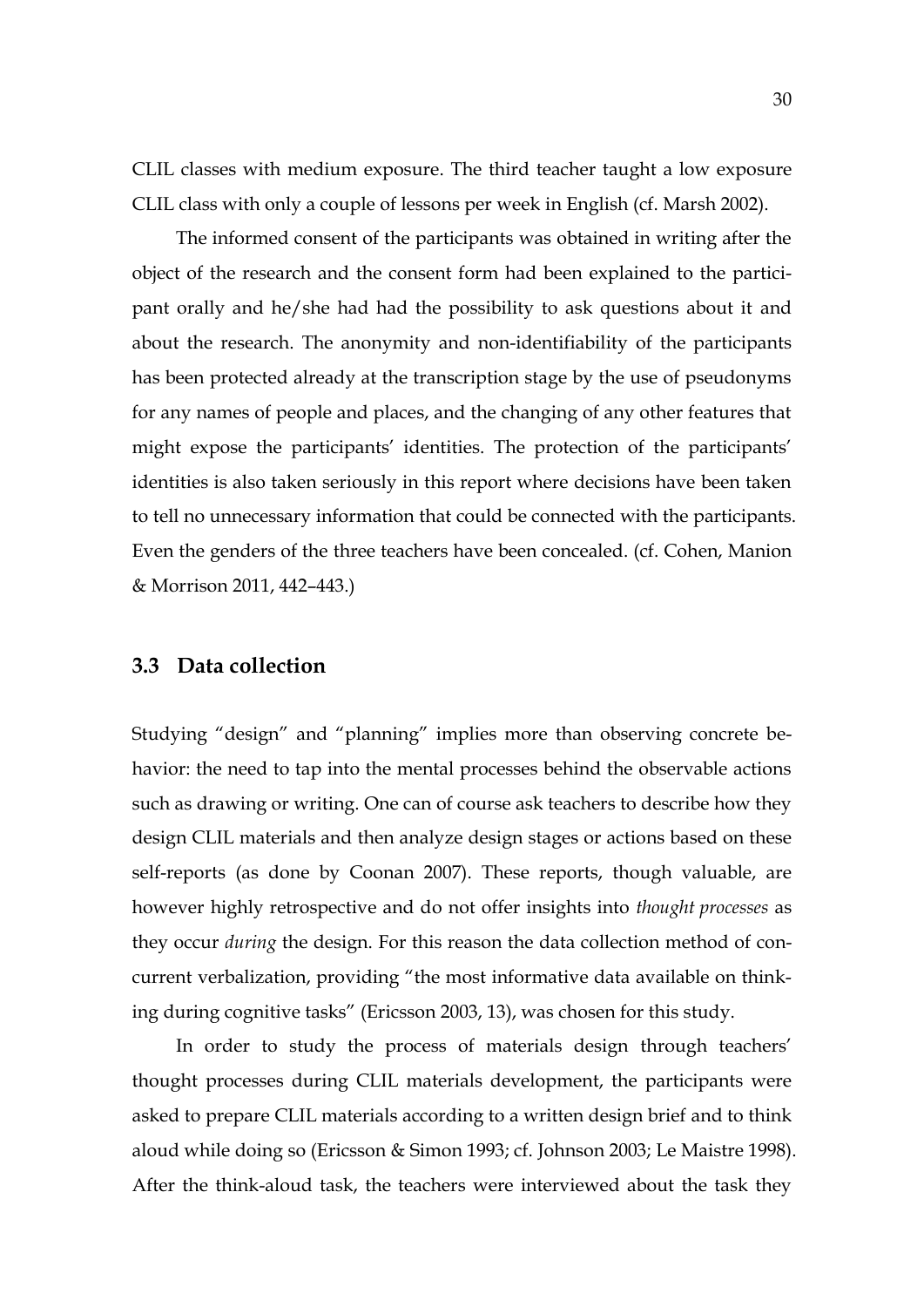had just finished, the kinds of materials they usually used in CLIL teaching and the materials design procedures they used in their work. Some of the interview questions elicited background information concerning the teachers' training, work experience, language skills and possible participation in publishing materials. The interview type used was a semi-structured interview-guide approach. According to McNamara (2009), the guide approach:

"provides more focus than the conversational approach, but still allows a degree of freedom and adaptability in getting information from the interviewee" (McNamara 2009).

Many of the interview themes and questions were thought of beforehand in order to "ensure that the same general areas of information are collected from each interviewee" (McNamara 2009). One of the teachers was a native speaker of English and was interviewed in English. In addition, the native speaker and one other teacher preferred to conduct the think-aloud task in English, but otherwise all interview and think-aloud protocols were in Finnish. All of the three teachers were interviewed individually, in their own classrooms.

The use of the teachers' own classrooms seemed to be advantageous in the materials design task as well as the interview. For example, the participants were able to refer to their pupils' work in the classroom and to show the interviewer CLIL materials they had previously prepared themselves. This helped to anchor the discussion of CLIL materials in the teachers' particular contexts. In addition, conducting interviewing may go more smoothly when the participants are "in a comfortable environment where the participants do not feel restricted or uncomfortable to share information" (Turner 2010, 757).

The audio recordings of both the think-aloud tasks and interviews were transcribed in full. The length of the think-aloud protocols of the three teachers varied between 32 and 43 minutes in time and each resulted in 6–8 pages of transcribed text. The total length of the three think-aloud recordings was 1 hour 52 minutes. The interviews were 25–56 minutes in length, 1 hour 53 minutes in total, and each resulted in 11–17 pages of transcribed text. All planning notes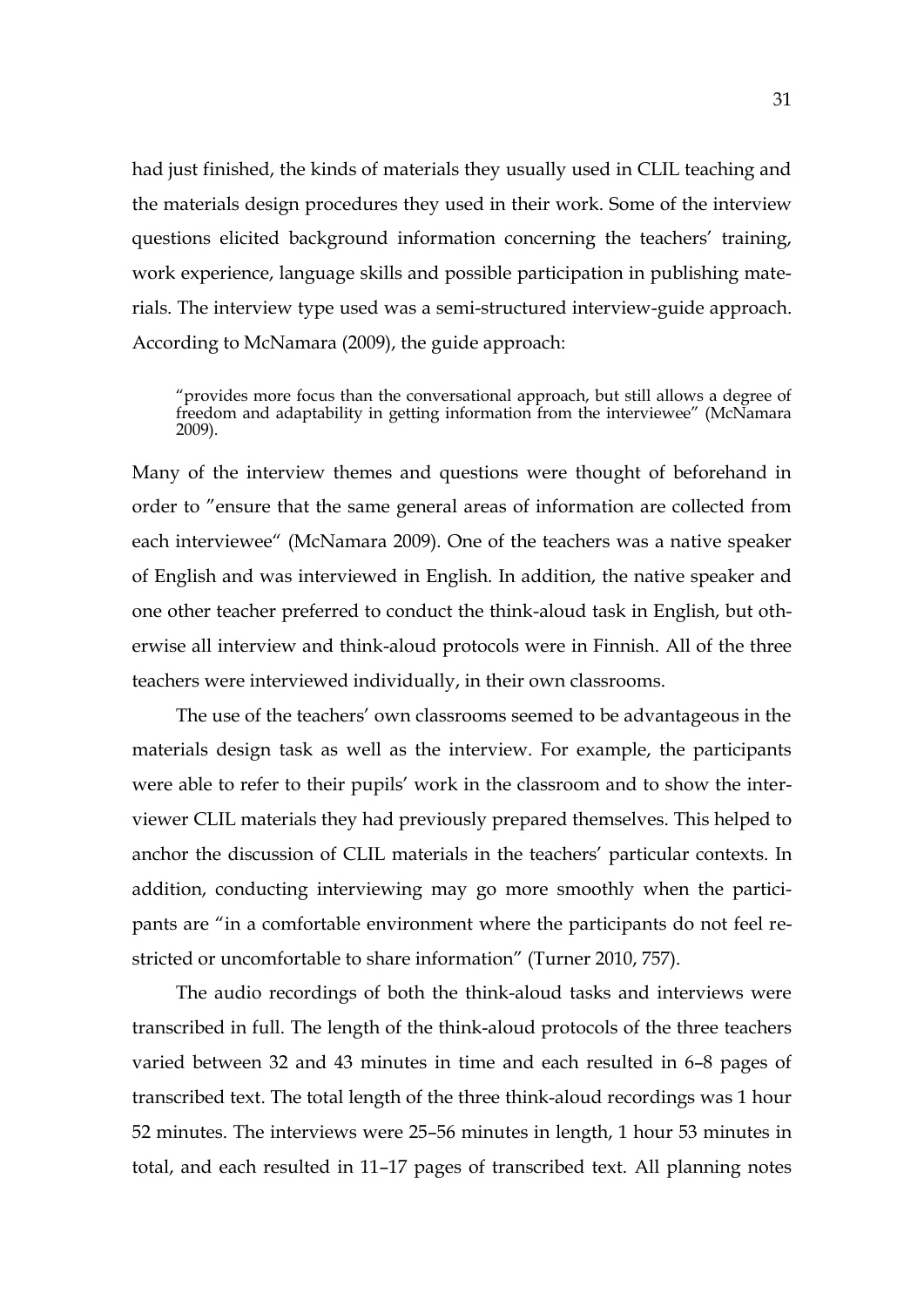and finished materials were collected and saved. In addition, if a teacher used the computer in the materials design procedure, all action on the computer screen was recorded with a screen recording software.

In the following sections I will discuss in more detail the methods and procedures of data gathering, especially concerning concurrent verbalization, and the techniques of coding and analysis followed in this study. A minute examination of the procedures followed is also intended to increase reliability (cf. Franklin & Ballan 2001, 274). Discussion of issues in data gathering and reflections on validity permeate the whole section.

### <span id="page-31-0"></span>**3.3.1 Think-loud data**

Since one of the aims of this research was to study the procedures of materials design, the data needed to be such as to reflect the cognitive actions performed by teachers while preparing materials for CLIL teaching. This lead to the adoption of a think-aloud method called concurrent verbalization (Ericsson & Simon 1993). In concurrent think-aloud methods, participants are asked "to verbalize their thoughts while performing a task. Such methods provide a basis for investigating the mental processes underlying complex task performance and can provide rich data on such cognitive processes" (Hevey 2010). Concurrent verbalizations have been used especially in studies of mathematical problem solving (Schoenfeld 1985) and expertise in several fields such as medicine, chess, language learning and task design in language teaching (Johnson 2003).

Other types of verbal data exist as well. In retrospective verbalization, the participant is asked to recall his/her thought processes during a task only after the task itself is completed, whereas in concurrent verbalizing the subjects are asked to 'think aloud' while performing a task or solving a problem (Hevey 2010). Verbal reports also differ according to the freedom of expression given to the subjects; whether participants are asked to report their thoughts "per se" or instructed to "verbalize specific information, such as reasons and explanations" (Ericsson & Simon 1993, xviii–xxii). Ericsson and Simon were able to show that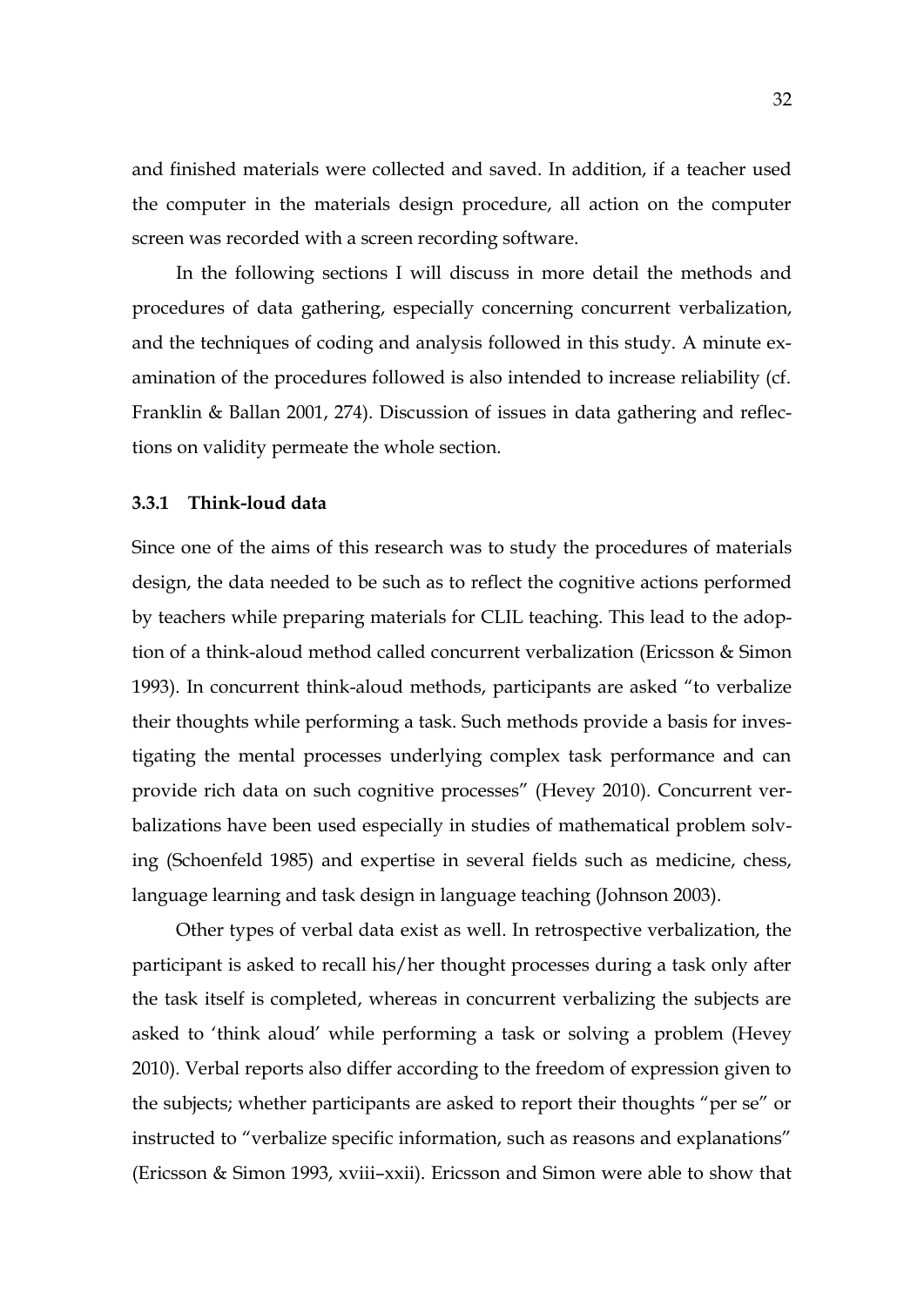when administered according to certain standards, think-aloud experiments can result in valid representations of sequences of thoughts not changed by the act of thinking aloud (Ericsson 2003; Ericsson & Simon 1993).

Crutcher (1994) lists the three most important issues concerning the use of verbal report data as:

 $''(a)$  whether the information in the verbal reports reflects thinking accurately – the validity issue; (b) whether asking subjects to report on their own thoughts changes and alters the course of thought – the reactive-effects issue; and (c) whether verbal report data can be treated as objectively as other behavioral data. (Crutcher 1994, 241)"

Johnson (2003) also discusses commonly voiced challenges in using verbal data. These include the fact that according to critics the method changes the processes studied and that the "naturalness" of data collection suffers when verbal reports are used. Other problems in verbal reports brought up in previous research are the incompleteness of the protocols and the frequent silent periods of the subjects during cognitively demanding times. (Johnson 2003, 35–37.)

The actual disadvantages of verbal reports vary according to the procedures used. When the tasks are of short duration, both concurrent and retrospective verbalizations are highly accurate, but for longer tasks "the validity of think-aloud reports appears to be higher than of retrospective reports" (Ericsson & Simon 1993, xxii). Based on previous research, Ericsson and Simon state that, compared to silent solutions, "think-aloud does not lead to a reliable change in the cognitive process as reflected in accuracy of response in any of the studies" and that there seems to be no reliable difference in strategies, only that "think-aloud verbalization requires more time" (Ericsson & Simon 1993, xx). Only when the instructions request the participant to articulate explanations or reasons do cognitive processes change (Ericsson & Simon 1993, xviii–xix). Since the appeal for "naturalness" in data collection usually results from the concern that "artificial" data collection changes the processes studied (Johnson 2003), it can be stated that as long as participants are not asked to explain their thought processes, think-aloud protocols can be analyzed as being comparable to "naturally" collected data (Smagorinsky 1989, 474).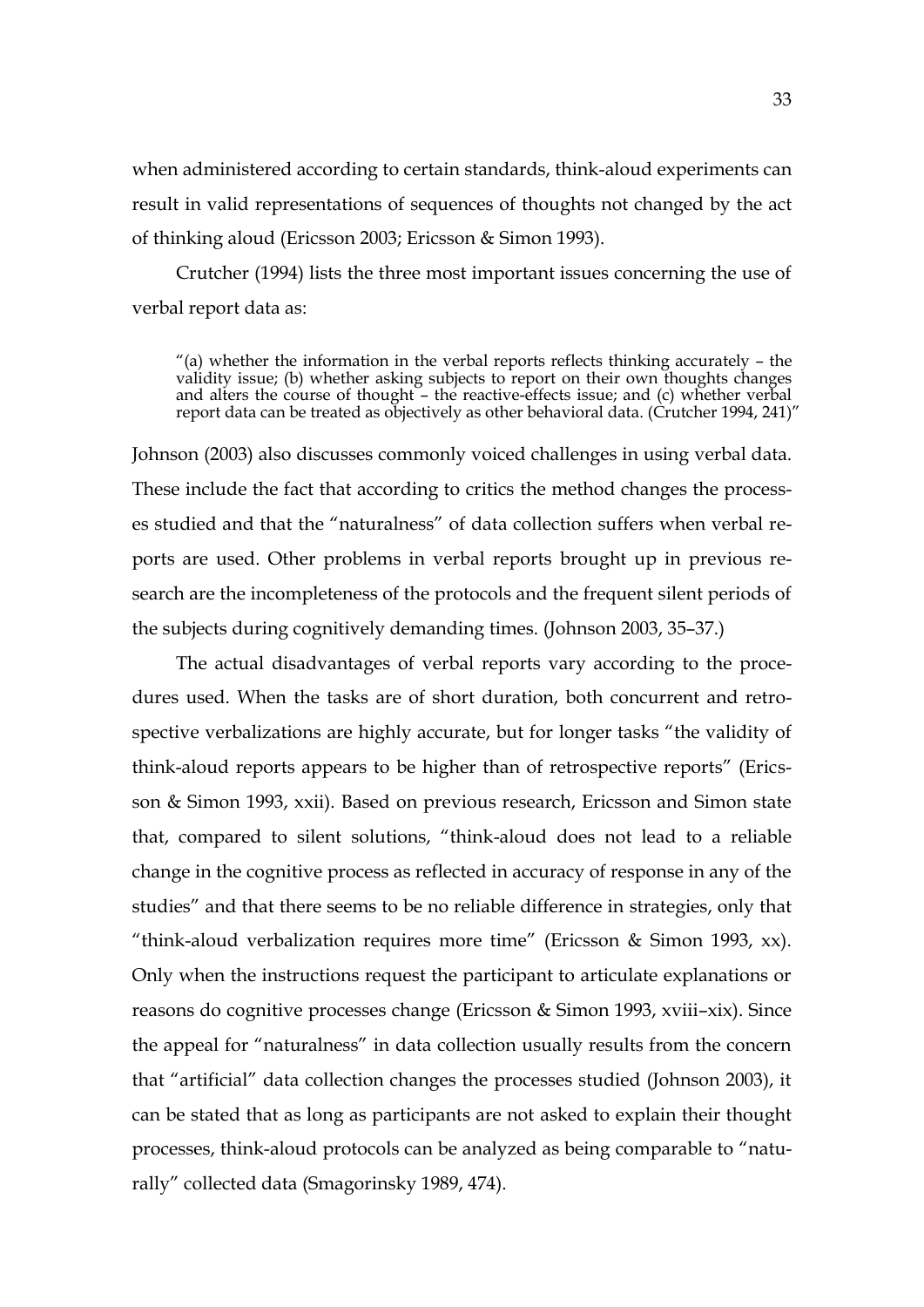The incompleteness of the think-aloud protocols, however, is a genuine limitation. The participants can only voice their thoughts, not the information retrieval processes underneath these, and it is even doubtful whether anyone can verbalize every single thought that enters his/her head (Ericsson & Simon 1993, l; Johnson 2003). It has also been noticed that sometimes when the cognitive load is very high the subjects fall silent for a short period of time (Ericsson & Simon 1993, 9l). These limitations must be kept in mind but they by no means devalue the use of think-aloud protocols – especially concurrent verbalizations – in providing "the most informative data available on thinking during cognitive tasks" (Ericsson 2003, 13).

#### <span id="page-33-0"></span>**3.3.2 Research setting**

The verbal data collected for this study was in the form of concurrent verbalization; the participants were asked to think aloud while preparing materials for an imaginary CLIL lesson. After this the teachers were interviewed. The English version of the oral instructions given to the participants for the think-aloud task was adapted from Ericsson and Simon (1993, 378) and the Finnish version from Seitamaa-Hakkarainen (1999). All the three CLIL teachers conducted the materials design task in their own classrooms. The teacher was sitting at a desk with clean sheets of paper and other stationery supplies and a laptop computer with Internet access provided by the researcher. A screen recorder software was used to record everything the participant did on the computer. The teacher was free to use the Web browsers, word processors and slide show programs found on the computer desktop, but the instructions emphasized that the use of the computer was optional and up to the participant.

Computers are widely used by teachers not only in the classroom with their students but also for supportive tasks such as materials preparation and information searches (van Braak, Tondeur & Valcke 2004, 410; Korte & Hüsing 2006, 23). The Internet is a "valuable source of material" also for CLIL teachers (Coyle, Hood & Marsh 2010, 93). I decided to give the participants the possibil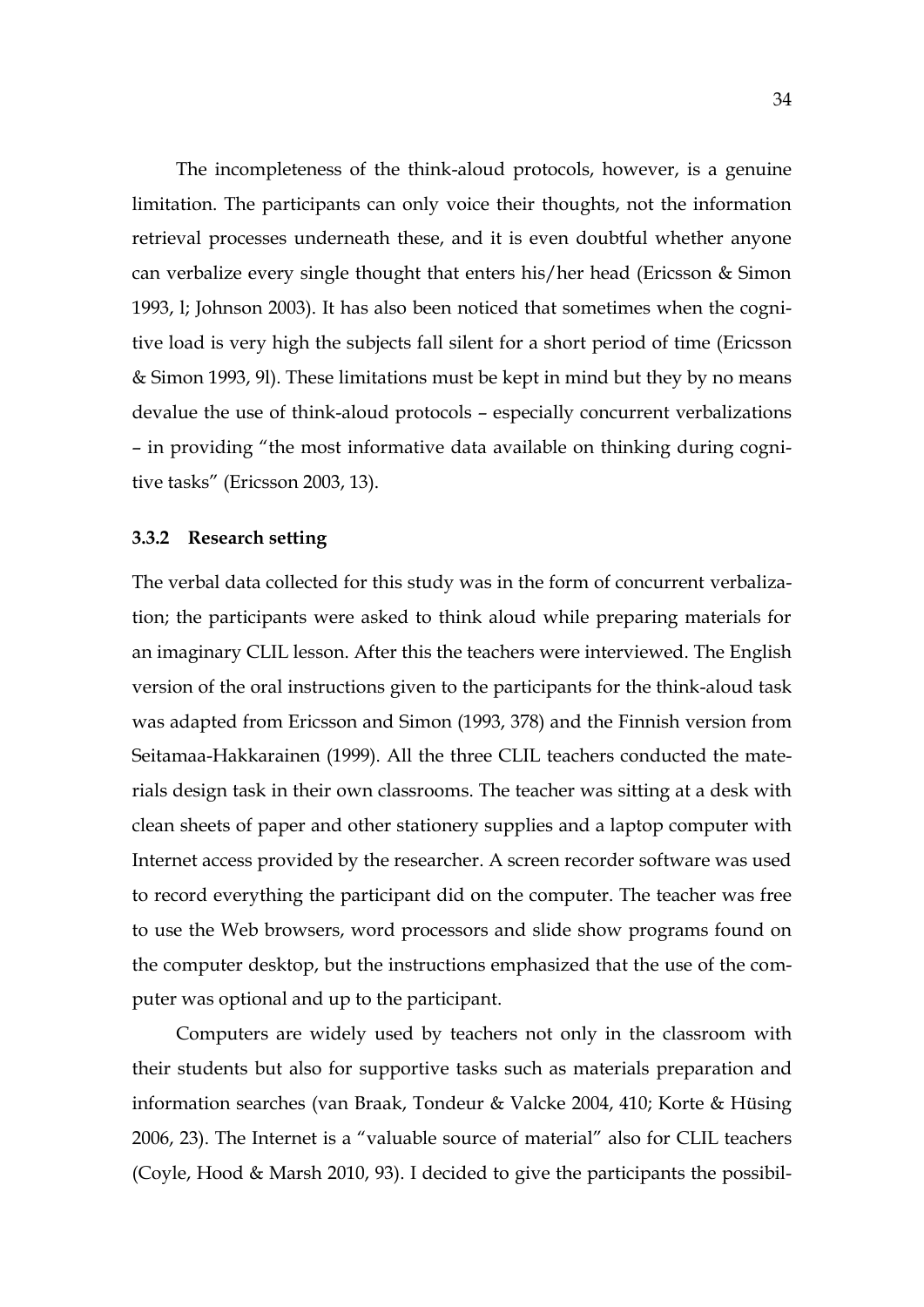ity of using a computer with the object of capturing, as closely as possible, the materials design process used by modern teachers in their work. However, as it is possible that not all teachers use the computer for materials preparation, I also wanted to enable the use of paper and pencils. Two of the three teachers in this research used the computer in their materials design task. Both used the Internet and a word processor to write materials. When asked about the use of the computer in the interviews, both participants affirmed that they also used computers for materials preparation on a regular basis in their work. They were in the habit of searching for information and images and sometimes the teachers found ready-made CLIL materials online and adapted them or used word processors and other software for preparing materials from scratch. In short, computers were an important tool in materials design for two out of the three participants in this study.

As stated above, it is important that the subjects should not – and most certainly should not be asked to – describe what they are doing or explain their thoughts but rather just voice them, since attempts at an explanation would change the sequence of thoughts. Ericsson and Simon (1993) suggest several strategies for eliminating or at least reducing this possible problem. One of these is making "clear that social interaction is not intended" by having the experimenter sit behind the subject and explicitly warning the subject "against explanation and verbal description". Both of these were done in this study, as was another strategy for reducing explanations: giving the subjects "practice problems" after the instructions. These warm-up tasks and their usefulness are elaborated further in the next section. Having the subject concentrate on completing the task, the thinking aloud coming second is one more way of reducing explanations in concurrent verbalization. This is why the task of the think-aloud procedure needs to have a clear focus. Materials design is a very productoriented exercise and thus suits the purpose extremely well. The last of the strategies is minimizing social interaction during the task (Ericsson & Simon 1993, xiii–xiv).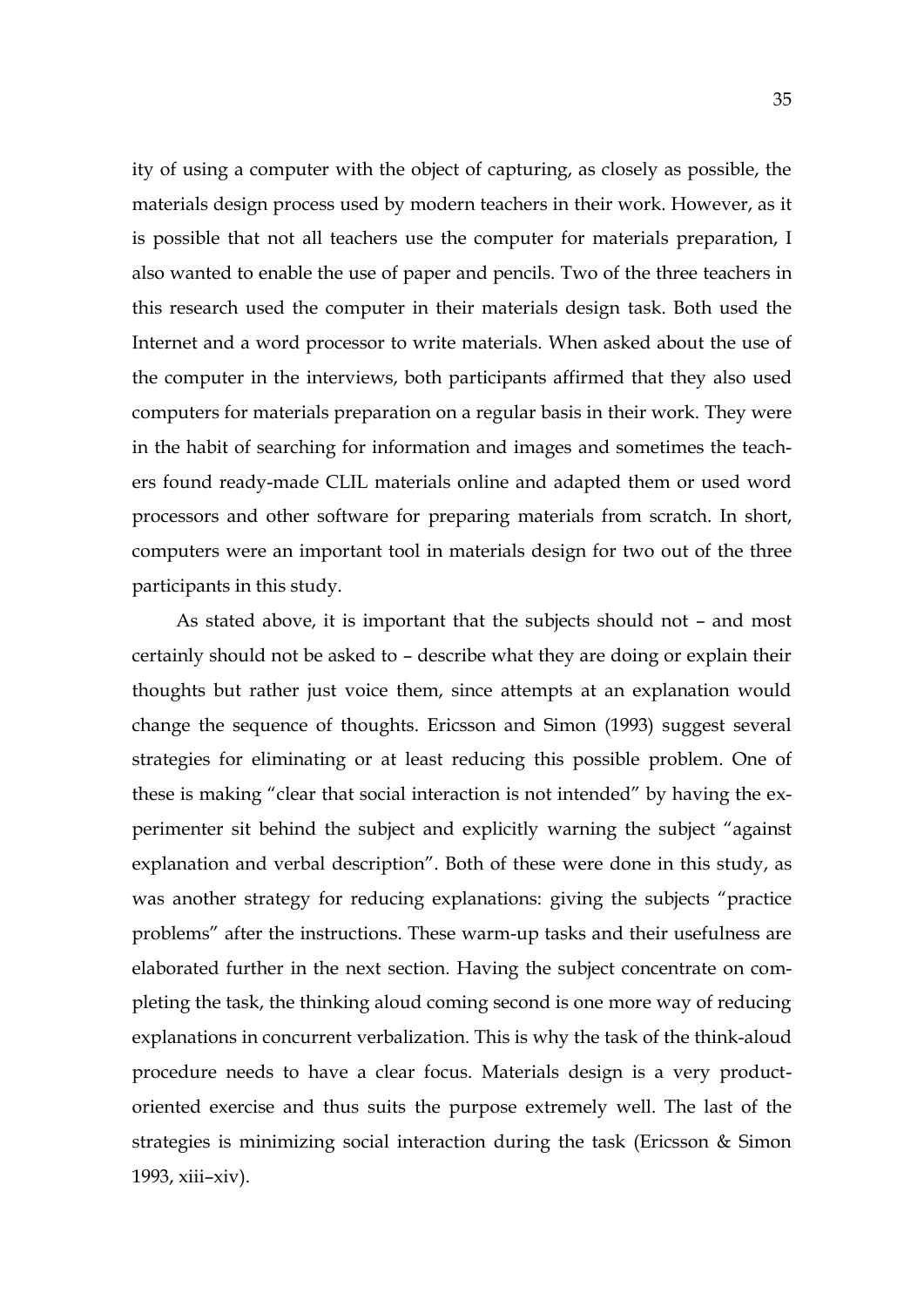Social interaction was indeed attempted to be kept minimal during the think-aloud tasks in this study. According to standard think-aloud procedure, I was prepared to prompt the participant to "keep talking" – a form of address discouraging social interaction – after pauses of ten seconds or so (Ericsson & Simon 1993, 256). However, I was never required to use the prompt for any of the participants. Three types of actual interruptions occurred during the thinkaloud tasks: dealing with equipment-related issues, researcher's answers to participant's questions and one outsider interruption (the participant's phone rang). Equipment-related issues included a couple of computer problems, quickly solved, and three interruptions regarding the audio recording. One participant, for example, was asked to take the recorder along when moving to the other end of the classroom to find something. Participants' questions to the researcher, mostly seeking further definition of the instructions given, were rare and answered as concisely as possible, often in monosyllables to further discourage interaction.

In addition to the three types of interruptions during thinking aloud, the researcher always intervened at the end of the think-aloud procedure. When the participant seemed to have finished, the researcher confirmed that this was indeed the case and, whenever the computer was used, made sure the files had been saved.

#### <span id="page-35-0"></span>**3.3.3 Warm-up tasks**

In order to prepare the participants for the actual think-aloud task, they were given short practice problems to solve while thinking aloud. The use of warmup tasks allows participants to practice "expressing thoughts directly without explaining or interrelating the information" (Ericsson & Simon 1993, 257) and to become comfortable in thinking aloud (Ericsson & Simon 1993, 379).

Each participant was given 3–4 practice problems to solve and important parts of the instructions were repeated between the different warm-up tasks. Some of the practice problems, such as "name 20 animals" were taken directly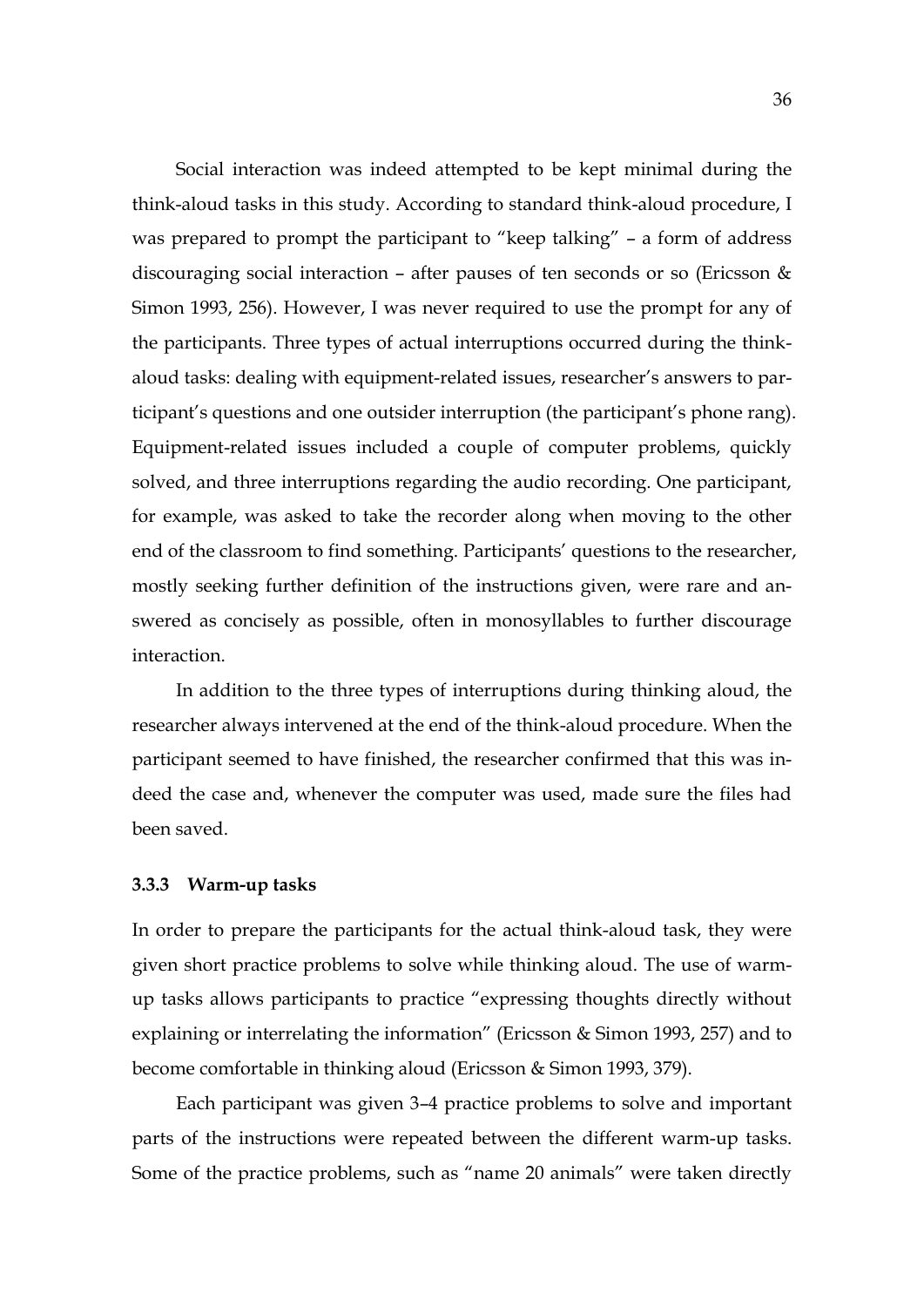from Ericsson and Simon (1993, 378) and some invented for the purpose of this study. Some of the tasks only required "talking aloud", simply verbalizing oral codes, whereas others encouraged also to verbalize "information that was encoded in non-verbal form" (Ericsson & Simon 376–379).

Johnson notes that some subjects are naturally more skilled at thinking aloud than others and some just do not like it (Johnson 2003, 35–37). This was found to be true for this study: some participants seemed to be comfortable thinking aloud almost immediately. One teacher, for example, stated in the interview that thinking aloud was easy and professed to thinking aloud sometimes, although not as extensively as was required in the materials design task. On the other hand, some participants clearly benefited from the warm-up tasks. One teacher noted that in the first warm-up task not all of the teacher's thoughts were yet voiced but that thinking aloud became easier after a while. In sum, the use of warm-up tasks was found to be extremely helpful.

#### <span id="page-36-0"></span>**3.3.4 Design brief**

After the warm-up tasks, the teachers were given a written "design brief" with instructions for the actual materials design task (the English version can be found in Appendix 1). In order to facilitate comparisons in the subsequent analysis, the design brief limited the topic of the materials design by defining a school subject and a topic to be followed in the design. The brief varied slightly from participant to participant. The native speaker of English received the brief in English and the others in Finnish. The school subject mentioned was "biology" for upper grade teachers and "environmental science" for lower grade teachers, according to the division in the Finnish core curriculum (Opetushallitus 2004).

The guiding principle in designing the instructions for the task was to promote a materials design process as close to the reality of the CLIL teachers' work as possible. The school subject given in the design brief was chosen to reflect the CLIL situation in Finland where environmental science is the most common subject in CLIL teaching at the primary level (Lehti, Järvinen & Su-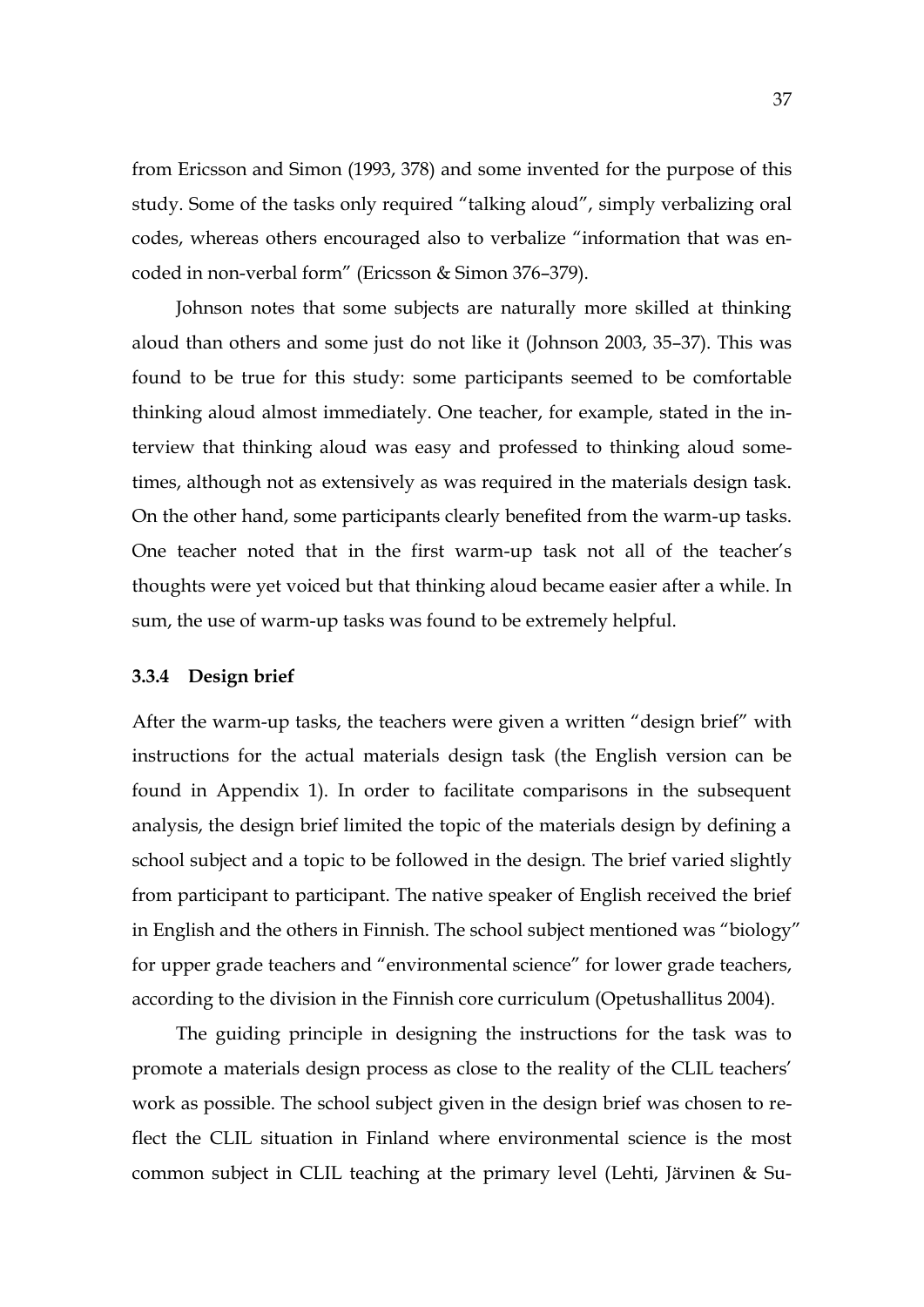omela-Salmi 2006, 304; Marsh, Järvinen & Haataja 2007, 69). This made it more probable that the participants would have experience in teaching the subject through CLIL and that they wouldn't feel forced to prepare materials they would never have made in their work. It was also for this reason that I attempted to choose a popular topic in CLIL teaching. A small-scale analysis of the CLIL curricula of four primary schools in Finland revealed that three of the most common topics within environmental science (and its upper grade equivalents of biology and geography) were animals, plants and the human body. Out of these I chose the topic of the human body for the materials design task.

In the event, all three teachers in this study either had taught or were about to teach about the human body in English. One teacher had the topic coming up in a couple of weeks and one teacher was about to teach it during the following week. Both were able to design materials they were actually going to use in their CLIL teaching. The popularity of the topic had also one unforeseen disadvantage: the two teachers with most experience in CLIL all stated that they had previously prepared materials for the topic and with one teacher this slightly affected the materials design process. Although the design brief asked the teachers to imagine a situation where they could not find ready-made materials, it was understandably difficult for some to exclude the existing selfmade materials from their plans. In fact, one of the teachers incorporated some previously made materials in plans of materials use.

An attempt to foster a design process close to the realities of CLIL teachers was also behind the decision to have the teachers develop the materials as if for their own students. Contrary to Johnson (2003), whose study concentrated on the expertise of published task designers, the focus of this research was on CLIL teachers as materials designers. Unlike "professional" designers preparing published coursebooks for wide audiences of differing contexts, CLIL teachers prepare materials for their own specific classrooms and for students they know and have taught before. In fact, underlying the planning of this research was the belief that design processes in these two cases might actually be different. And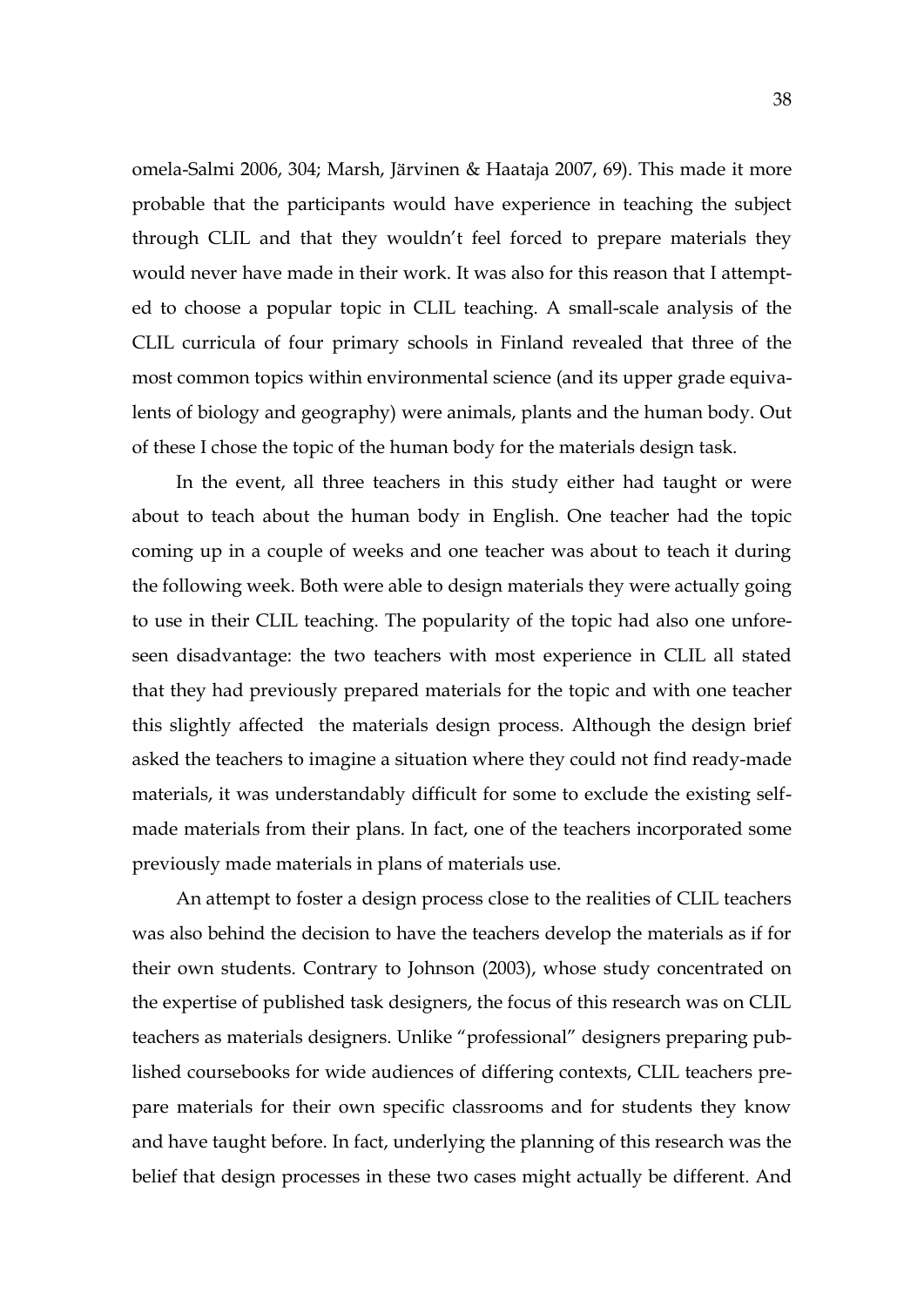like Jolly and Bolitho, I believe that "materials writing as a process is pointless without constant reference to the classroom" (Jolly & Bolitho 2011, 110). The participants of this study were thus encouraged to design for their own students – just as they normally would in their work.

Having discussed the use of concurrent verbalization – the main data collection method of this study – at some length, I will now move on to describing the analysis methods used in this research.

### <span id="page-38-0"></span>**3.4 Analysis**

Johnson (2003), interested in expertise in task design, notes that there are two analytical directions this kind of research can take: attribute analysis or procedural analysis. In a similar vein, when studying materials designers one can either look into what they are like (attributes), or what they do (procedures). The aim of the present study was to research mostly the latter (cf. Johnson 2003, 2). Since the processes of CLIL materials design remains a virtually unexplored research area, it was necessary that the analysis depart from the data themselves. Therefore the analytical procedures used relied heavily on Strauss and Corbin's (1990) grounded theory – an approach especially suitable for studying processes and for "grounding" research results in data (cf. Saldaña 2013, 96; Strauss & Corbin 1990, 25). The analysis was also considerably influenced by Johnson's (2000; 2003) work on task designers – research very similar to this one both in terms of topic area and data collection.

The main data analyzed were the transcribed think-aloud protocols of the teachers. The screen recordings were only used to interpret the speech when needed. Since the focus was on cognitive processes and not on physical behavior, the screen recording was not used, for instance, in order to fill in what a participant was doing while completely silent. The computer programs used for coding and the accompanying memo writing were MAXQDA 11 and Microsoft Word.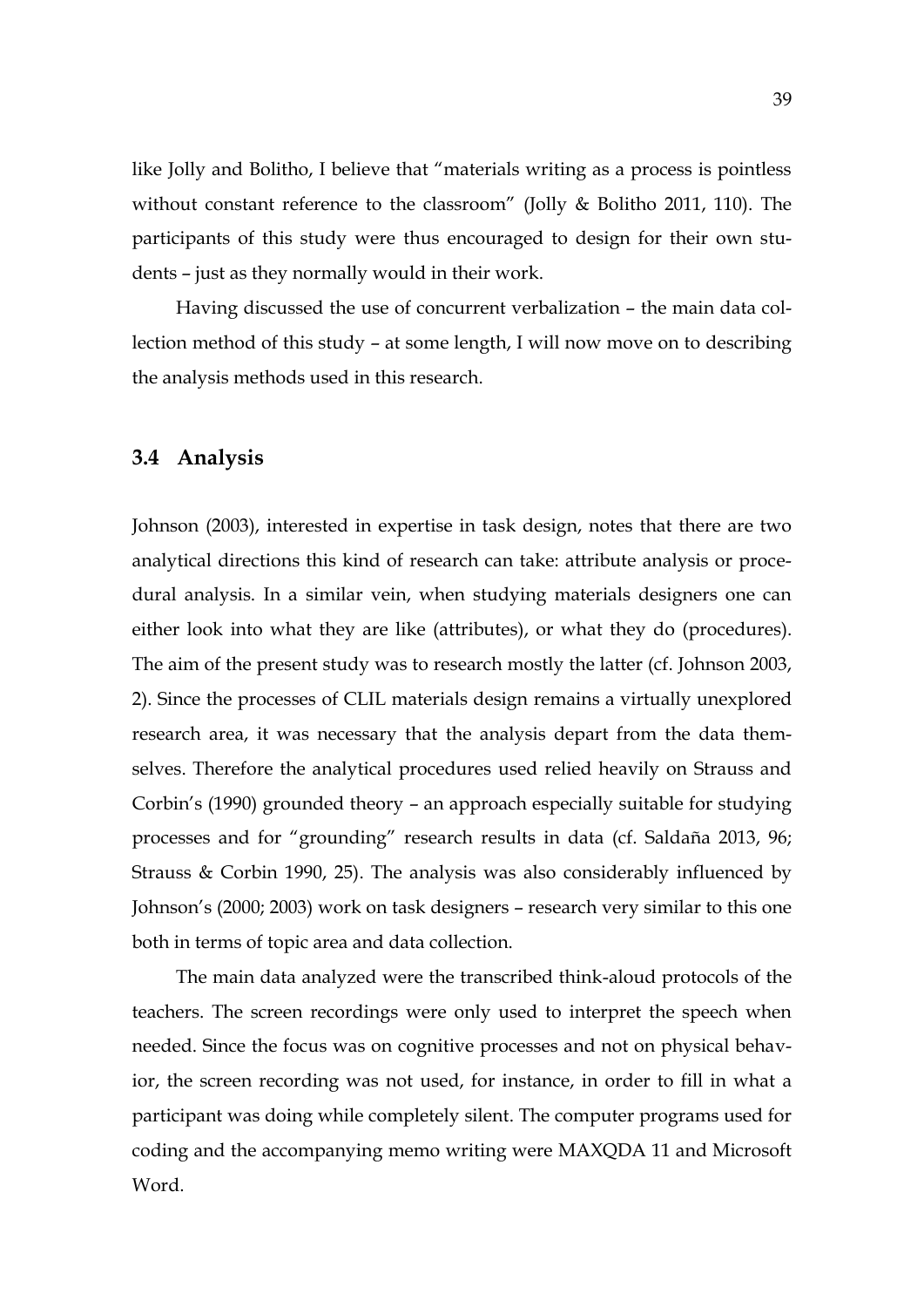The initial analysis proceeded one case at a time, first with a careful reading of the think-aloud protocol and then with preliminary open coding. Strauss and Corbin (1990) see coding as "operations by which data are broken down, conceptualized, and put back together in new ways" and as a necessary step toward building theories of phenomena. It can even be said that, for Strauss and Corbin, coding equals analysis (Strauss & Corbin 1990, 57). Open coding, one of the three basic coding procedures of grounded theory, entails "breaking down, examining, comparing, conceptualizing, and categorizing the data" (Strauss & Corbin 1990, 61).

The aim of the analysis was to capture both the broad stages of the overall design process and the individual small-scale acts such as designer decisions – I will call these *stages* and *actions*, respectively. In consequence, the coding of the think-aloud protocols moved on two analytical levels: the macro-level of stages, and the level of individual actions (cf. Johnson 2003, 51–52). The analysis proceeded one case at a time, the broad stages being analyzed first and the smallerscale actions only after an initial coding of the stages was finished. To be more precise, the think-aloud protocols of this study were segmented and coded by examining the similarities and differences of stretches of data and giving "each discrete incident, idea, or event, a name, something that stands for or represents a phenomenon" (Strauss & Corbin 1990, 63). As befits a study on processes, the actions were all given "process codes" that use gerunds to mark action in the data (Saldaña 2013, 96). In addition, each of these process codes representing designer actions was followed by what I call the *object* of the action, a type of subcode given in order to explain the primary code (cf. Saldaña 2013, 77). This procedure was again considerably influenced by the work of Johnson (2003). Examples of the final action-object codes in this study include *evaluating source material*, *rejecting content*, *simplifying vocabulary* and *surveying agenda*.

I endeavored to keep the coding truly open and during the first round of coding did not compare the protocols with each other. After the initial open coding of the three protocols, however, the *action* and *object* coding schemes of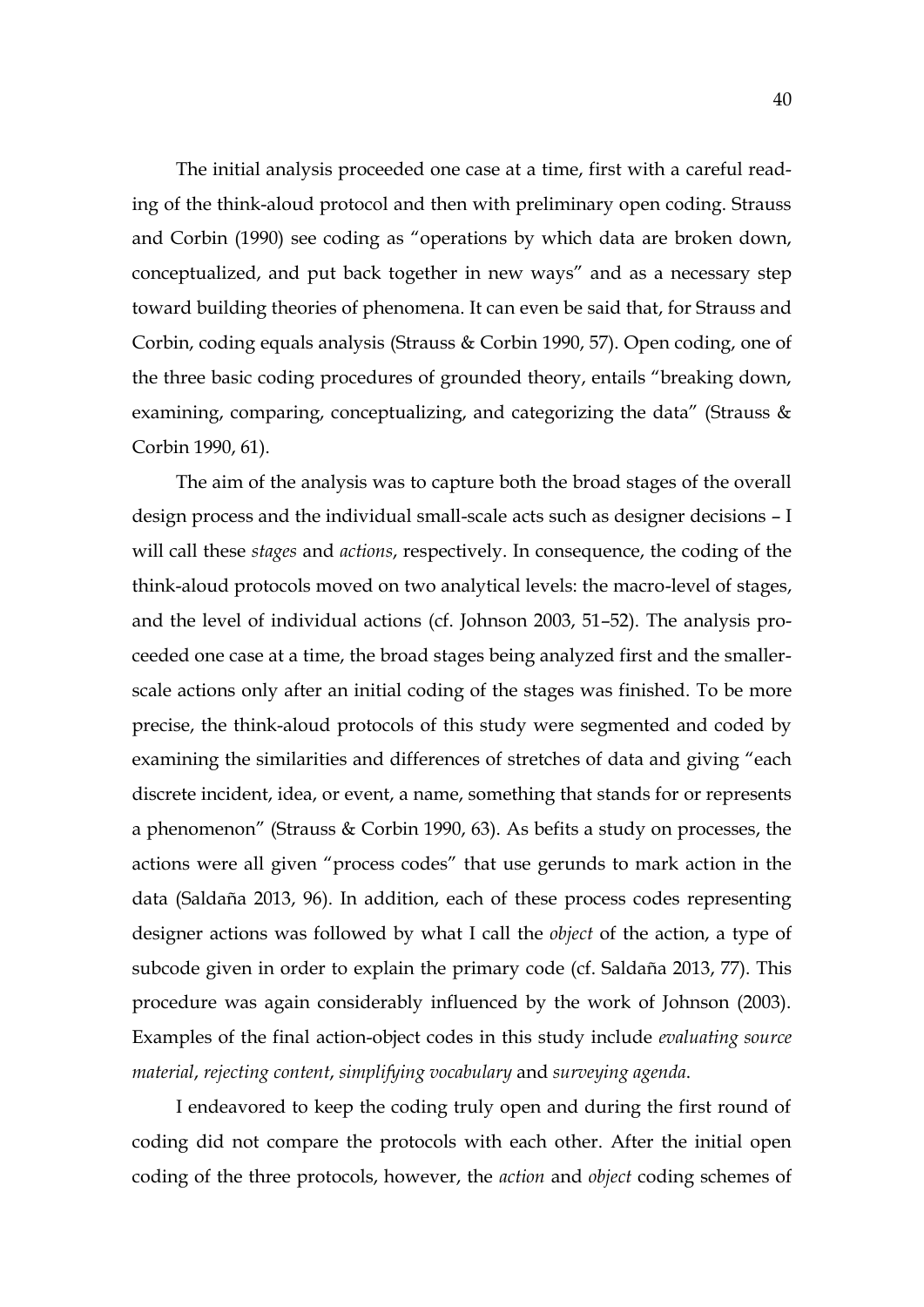the three protocols were merged and continued to be recoded and refined throughout the analysis. Concentrating especially on the actions, the individual codes were grouped together in order to form categories around phenomena found in the data. Later each "phenomenon represented by a category" was "given a conceptual name", a more abstract one than the names of the codes pertaining to the category (Strauss & Corbin 1990, 65). Also the stages were compared with each other and similar stages were given the same code. Similarly to Johnson's (2003) description of his coding process, I also found it useful to include a third level of coding that could be called *substages*. These codes in fact allow a description of what happens within the stages but above the level of individual actions.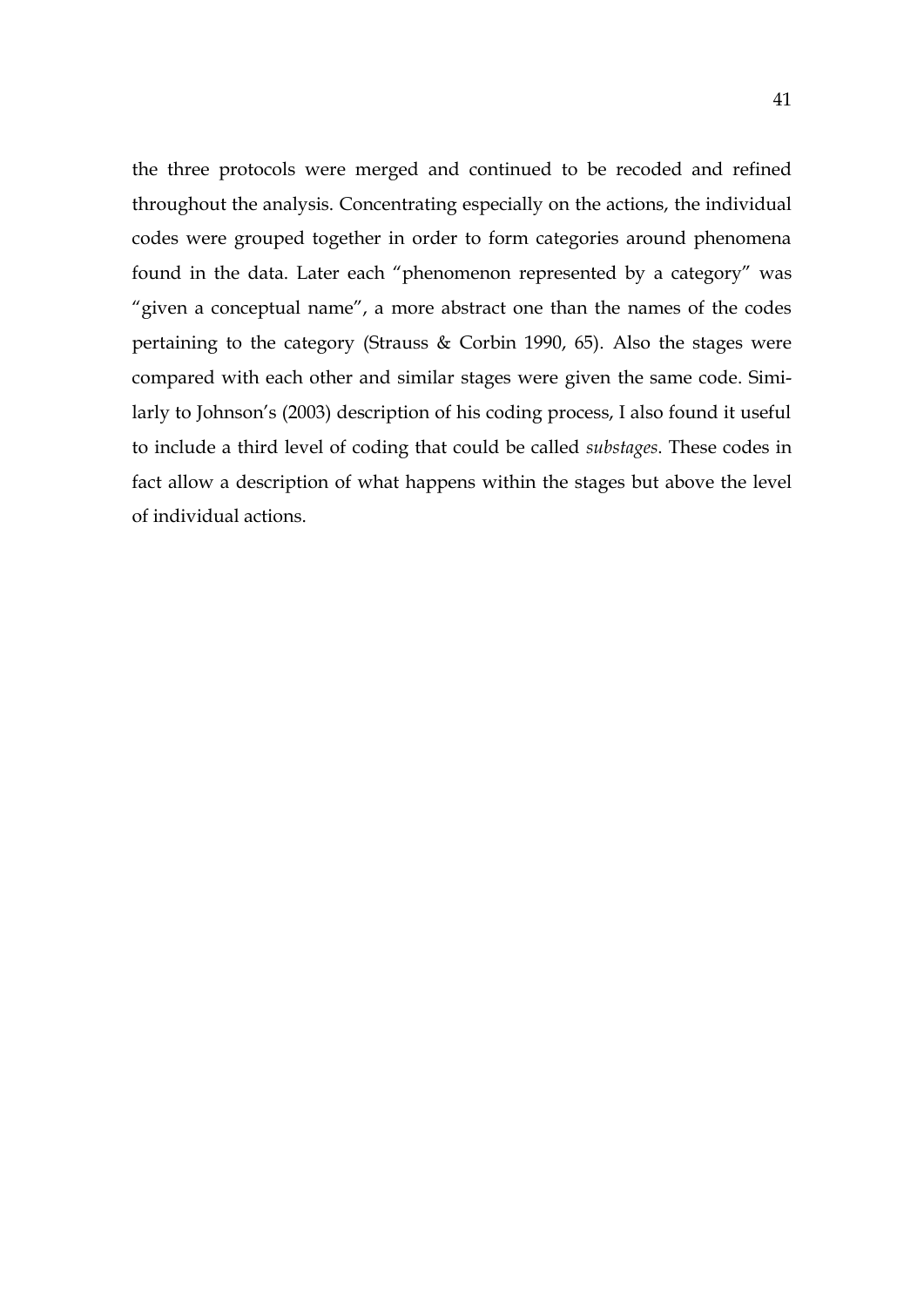# <span id="page-41-0"></span>**4 RESULTS**

In this section, I will first present the overall CLIL materials design process of the teachers studied through broad design stages found in the individual thinkaloud protocols. Then I will give an overview of the materials design behavior of CLIL teachers based on the analysis of the small-scale design actions. The three teachers studied are given the pseudonyms Alexis, Jo and Sasha in this report. The names are deliberately gender-neutral and do not reflect the teachers' nationalities. I decided on this course because I wanted to avoid the neutral but dehumanizing options such as "teacher 1" but at the same time protect the teachers' anonymity.

### <span id="page-41-1"></span>**4.1 CLIL materials design stages**

The three teachers studied all approached the task of CLIL materials design in slightly different ways but their design processes can also be drawn together into four composite stages:

- 1) Reading design brief
- 2) Topic planning
- 3) Materials preparation
- 4) Lesson preparation

The first two of these stages, *reading design brief* and *topic planning*, were very similar with all of the teachers. The third composite stage of *materials preparation*, including both the planning and the actual preparation of the materials, was subject to considerable variation among the teachers studied. With two teachers this was actually divided into two separate stages. The last stage of *lesson preparation* also varied slightly from teacher to teacher. It consisted of a small collec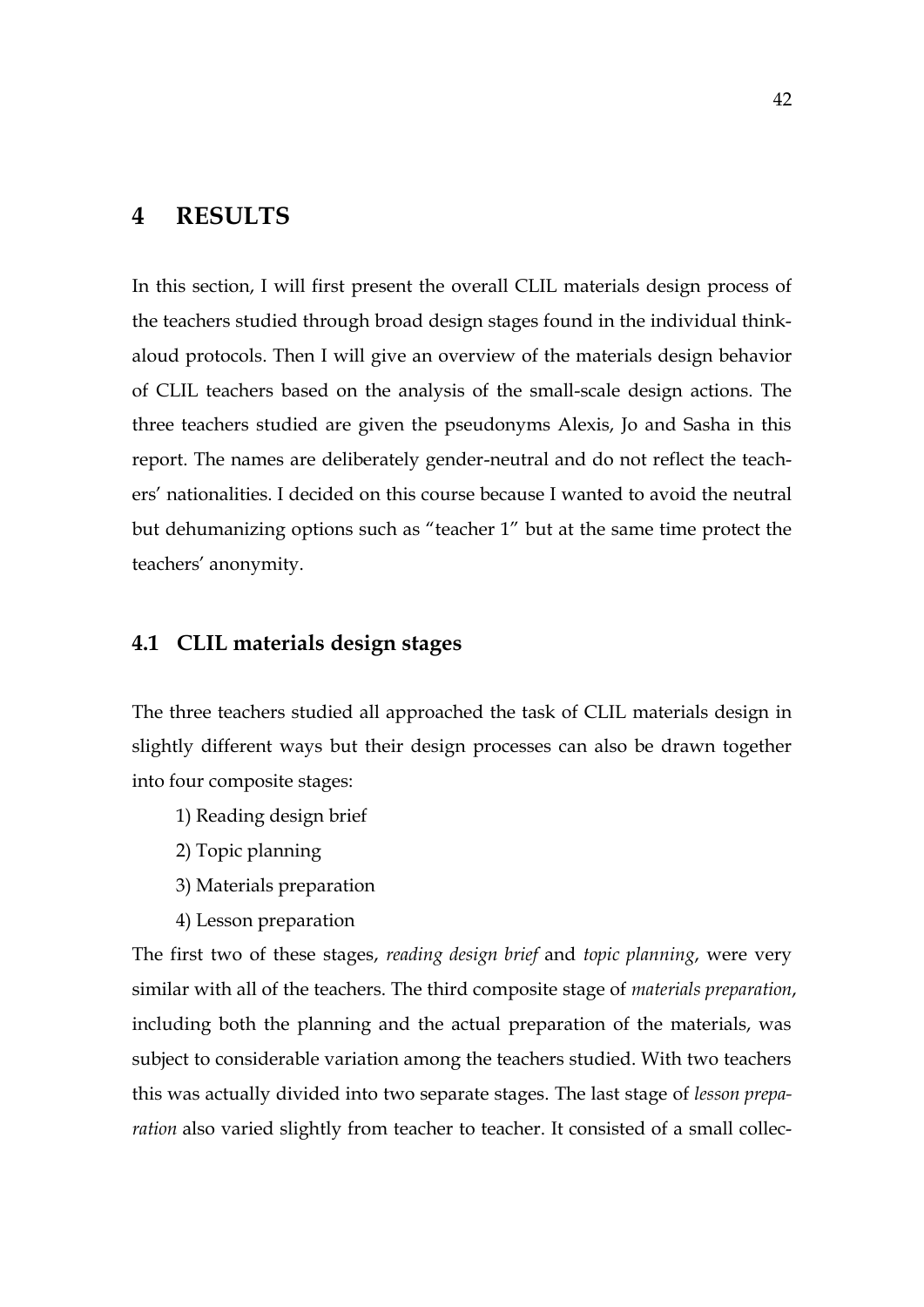tion of substages only some of which were present in each individual protocol. The design stages of the individual teachers are summarized in table 1.

| <b>Teacher</b> | Ιo                      | <b>Alexis</b>           | Sasha                   |
|----------------|-------------------------|-------------------------|-------------------------|
|                | 1. Reading design brief | 1. Reading design brief | 1. Reading design brief |
|                | 2. Topic planning       | 2. Topic planning       | 2. Topic planning       |
| Design         | 3. Worksheet production | 3. Factsheet adaptation | 3. Activity planning    |
| process        | 14. Teacher's notes     | cycle                   | sequence                |
| stage          | production              | 4. Homework sheet pro-  |                         |
|                |                         | duction                 |                         |
|                | 5. Lesson preparation   | (5. Lesson preparation) | 4. Lesson preparation   |

<span id="page-42-0"></span>TABLE 1 CLIL materials design process stages

In the following, I will further describe the design stages, including both the similarities and the variation between the three teachers. The description is divided under three subheadings: *Commencing stages* describes the start of the CLIL materials design process represented by the first two stages (*reading design brief* and *topic planning*). *Core stages* represents the planning and production inherent in the varied stages of *materials preparation*. *Closing stage* corresponds to the *lesson preparation* stage.

#### <span id="page-42-1"></span>**4.1.1 Commencing stages**

The two commencing stages are the same with all teachers (see table 1). The first one, *reading design brief*, is explained by the fact that each teacher was asked to read the design brief aloud. However, I decided to include it as a stage partially because of the previous example by Johnson (2003) and partially because it sometimes contained not only reading but also comments on the design task.

The second stage, named *topic planning*, was usually short but common to all the three teachers. This stage consisted of connecting the topic with the teacher's classroom in terms of whether or not the teacher had already taught the topic to his/her current pupils. Alexis, for example, stated that the topic was "coming up after the holidays with the... fifth graders". In addition, Alexis and Sasha also further defined or limited the topic given in the design brief. What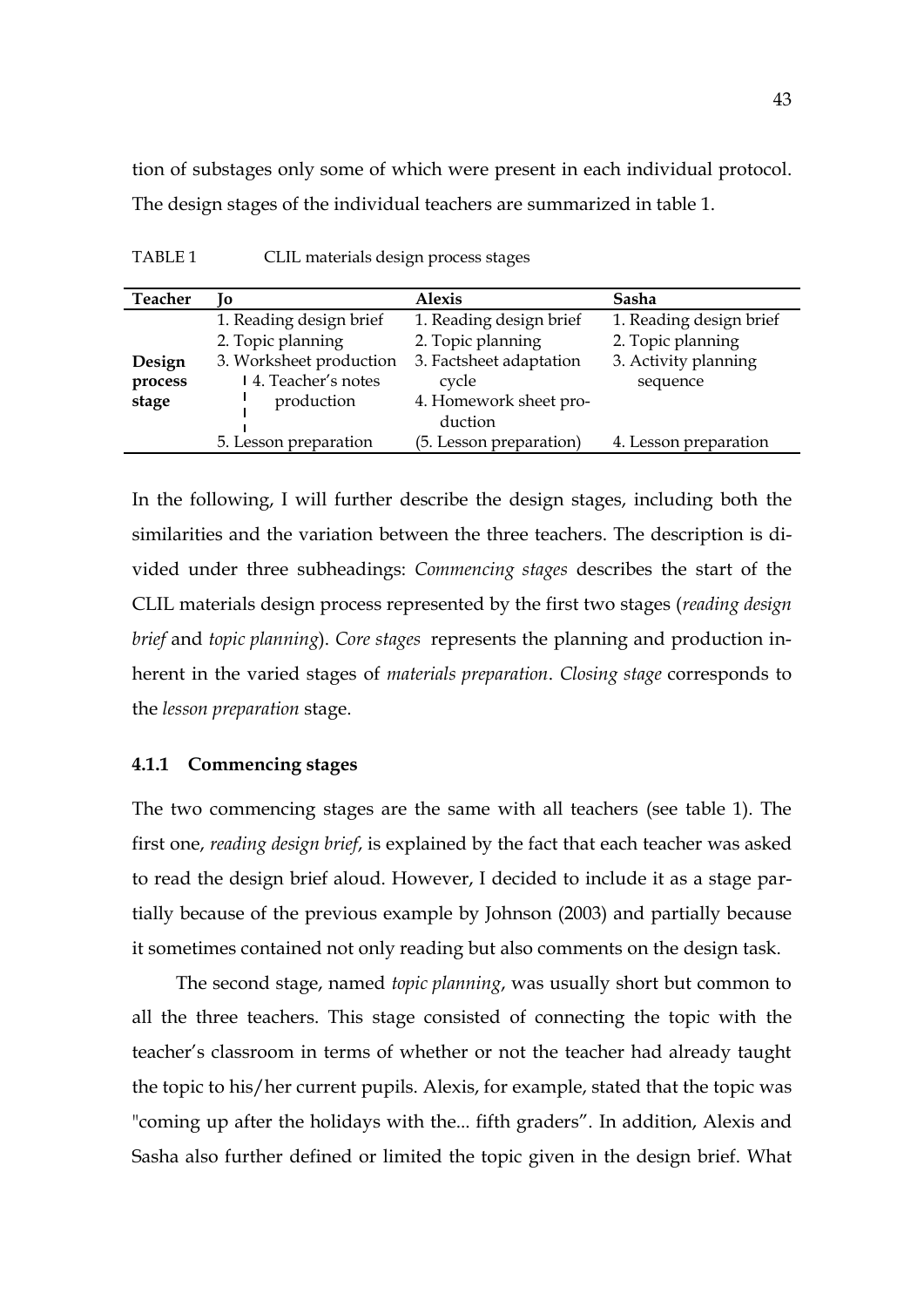happens immediately after these two commencing stages and before the closing stage of *lesson planning* forms the core of the design procedure: the entire physical production of the materials as well as most of the planning.

#### <span id="page-43-0"></span>**4.1.2 Core stages**

The design core, or the composite stage of *materials production*, following the commencing stages can be divided into two separate stages with Alexis (*factsheet adaptation cycle* and *homework sheet production*) and Jo (*worksheet production*  and *teacher's notes production*) whereas in Sasha's protocol it forms one big sequential stage (*activity planning sequence*)*.* Two different approaches could be observed: Sasha's approach to materials preparation was *activity-oriented*  whereas Alexis and Jo approached the task in a *materials-oriented* way. In addition, two general design tendencies could be observed: parallel planning tendency and immediate production tendency. I will begin by explaining these general tendencies and then move on to describing each teacher's core stages; first Sasha, then Alexis and finally Jo.

The two general design tendencies of parallel planning and immediate production are present in all of the three protocols, although to varying degrees. Firstly, there are no separate planning and production stages in the analyzed protocols beyond the short *topic planning* stage already mentioned. Instead, the planning of the content, language, physical characteristics and future use of the materials alternates in sequences shorter than stages and often even happens simultaneously or in parallel with their physical production (writing, drawing etc.). This tendency of the planning procedures to not only constantly alternate with production but to actually occur at the same time with it I shall call parallel planning tendency (cf. Johnson 2003, 113). Yet teachers seem to differ in how much their planning is parallel with and separate from production. Sasha seems to do quite a bit of separate planning while almost all of Jo's planning is parallel with production.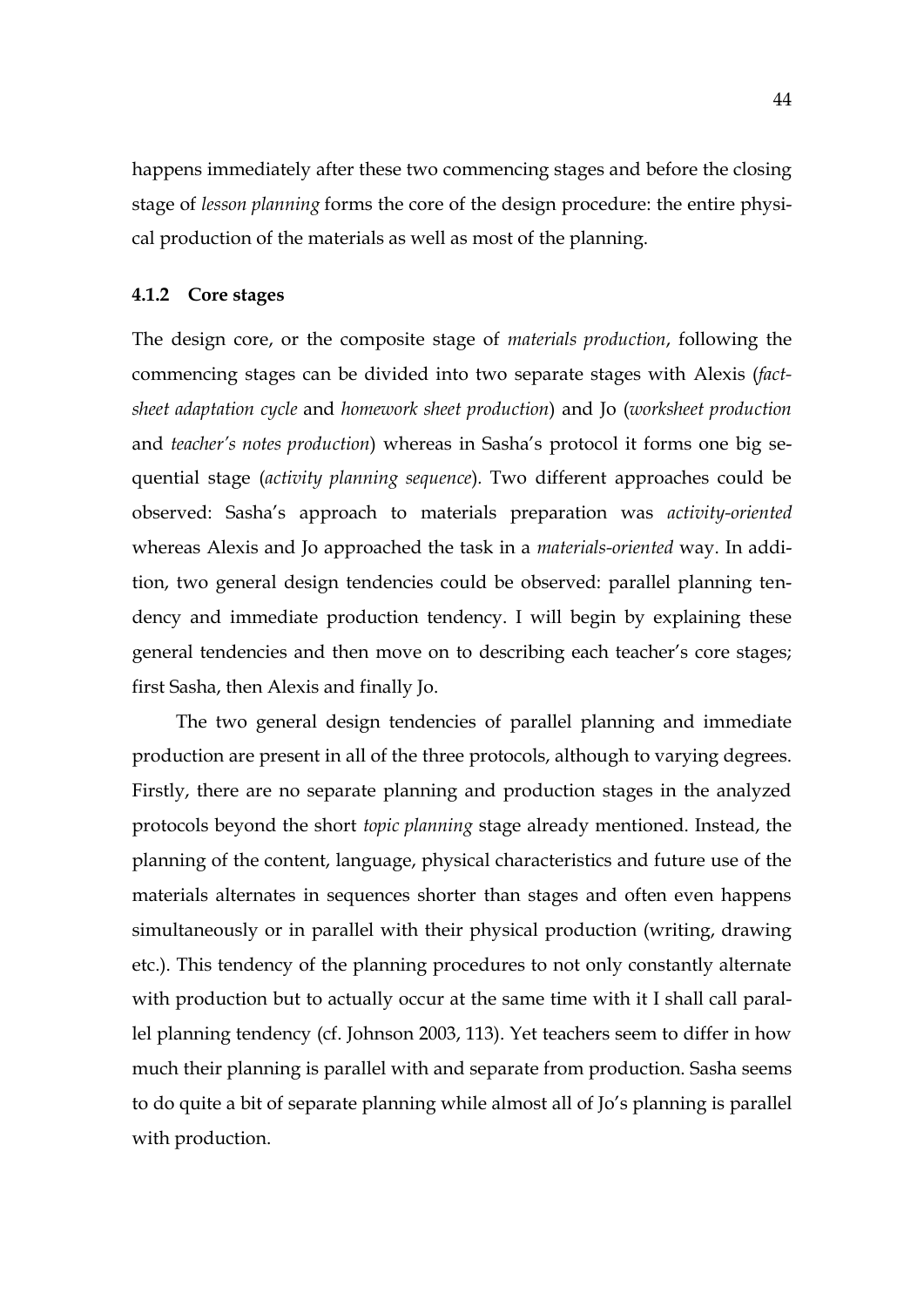The second general tendency to be remarked is closely connected to the first one: after the topic definition the teachers are disposed to start the actual materials production as soon as possible and without any mapping of options or other separate planning. Again, in Jo's design process this immediate production tendency is the most marked: this teacher even skips the topic definition done by Alexis and Sasha. Immediately after noting that the pupils will actually be studying the topic next week, Jo starts to draw while stating: "I will draw a human being here for the children where we will start doing doing – writing the body parts in English."

In a similar fashion, Alexis instantly starts searching for source material on the Internet. Sasha's approach to the whole design process is slightly different from the other two teachers and consequently the immediate production tendency is not as evident. The focus of Sasha's planning is on activities rather than materials and the teacher is in the middle of planning the second lesson activity before any materials production occurs. Then, however, Sasha dismisses separate planning of learning content in favor of immediate production by saying, "I'll open up [the word processor] and I'll write them straight away". In conclusion it could be said that both parallel planning and immediate production tendencies seem to form continua with a differing emphases depending on the designer.

Sasha's single core stage is called the *activity planning sequence.* This teacher's starting point tends to be an activity, and materials design in its wider sense – including search and selection as well as production – is embedded in activity planning. Sasha plans activities one by one and if an activity needs materials, the teacher either searches and selects them (from websites or a repertoire of previously made materials) or prepares the materials from scratch. A review of the activities developed so far follows every few activities and the review may trigger a further development of a previously designed activity. For example, Sasha starts the whole stage by first developing activity 1 and then activity 2. After activity 2, a review of activities 1 and 2 follows, succeeded by a further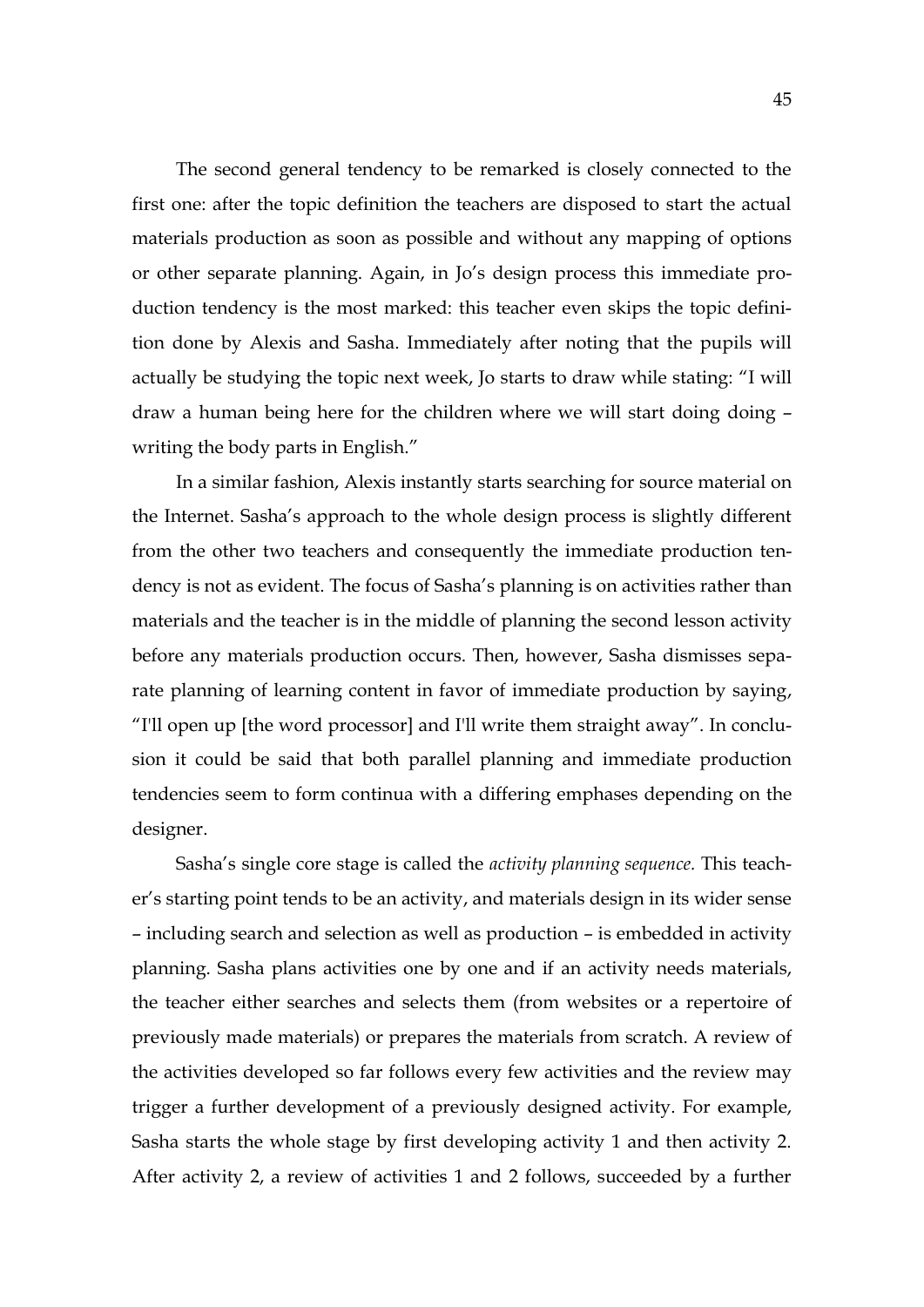development of activity 2 before moving on to activity 3. Sasha's whole approach to CLIL materials design could be termed activity-oriented. In addition, despite the essentially linear progression of chronological lesson or activity planning, there is some cyclicality in the design process in terms of the development-review-redevelopment loops (cf. Johnson 2003, 111; Jolly & Bolitho 2011, 113).

Alexis and Jo, on the other hand, both produce a two-part set of materials including at least one handout for the pupils. They approach the CLIL materials design task from a more materials-oriented perspective than Sasha. Alexis' first core stage is *factsheet adaptation cycle* in which the teacher produces a factsheet for the pupils based on source material found in the Internet. During this stage Alexis searches for source material online, peruses the source material (reads, often evaluates and eventually decides whether or not to use it), then adapts the source material to fit the learners and context (includes mostly *adapting material*, see chapter 4.2.1), and at times reviews what has been done or what still needs to be done (includes mostly *control behavior*, see chapter 4.2.3). These substages of *search, perusal, adaptation* and *review* follow a certain design sequence as seen in figure 1 where *factsheet adaptation cycle* is presented in terms of its substages, *search* as the starting point and broken lines representing alternative routes.



<span id="page-45-0"></span>FIGURE 1 Alexis' factsheet adaptation cycle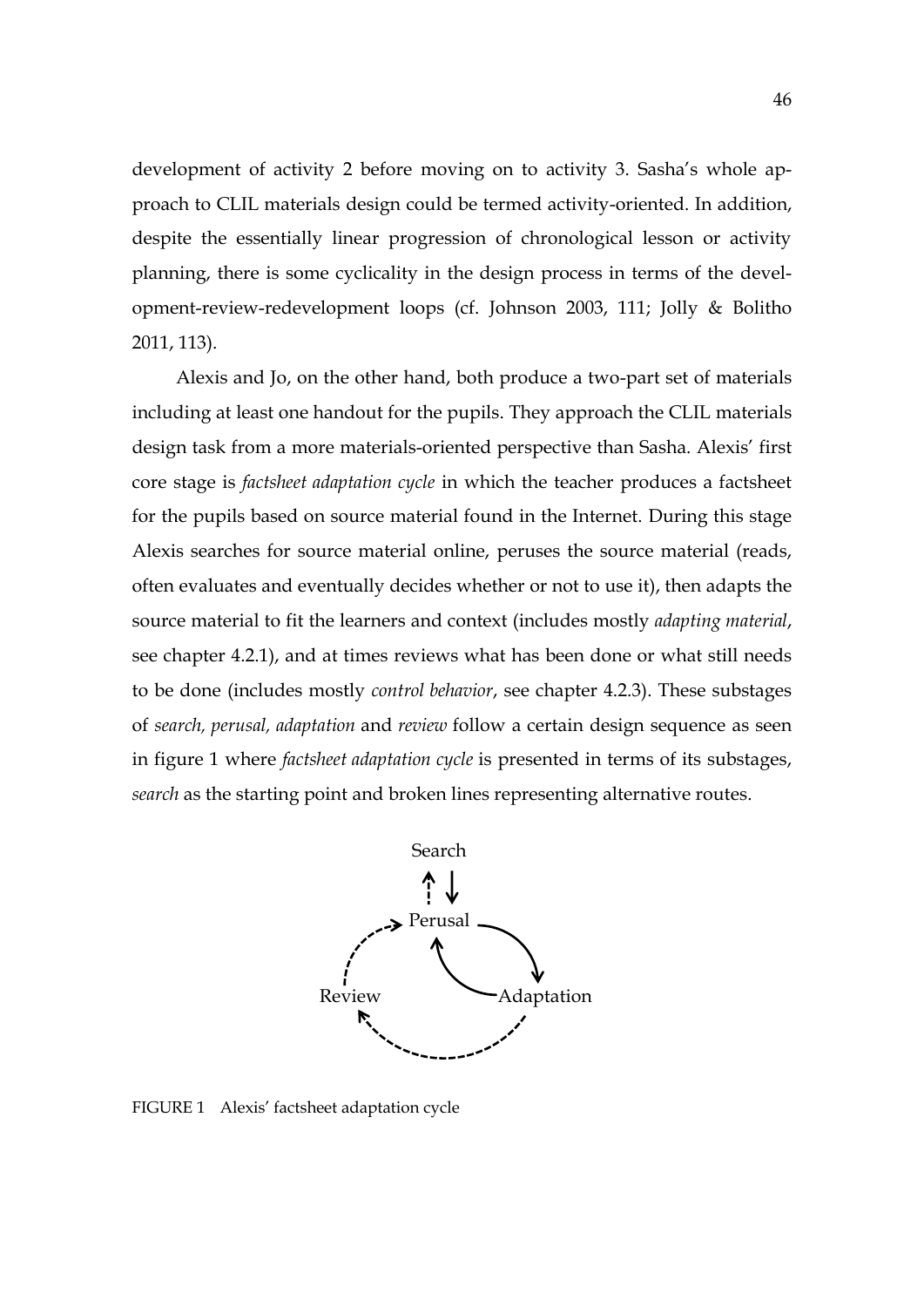*Perusal* (ending in a decision to use a source material) practically always triggers *adaptation*, which in turn sometimes triggers *review*. Again after adaptation and a possible review, another perusal occurs. There are more *reviews* towards the end of the stage than at the beginning. *Search* occurs only twice during this stage – at the beginning and in the middle – and on both occasions is followed by four sets of perusal-adaptation or perusal-adaptation-review. After finishing the factsheet, Alexis decides to prepare a homework sheet for the pupils – a stage named *homework sheet production.*

Just as Alexis, Jo also prepares a two-part material, except that teacher's notes form the second part of these materials. Jo's *worksheet production* and the *teacher's notes production* embedded in the former partially overlap with the closing stage of lesson planning, as represented by the broken line between the stages in table 1. The fact that the production of teacher's notes occurs within the worksheet production stage is represented by the indentation. Jo first draws a worksheet for the pupils, then draws a corresponding picture to act as teacher's notes and then writes teacher's notes into the picture. Despite having already moved on to teacher's notes, Jo decides to return to the worksheet and redraw it at this point. The teacher then moves on to lesson preparation but again returns to the worksheet and decides its title.

#### <span id="page-46-0"></span>**4.1.3 Closing stage**

The brief closing stage for all teachers, named *lesson preparation,* is a collection of elements or substages revolving around the use of the materials made and getting ready for the lesson: *to do before lesson*, *lesson planning* and *lesson plan/homework sheet analysis*. At least one element is common to all teachers but some only to a couple of them. All three teachers mention things that need to be done before the lesson where the materials will be used. Jo, for example, comments on the need to copy the worksheet made. Alexis' lesson preparation stage, which barely amounts to a full stage and thus is in brackets in table 1, could only be said to contain this substage. On the other hand, just prior to this Alexis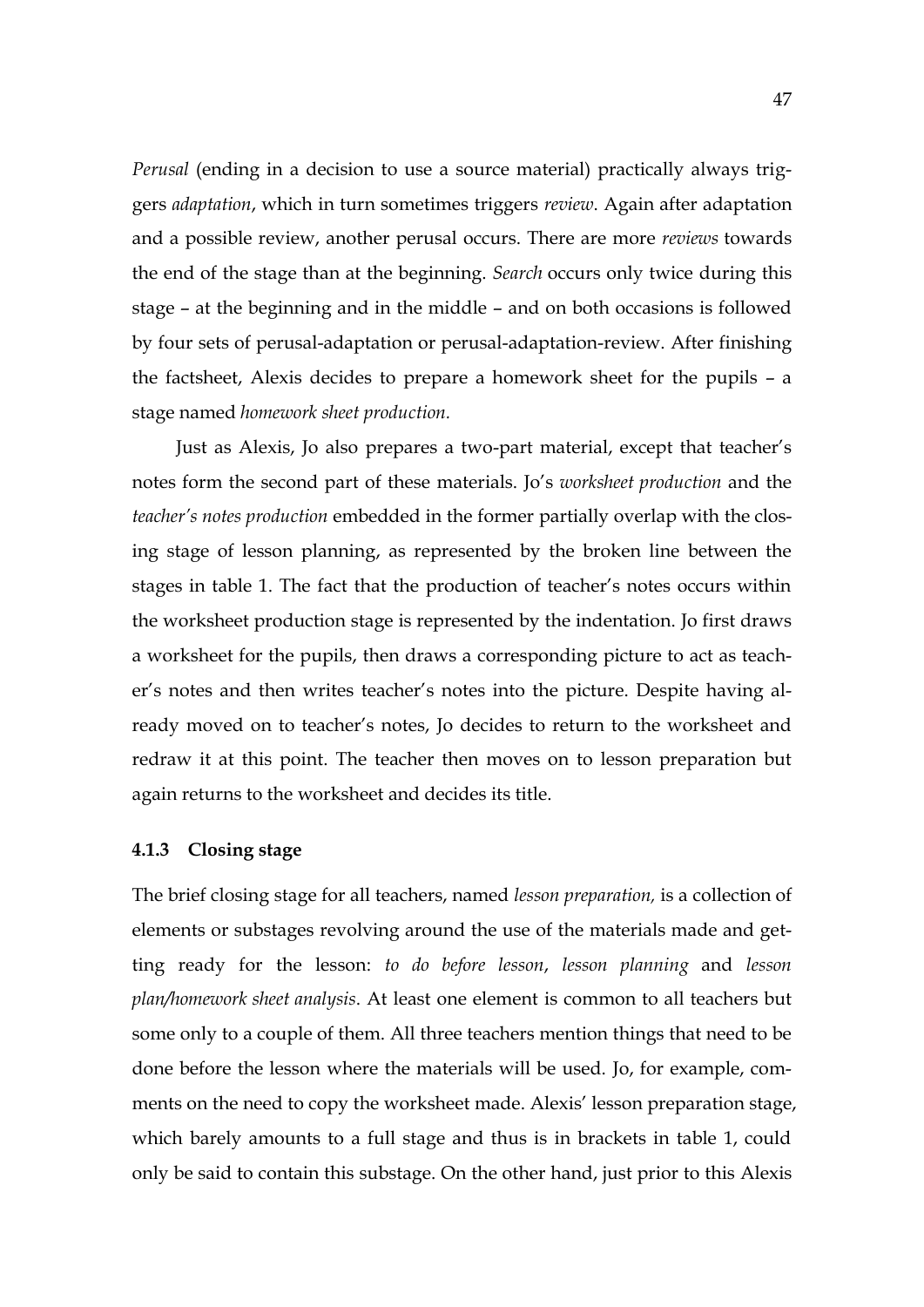analyzes what the learners will do with the homework and what elements are included in the homework sheet.

Alexis' homework sheet analysis is actually parallel to Sasha's analysis of the lesson plan devised during the materials design task – clearly a part of the *lesson preparation* stage. During this lesson plan analysis Sasha, by way of finishing off, goes through the different types of activities planned during the design: "Alright, so we got writing, k- talking, we got some... computer work and some... something. And got some music to come in." Sasha and Jo also share the substage of lesson planning belonging to the last stage.

### <span id="page-47-1"></span>**4.2 CLIL materials design behavior**

The analysis of the teachers' small-scale actions revealed a host of different types of design behaviors which fall into three major themes: *design-related behavior, information-related behavior* and *design process -related behavior.* Each of these in turn encompasses 1–3 more specific design behavior types, as summarized in table 2.

<span id="page-47-0"></span>TABLE 2 CLIL materials design behavior

| Design-related<br>behavior | Information-related<br>behavior | Design process-related<br>behavior |
|----------------------------|---------------------------------|------------------------------------|
| Originating material       | Gathering information           | Process control                    |
| Adapting material          | Seeking information             |                                    |
| Decision-making            | Generating information          |                                    |

#### <span id="page-47-2"></span>**4.2.1 Design-related behavior**

Design-related behaviors exhibited by the CLIL teachers consist of *originating material,* the most concrete of these action types, and the more abstract *adapting material* and *decision-making.* Besides writing and drawing, *originating* also includes the copying of source material and thus creating a starting point for *adapting* the material to suit the learners. It should be noted that since planning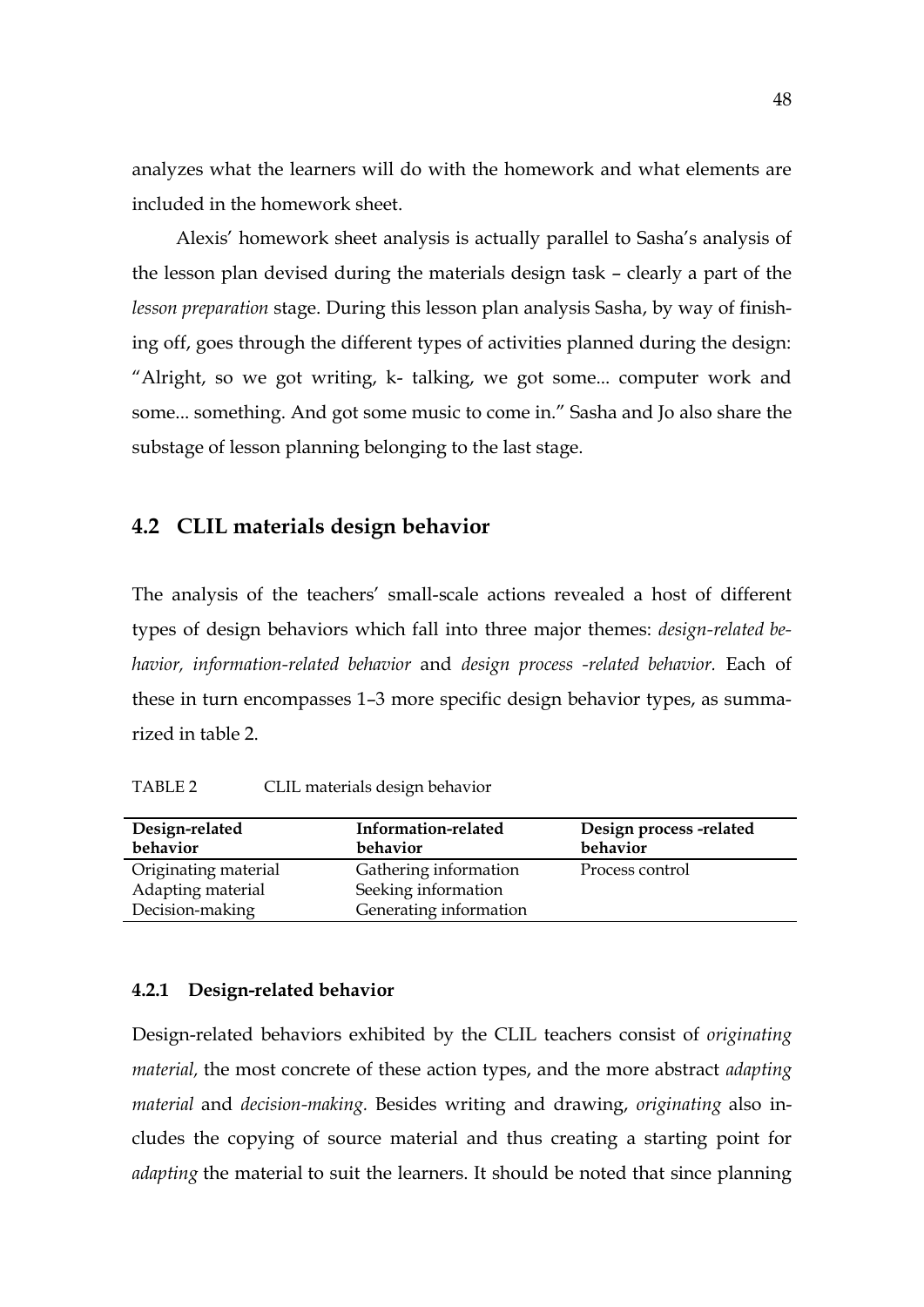and production are often parallel (see chapter 4.1.2), originating material is also sometimes hidden behind decisions about content or how the materials will be used, among others. For example, Sasha's statement of "I would like them to know eyelashes" contains a decision of the content to be learned but the teacher is also writing materials at the same time.

As explained in the previous section, adaptation was extensively – and in fact almost exclusively – used by Alexis. Here *adapting* is understood to include formatting (e.g. bulleting items, changing text font, illustration size or layout) and correcting faulty or insufficient parts of the material as well as actions more traditionally associated with adaptation. Of these, text deletion and lexical simplification found in the protocols compare to the traditional adaptation type of simplification (McDonough, Shaw & Masuhara 2012, 75; Moore & Lorenzo 2007). In addition to these, once Alexis displays behavior equivalent to Moore and Lorenzo's (2007) elaboration: the teacher unfolds an anaphoric reference and so makes the sentence more explicit. Many of the formatting procedures (e.g. bullet points, making the text bigger and bold) were actually done in order to facilitate comprehension and can easily be seen as scaffolds to learning (cf. Coyle, Hood & Marsh 2010, 96–98; Guerrini 2009). *Decision-making* includes all actions that have to do with suggesting, rejecting and determining material content or characteristics, classroom activities and the use of previously made or source materials. Also postponing a decision is counted as part of decisionmaking.

#### <span id="page-48-0"></span>**4.2.2 Information-related behavior**

If *design-related behavior* is to be focused on the materials and activities being planned, *information-related behavior* is to take one step back; to collect and create data to help the design. *Gathering information* represents the simple, mechanical procedure of reading. Actively *seeking information* by recalling things from one's own mind, searching the Internet or books, identifying issues or questions and attempting to verify uncertain facts is already a more complex procedure. When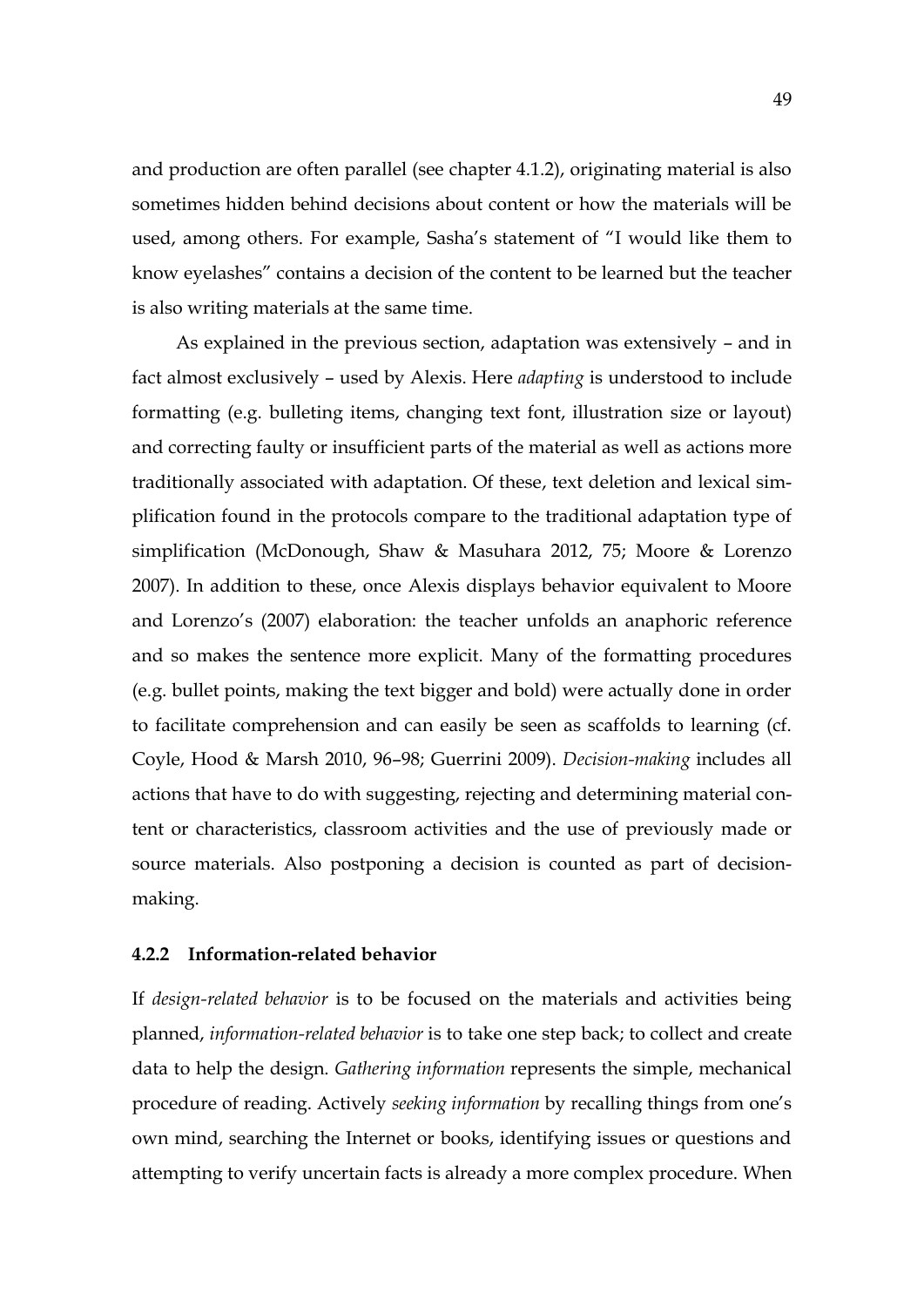*generating information,* the materials designer is even more active in combining information into descriptions, analyses and evaluations and in assuming or simulating (i.e. creating hypothetical scenarios of) something not actually existent or verifiable.

Not all heeded information is significant. Sometimes a designer might just comment on another piece of information with no apparent design-related purpose. However, designer-generated information, especially assumption and evaluation, is also by far the most common type of explanation given by a designer for another action. Occasionally a decision and the reasons given to support it are so intertwined that only the reasons are explicit in the protocol. For example, while looking for a song containing as much new vocabulary as possible, Sasha rejects one song simply by saying "Okay, there was only one new word."

#### <span id="page-49-0"></span>**4.2.3 Design process -related behavior**

The third theme of materials design behavior, called *design process -related behavior*, means taking one more step back and acting on the level of the design process. The actions pertaining to it could be termed meta-planning or *process control*, the principal ones of these being surveying what has been or should be done in the design and initiating (stating what will be done next) and concluding (indicating the completion of a preceding design action or stage) individual actions.

All the three teachers studied move between these three levels; not one protocol is missing even the more abstract action of surveying. It is possible, however, that there are quantitative and/or qualitative differences between CLIL teachers in their *process control* and perhaps also in their *information-related behavior*, especially between more and less experienced teachers. This is one area that future research should look into, especially since experts have been found to use more extensive control than novices – although often "control" is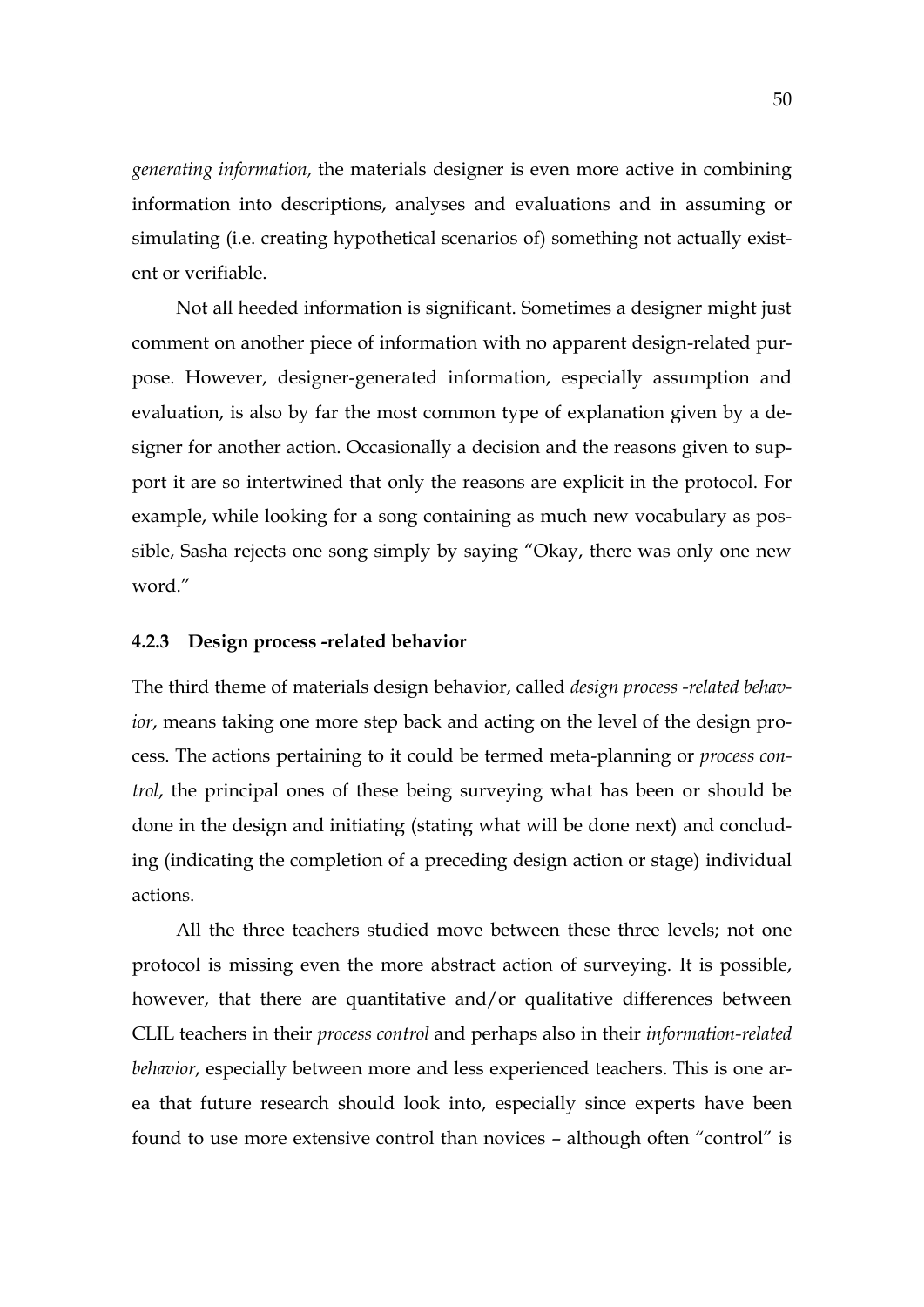defined more broadly than here (e.g. Johnson 2003, 104–108; Schoenfeld 1985, 20, 307–314).

Finally, it is worth noting that, based on the design procedures, "designing" materials for CLIL teaching is seen by at least two of the teachers studied as encompassing more than its narrow conception of "preparing materials from scratch". Materials design can mean searching for and adapting authentic materials, using online games or videos and reusing materials previously made by oneself – as well as preparing completely new materials when needed.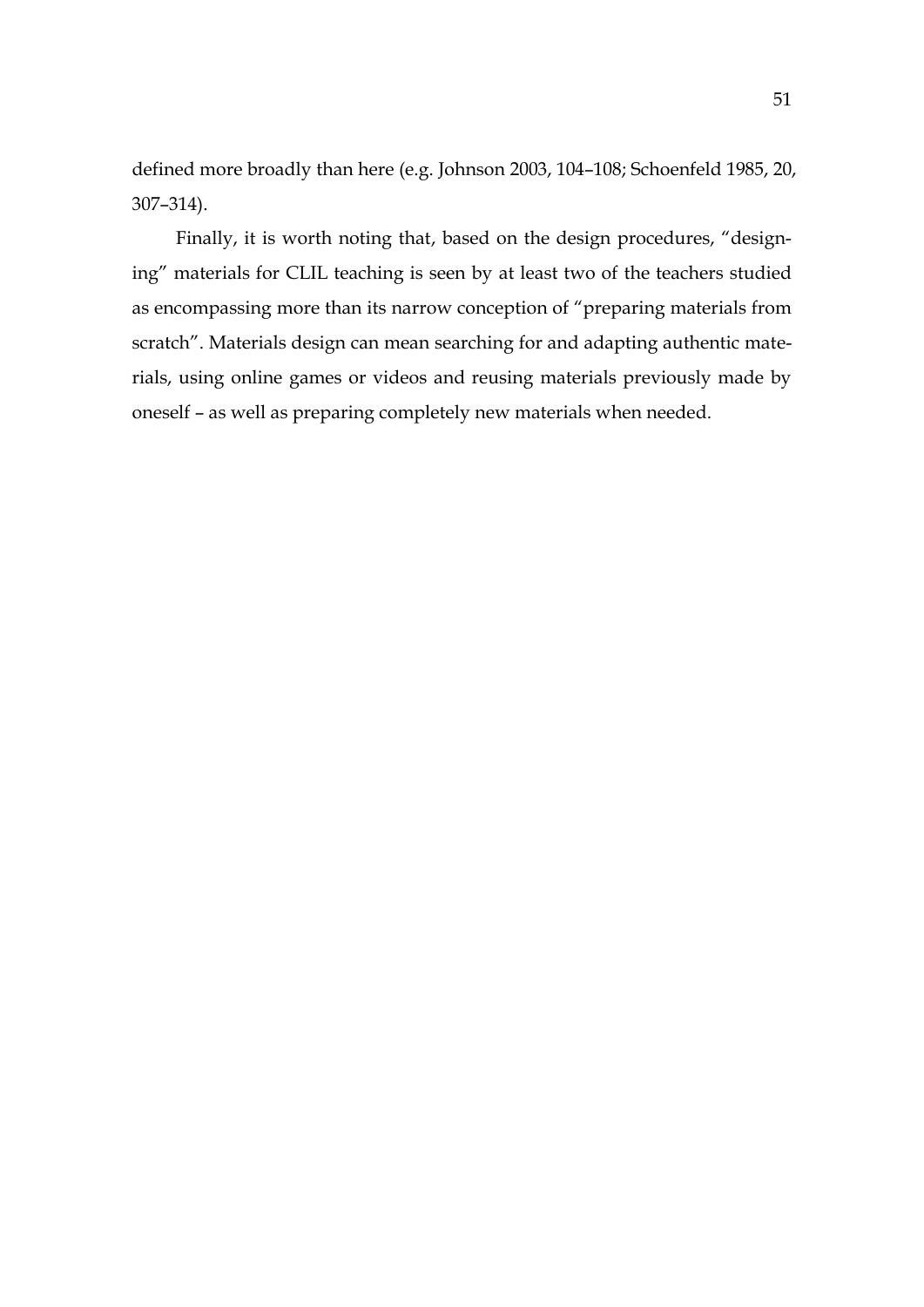# <span id="page-51-0"></span>**5 DISCUSSION**

The materials design process of the CLIL teachers studied can be summarized in four consecutive stages: 1) reading design brief, 2) topic planning, 3) materials preparation and 4) lesson preparation. The course of the materials preparation stage varied considerably between individual teachers, and their approach could be described as either activity-oriented or materials-oriented. Materials preparation included both planning and production, and two general tendencies regarding these were found: immediate production tendency and parallel planning tendency. However, individual teachers exhibited these to a varying degree. In addition, two of the teachers studied evinced a wider conception of materials design in their own design procedure: they did not just prepare CLIL materials from scratch but also searched, used and adapted materials from external sources. The materials design behaviors of CLIL teachers, based on their small-scale design actions, were categorized into three major themes: *design-related behavior, information-related behavior* and *design process related behavior.* The information-related behavior produces data to help the design, and design process -related behavior controls the whole design process.

When these results are compared with earlier research, both differences and similarities can be detected. The framework of materials design suggested by Jolly and Bolitho (2011) and summarized earlier (see chapter 2.2.2) shares with the results of this research the view of teachers' materials design as a nonlinear process with "a variety of optional pathways and feedback loops" (Jolly & Bolitho 2011, 113). Similarly Johnson's (2003) research on task designers revealed that the design process tends to be cyclical instead of linear and that some designers work in a cyclical way more than others (Johnson 2003, 111– 114). Like some designers in Johnson's research, the three CLIL teachers studied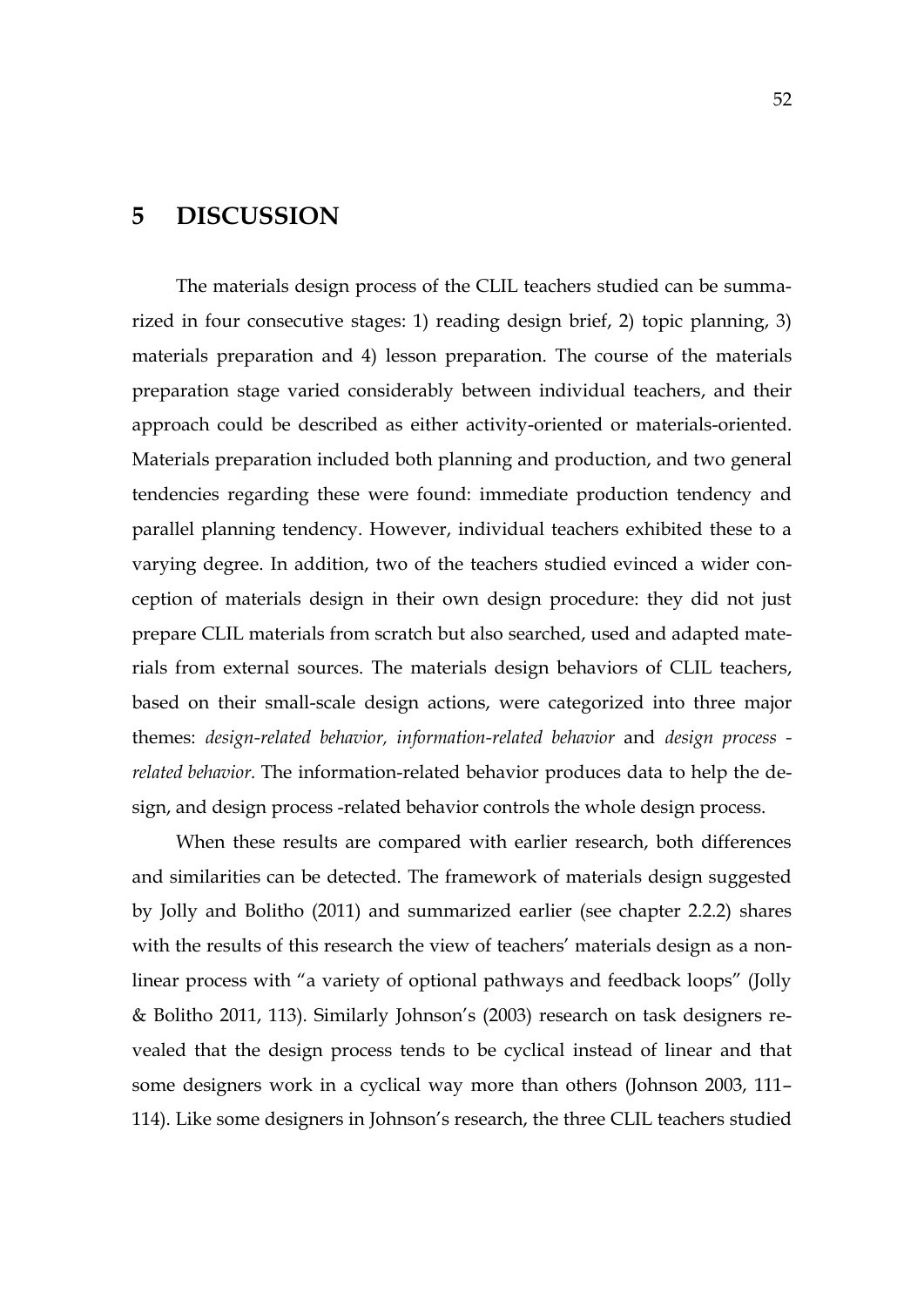designed mostly "through the process of writing worksheets and teachers' notes" (Johnson 2003, 109).

Many times the process of materials design is presented in clean-cut stages when in fact the writers themselves describe the process as somewhat messy (Hadfield 2013). Although the results of this study also reveal a common pattern of the CLIL materials design procedure, it is just as important to perceive and appreciate the individual variation behind this pattern, note that plans can be revisited and revised and that planning can take place parallel or simultaneously with production. Variation in materials development behavior may of course result in materials of varying quality and effectiveness but studying this was well beyond the scope of this research. In the future, it would be interesting to discover whether for instance activity-oriented and materials-oriented designers produce materials of different kinds and perhaps even qualities. Johnson (2003) found many differences between expert and non-expert task designers but concluded that good task designers may have differing design styles; they may be either language or task oriented.

Earlier CLIL-specific prescriptive and descriptive accounts of materials design both support and slightly differ from the results of this study. It is remarkable that Meyer's (2010) suggestion for CLIL materials design starts with topic selection, parallel to the commencing stage common to all the CLIL teachers in this study. On the other hand, Coonan's (2007, 637) stages of CLIL materials production analyzed from interviews skip topic selection and move directly to searching for materials. The next stages in both Meyer's prescriptive "CLIL-Pyramid" and in Coonan's descriptive framework contain selecting materials or media and then creating tasks around these (Coonan 2007, 637; Meyer 2010, 23–24). Limiting materials search and selection to isolated stages contrasts to the results of this study where search happens throughout the design, not just at the beginning. In addition, Coonan's framework actually describes materials search and adaptation and neither framework includes preparing completely new materials with no source material to build upon.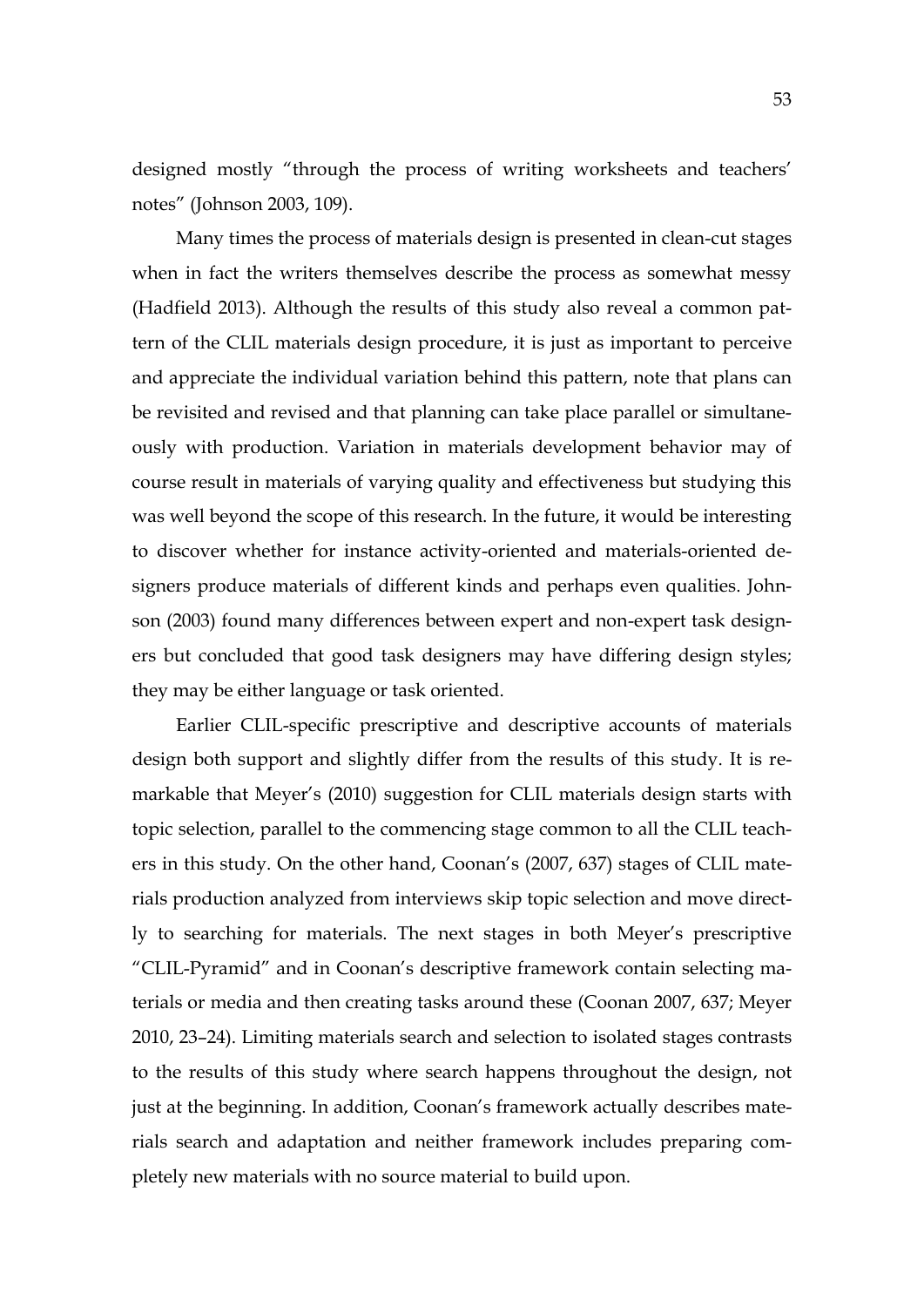The present study adds to these and other frameworks an initial description of the actual processes employed by CLIL teachers when designing materials for their CLIL teaching – either from scratch or based on source materials and adaptation – with the help of a data collection method well suited for "investigating the mental processes underlying complex task performance" and potentially providing "rich data on such cognitive processes." (Hevey 2010.) The results of this study, for example the individual variation concerning the different design approaches, could even be used in the training of CLIL teachers in materials design. The teachers could be instructed on the different options they have regarding design. The overall stages and behaviors of the design process can also be learned from and they could even affect the construction of training courses. For example, CLIL teacher trainers could make sure that design-related, information-related and design process -related behaviors are all covered in CLIL materials development training. The use of these results must of course advance with caution – their first use must be to inform. More research is still needed to confirm and expand our knowledge on the processes of CLIL materials design.

In future studies it would be useful to include more cases in the analysis in order to find out more about possible similarities and differences in CLIL teachers' design approaches. It must be kept in mind, however, that the same teachers may use different types of planning approaches at different times. Moreover, it is possible that different subjects and topics induce the production of different types of materials, and different design orientations might even be more functional in designing material for certain school subjects. It is also for future research to establish similarities and differences between CLIL materials design, EFL materials design and materials design in other subjects. One possible research scenario would be to ask different teachers – at least one teaching EFL, one CLIL and one a non-language school subject such as history or biology – to design materials for a similar topic. Comparisons between the resulting materials and perhaps also think-aloud protocols of the design process would be both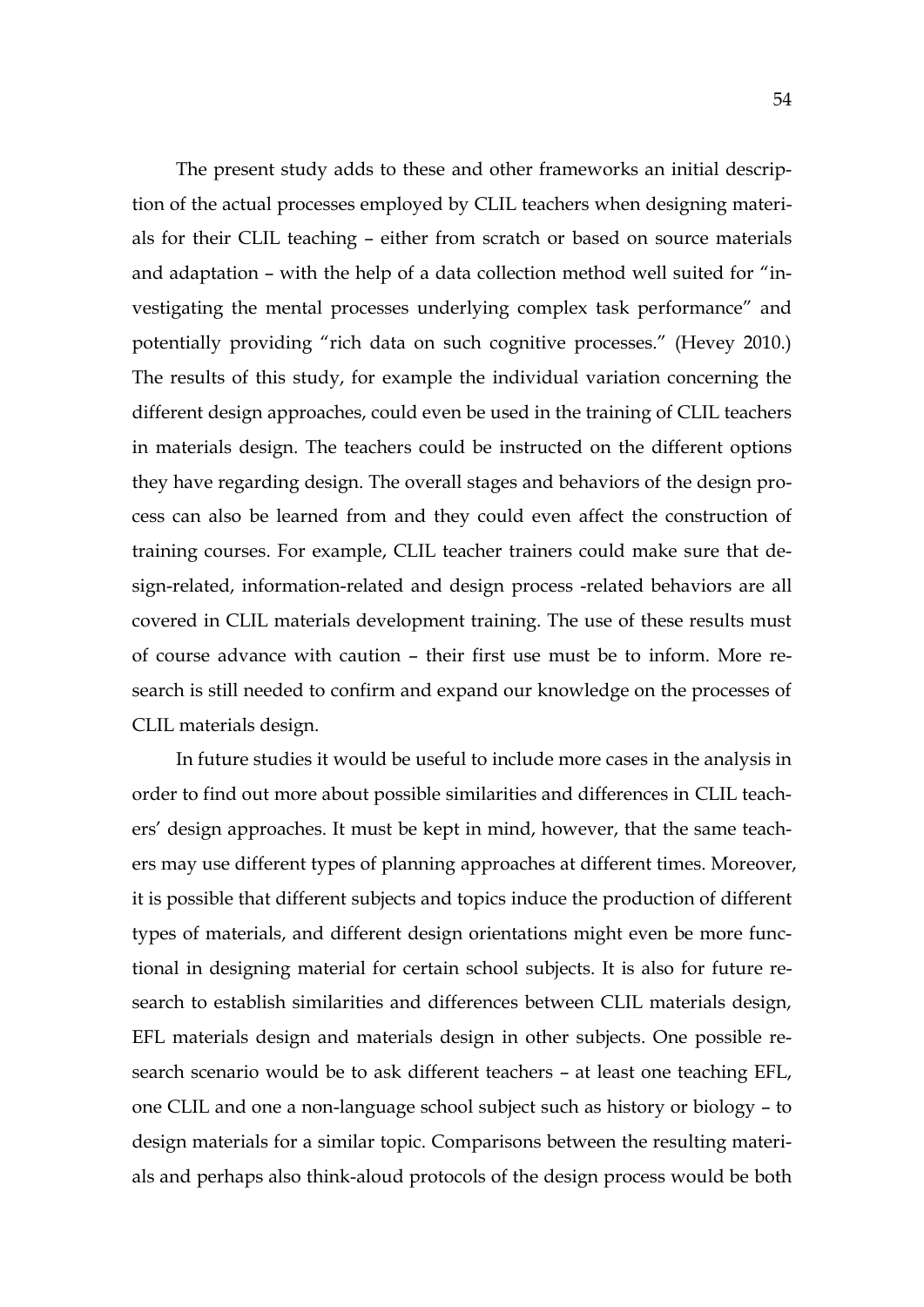extremely interesting and useful. This kind of research would allow us a clearer view of the special requirements of planning materials for CLIL.

Another important area of further research is expertise in CLIL materials design. Comparisons of the design processes of novices and experts through think-aloud protocols would hopefully reveal expertise in CLIL materials design that eventually we might be able to teach in the pre-service and in-service training courses of CLIL teachers. This agenda is not without issues. Apart from the complex question of whether or not expertise can be taught (see, e.g. Johnson 2003, 143–145; Schoenfeld 1985) finding and recognizing experts in any field and especially in CLIL materials design is slightly problematic. There is no standard definition of or ways of measuring expertise in research. A widespread strategy of choosing "experts" for studies is to include people with 10 years of full-time experience in their field (Richey & Klein 2007, 101–102). This strategy, based in Simon and Chase's (1973) research on expert chess players, is nevertheless problematic since experience might not always lead to expertise and there might exist expert practitioners with less than 10 years of experience (Richey & Klein 2007, 101–102). When studying CLIL teachers as materials designers, such problems are magnified: how does one find even one individual who has been both a CLIL teacher and a full-time CLIL materials designer for ten years, or even the five years used by Johnson (2003)? Perhaps comparisons between trained and experienced CLIL teachers and, for instance, unexperienced novices or student CLIL teachers would be more feasible. In addition, being an experienced or a good teacher does not necessarily mean being an experienced or a good materials designer (Johnson 2003, 1). There is at least one more alternative for finding experts: assuming that expertise means expressing "superior performance in a reproducible manner", the researcher's task would be to first identify tasks that exhibit these behaviors in a given field and then find people who can perform these tasks in this expert way (Ericsson 2004).

Nevertheless, CLIL materials is an important topic that deserves more research attention in the future. We still need to "pay more attention to what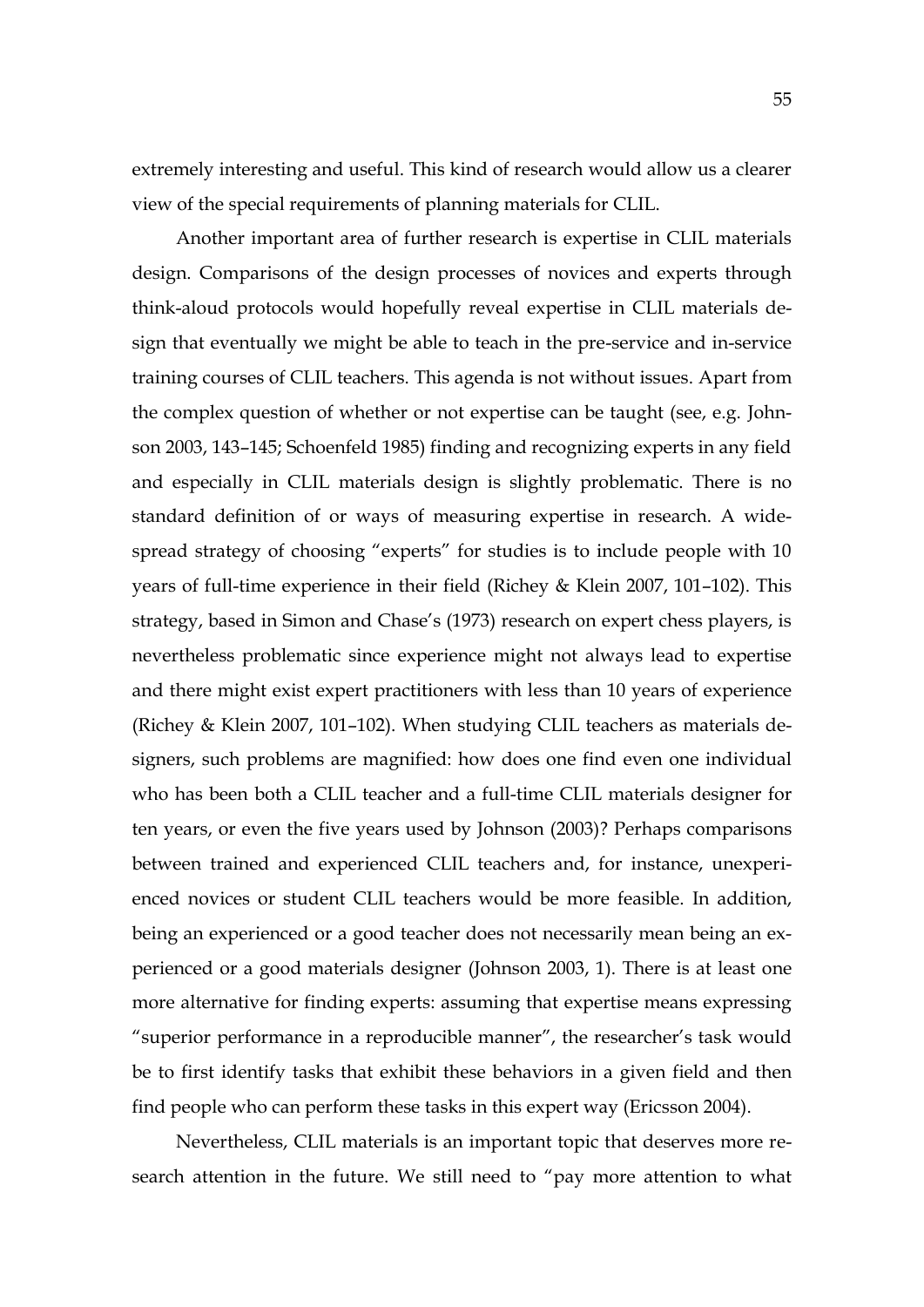teachers do by researching how they adapt marketed textbooks and what principles they follow when engaged in producing their own CLIL materials to suit their unique realities" (Banegas 2010). Providing both descriptions of and suggestions for workable CLIL materials design procedures as well as characteristics of quality CLIL materials means – in part at least – introducing knowledge and guidelines for teacher training in CLIL materials design. When this is combined with facilitating the establishment and running of materials banks and the sharing of CLIL materials between teachers, we are one step closer to solving the CLIL materials issue and helping CLIL teachers in their efforts to provide their students with all the benefits of quality CLIL teaching.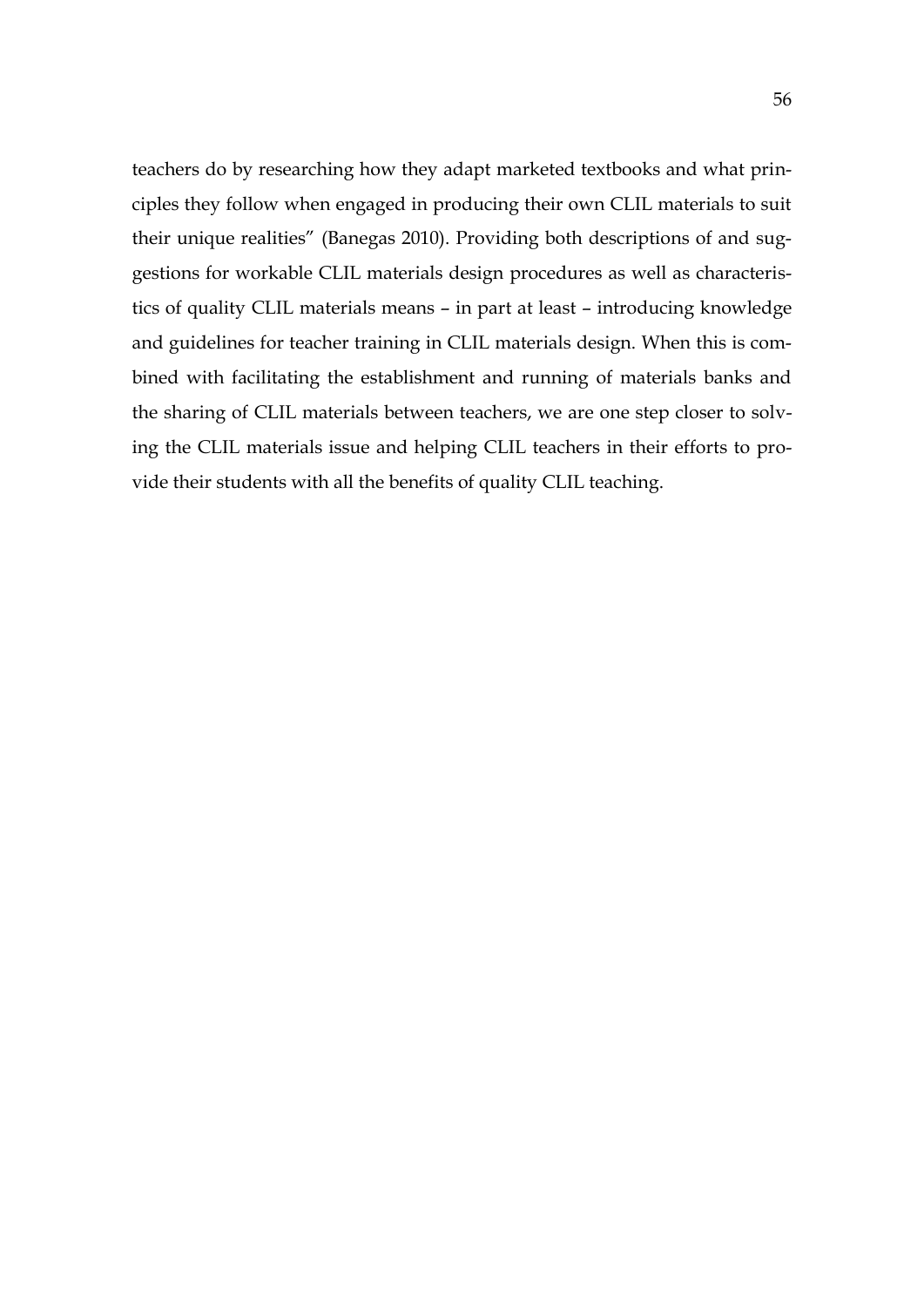# <span id="page-56-0"></span>**REFERENCES**

- Admiraal, W., Westhoff, G., & de Bot, K. (2006). Evaluation of bilingual secondary education in the Netherlands: Students' language proficiency in English 1. *Educational Research and Evaluation*, *12*(1), 75–93.
- Alonso, E., Grisaleña, J. & Campo, A. (2008). Plurilingual Education in Secondary Schools: Analysis of Results. *International CLIL Research Journal,* 1(1), 36–49.
- Baetens Beardsmore, H. (1997). *Manipulating the Variables in Bilingual education.* Report on the Conference on European Networks in Bilingual Education. The European Platform for Dutch Education: The Hague.
- Banegas, D. L. (2010). Three Frameworks for Developing CLIL Materials. *Folio, 14*(2).
- Banegas, D. L. (2012a). CLIL teacher development: Challenges and experiences. *Latin American Journal of Content & Language Integrated Learning, 5*(1), 46–56.
- Banegas, D. L. (2012b). Integrating content and language in English language teaching in secondary education: Models, benefits and challenges. *Studies in Second Language Learning and Teaching, 2*(1), 111–136.
- Banegas, D. L. (2013). An investigation into CLIL-related sections of EFL coursebooks: issues of CLIL inclusion in the publishing market. *International Journal of Bilingual Education and Bilingualism*, 1–15.
- Bruton, A. (2011). Is CLIL so beneficial, or just selective? Re-evaluating some of the research. *System*, *39*(4), 523–532.
- Bruton, A. (2013). CLIL: Some of the reasons why… and why not. *System*, *41*(3), 587–597.
- Canniveng, C., & Martinez, M. (2003). Materials development and teacher training. In B. Tomlinson (ed.) *Developing materials for language teaching.*  London: Continuum, 479–489.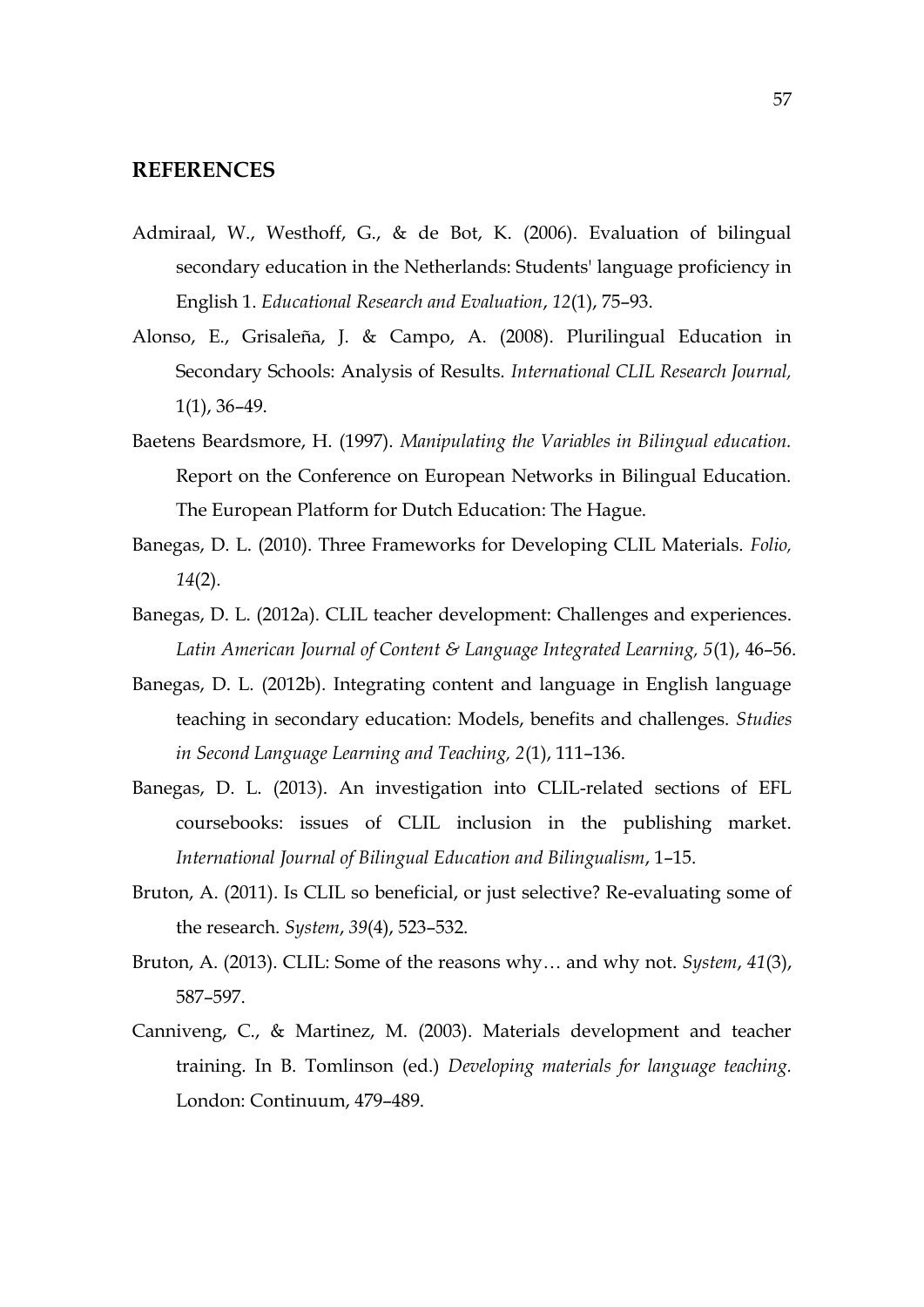- Coyle, Do. (2007). Content and Language Integrated Learning: Towards a Connected Research Agenda for CLIL Pedagogies. *International Journal of Bilingual Education and Bilingualism, 10*(5), 543–562.
- Coyle, D., Hood, P., & Marsh, D. (2010). *Content and language integrated learning*. Cambridge: Cambridge University Press.
- Cenoz, J., Genesee, F., & Gorter, D. (2013). Critical Analysis of CLIL: taking stock and looking forward. *Applied Linguistics.* Oxford University Press, 1– 21.
- Cohen, L., Manion, L., & Morrison, K. (2011). *Research methods in education*. 7th edition. London: Routledge.
- Coonan, C. M. (2007). Insider views of the CLIL class through teacher selfobservation-introspection. *International Journal of Bilingual Education and Bilingualism, 10*(5), 625–646.
- Crutcher, R. J. (1994). Telling what we know: The use of verbal report methodologies in psychological research. *Psychological Science, 5*(5), 241– 244.
- Dalton-Puffer, C. (2007). Discourse in content and language integrated learning (CLIL) classrooms. *Language Learning & Language Teaching, 20*. Amsterdam: John Benjamins Publishing Company.
- Dalton-Puffer, C. (2008). Outcomes and processes in Content and Language Integrated Learning (CLIL): current research from Europe. In W. Delanoy and L. Volkmann, (eds.) *Future Perspectives for English Language Teaching.* Heidelberg: Carl Winter.
- Dalton-Puffer, C., Nikula, T., & Smit, U. (2010a). Charting policies, premises and research on content and language integrated learning. In C. Dalton-Puffer, T. Nikula & U. Smit (eds.). *Language use and language learning in CLIL classrooms*, *7*. Amsterdam: John Benjamins Publishing Company, 1–19.
- Dalton-Puffer, C., Nikula, T., & Smit, U. (2010b). Language Use and Language Learning in CLIL: Current Findings and Contentious Issues. In C. Dalton-Puffer, T. Nikula & U. Smit (eds.) *Language use and language learning in*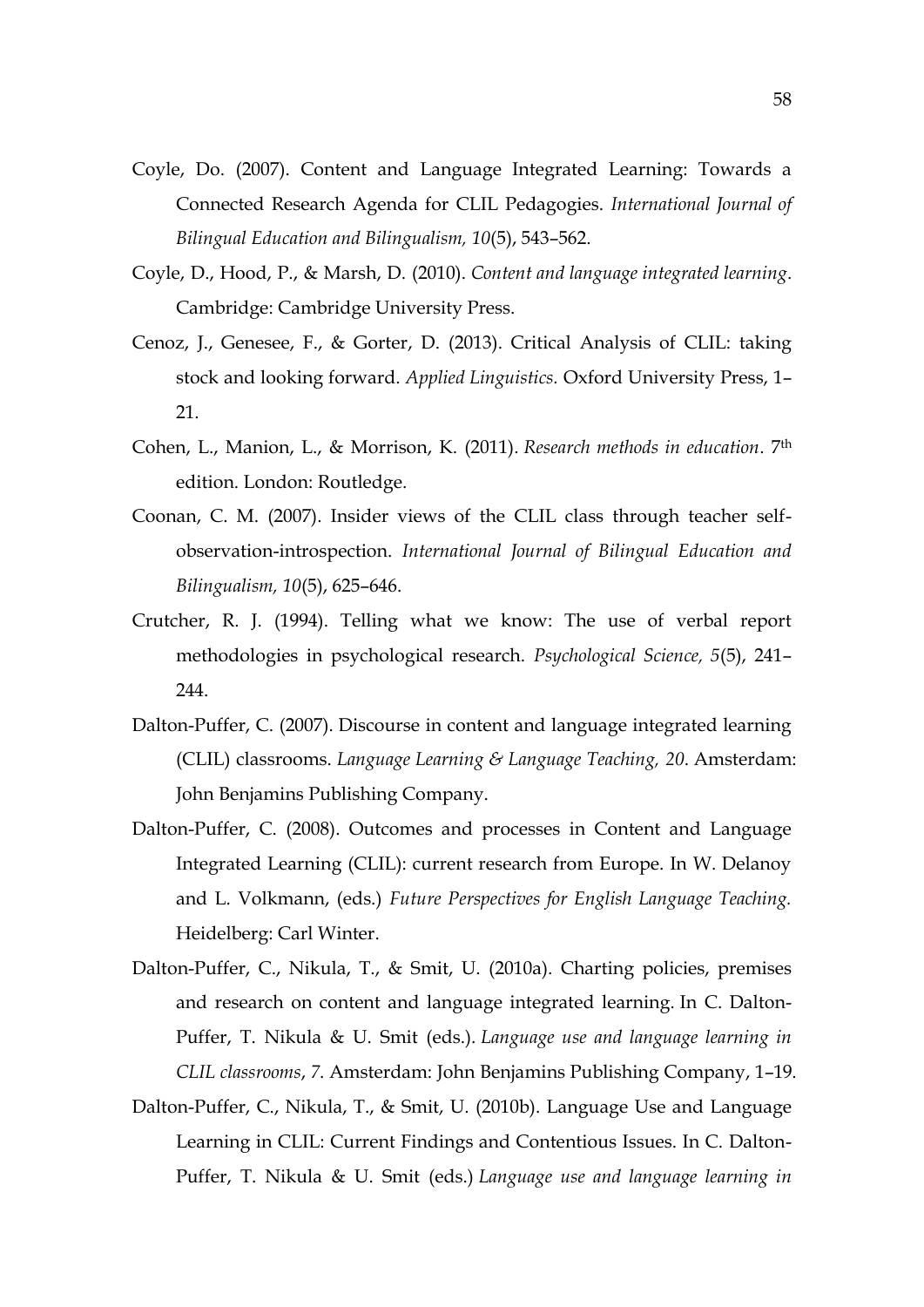*CLIL classrooms*, *7*. Amsterdam: John Benjamins Publishing Company, 279– 291.

- Dalton-Puffer, C., & Smit, U. (2007). Introduction. In C. Dalton-Puffer & U. Smit (eds.) *Empirical perspectives on CLIL classroom discourse. Frankfurt*: Peter Lang, 7–24.
- Davison, C., & Williams, A. (2001). Integrating language and content: Unresolved issues. In B. Mohan, C. Leung & C. Davison (eds.) *English as a second language in the mainstream*. Applied linguistics and language study, 51–70.
- de Graaff, R., Koopman, G.J., & Westhoff, G. (2007). An Observation Tool for Effective L2 Pedagogy in Content and Language Integrated Learning (CLIL). *International Journal of Bilingual Education and Bilingualism, 10*(5), 603–622.
- Ericsson, K. A. (2003). Valid and non-reactive verbalization of thoughts during performance of tasks: Towards a solution to the central problems of introspection as a source of scientific data. *Journal of Consciousness Studies*, *10*(9–10), 1–18.
- Ericsson, K. A. (2004). Deliberate practice and the acquisition and maintenance of expert performance in medicine and related domains. *Academic Medicine*, *79*(10), S70–S81.
- Ericsson, K. A., & Simon, H. A. (1993). *Protocol analysis: verbal reports as data. Revised edition.* Cambridge (MA): MIT press.
- Fernández Fontecha, A. (2009). Spanish CLIL: Research and official actions. *Content and language integrated learning: Evidence from research in Europe*, 3–21.
- Fernández Fontecha, A. (2010). The CLILQuest: A Type of Language WebQuest for Content and Language Integrated Learning (CLIL). *CORELL: Computer Resources for Language Learning 3*, 45–64.
- Fernández Fontecha, A. (2012). CLIL in the Foreign Language Classroom: Proposal of a Framework for ICT Materials Design in Language-Oriented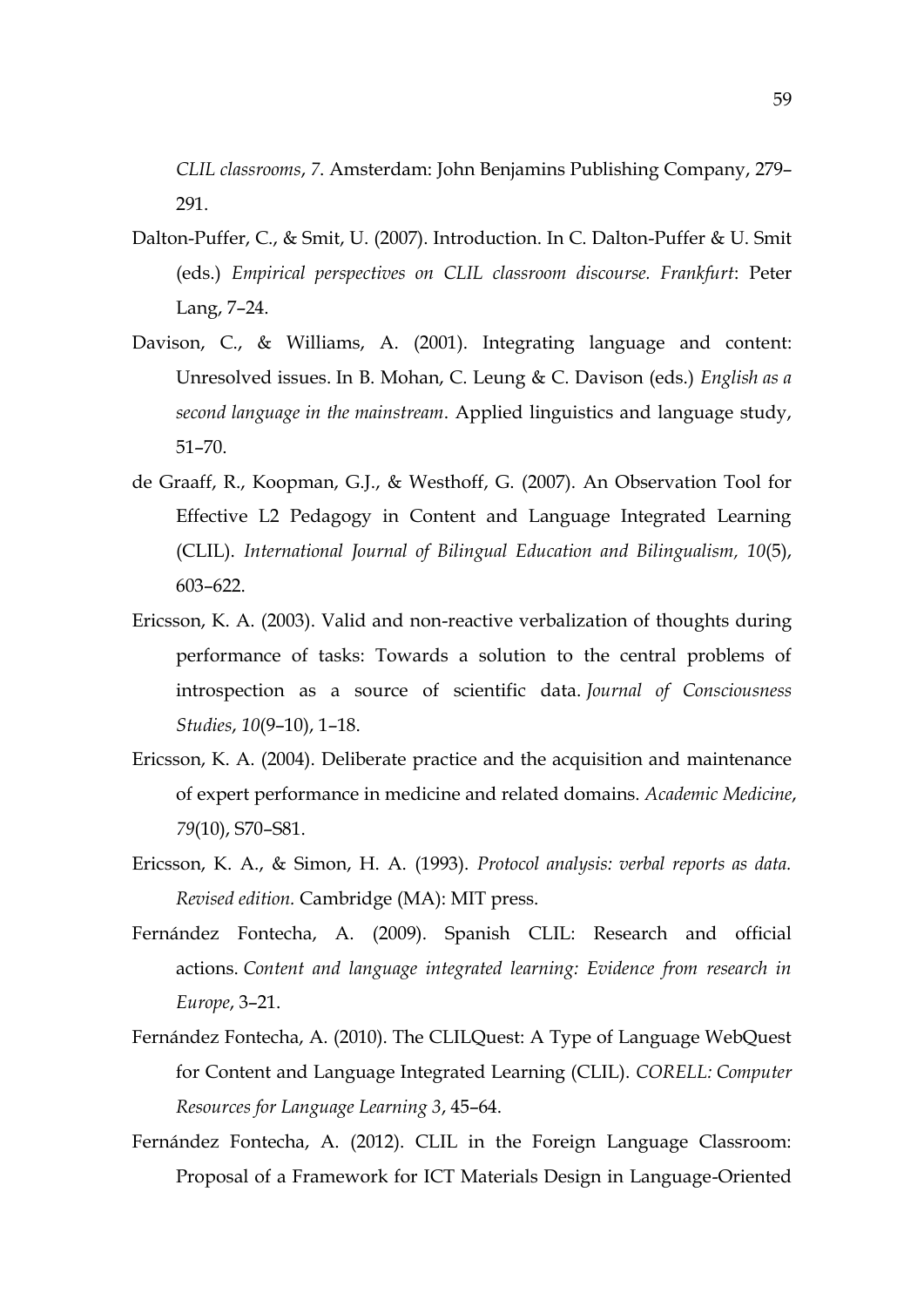Versions of Content and Language Integrated Learning. *Alicante Journal of English Studies 25*, 317–334.

- Filardo Llamas, L., Jiménes, E. G. C., & Canduela, L. R. (2011). On the Validity of Systemic Functinal [sic] Approaches as a Tool for Selecting Materials in CLIL Contexts. A Case Study. *Porta Linguarum 16*, 65–74.
- Floimayr, T. (2010). CLIL in biology an evaluation of existing teaching materials for Austrian schools. In U. Smit, B. Schiftner & C. Dalton-Puffer (eds.) Current research on CLIL 3, *VIEWS: Vienna English Working Papers 19*(3), 21–28.
- Franklin, C., & Ballan, M. (2001). Reliability and validity in qualitative research. In B. A. Thyer (ed.) *The handbook of social work research methods*. Thousand Oaks: SAGE, 273–292.
- Genesee, F. (2003). What do we know about bilingual education for majority language students? In Bhatia, T.K. & Ritchie, W. (eds.) *Handbook of Bilingualism and Multiculturalism.* London: Blackwell.
- Georgiou, S. I. (2012). Reviewing the puzzle of CLIL. *ELT journal*, *66*(4), 495–504.
- Gierlinger, E. M. (2007). Modular CLIL in lower secondary education: some insights from a research project in Austria. In C. Dalton-Puffer & U. Smit (eds.) *Empirical perspectives on CLIL classroom discourse.* Frankfurt: Peter Lang, 79–118.
- Gilmore, A. (2007). Authentic materials and authenticity in foreign language learning. *Language Teaching, 40*(02), 97–118
- Grin, F. (2005). *Added Value of CLIL.* Paper presented at the Conference The Changing European Classroom – The Potential of Plurilingual Education, Luxembourg, 9–11 March 2005.
- Guerrini, M. (2009). CLIL materials as scaffolds to learning. In D. Marsh, P. Mehisto, D. Wolff, R. Aliaga, T. Asikainen, M. Frigols-Martin, S. Hughes & G. Langé (eds.) *CLIL practice: Perspectives from the field*. University of Jyväskylä, 74–84.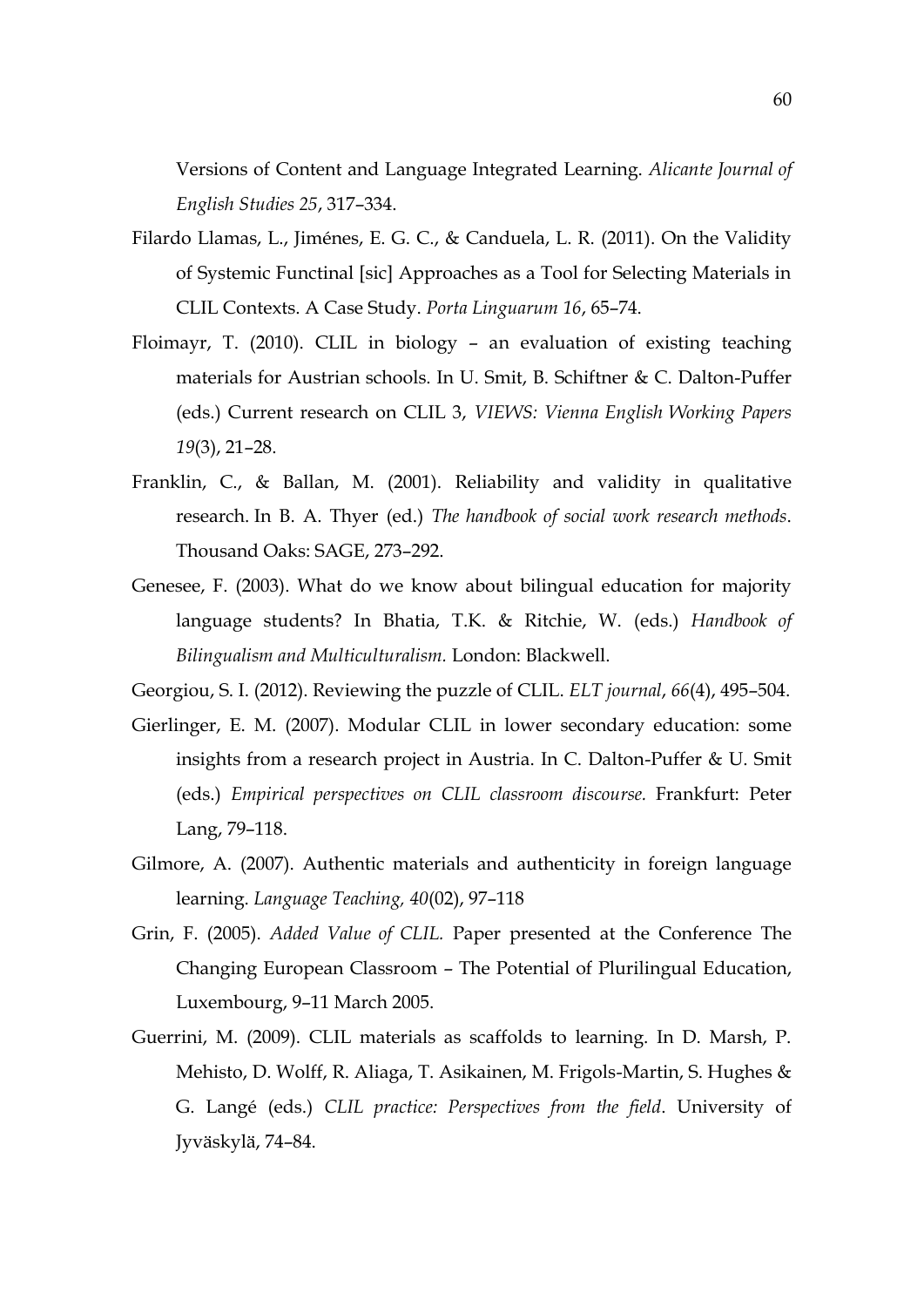- Hadfield, J. (2013). Chaosmos: Spontaneity and Order in the Materials Design Process. In N. Harwood (ed.) *English Language Teaching Textbooks: Content, Consumption, Production,* 320–359.
- Harwood, N. (2010). Issues in materials development and design. In N. Harwood (ed.) *English Language Teaching Materials: Theory and Practice.*  Cambridge: Cambridge University Press, 3–30.
- Harwood, N. (2013). Content, Consumption, and Production: Three Levels of Textbook Research. In N. Harwood (ed.) *English Language Teaching Textbooks: Content, Consumption, Production*, 1–42.
- Hevey, D. (2010). Think-aloud methods. In N. J. Salkind (ed.) *Encyclopedia of research design.* Sage, 1505–1507.
- Hillyard, S. (2011). First steps in CLIL: Training the teachers. *Latin American Journal of Content & Language Integrated Learning, 4*(2), 1–12.
- Islam, C., & Mares, C. (2003). Adapting Classroom Materials. In B. Tomlinson (ed.) *Developing materials for language teaching.* London: Continuum, 86–100.
- Johnson, K. (2000). What task designers do. *Language teaching research, 4*(3), 301– 321.
- Johnson, K. (2003). *Designing language teaching tasks.* Basingstoke: Palgrave Macmillan.
- Jolly, D., & Bolitho, R. (2011). A framework for materials development. In B. Tomlinson (ed.) *Materials development in language teaching*. 2nd edition. Cambridge: Cambridge University Press, 107–134.
- Jäppinen, A.-K. (2005). Thinking and Content Learning of Mathematics and Science as Cognitional Development in Content and Language Integrated Learning (CLIL): Teaching Through a Foreign Language in Finland. *Language and Education, 19*(2), 147–168.
- Korte, W. B., & Hüsing, T. (2006). Benchmarking access and use of ICT in European schools 2006. Bonn: Empirica Gesellschaft für Kommunikationsund Technologieforschung.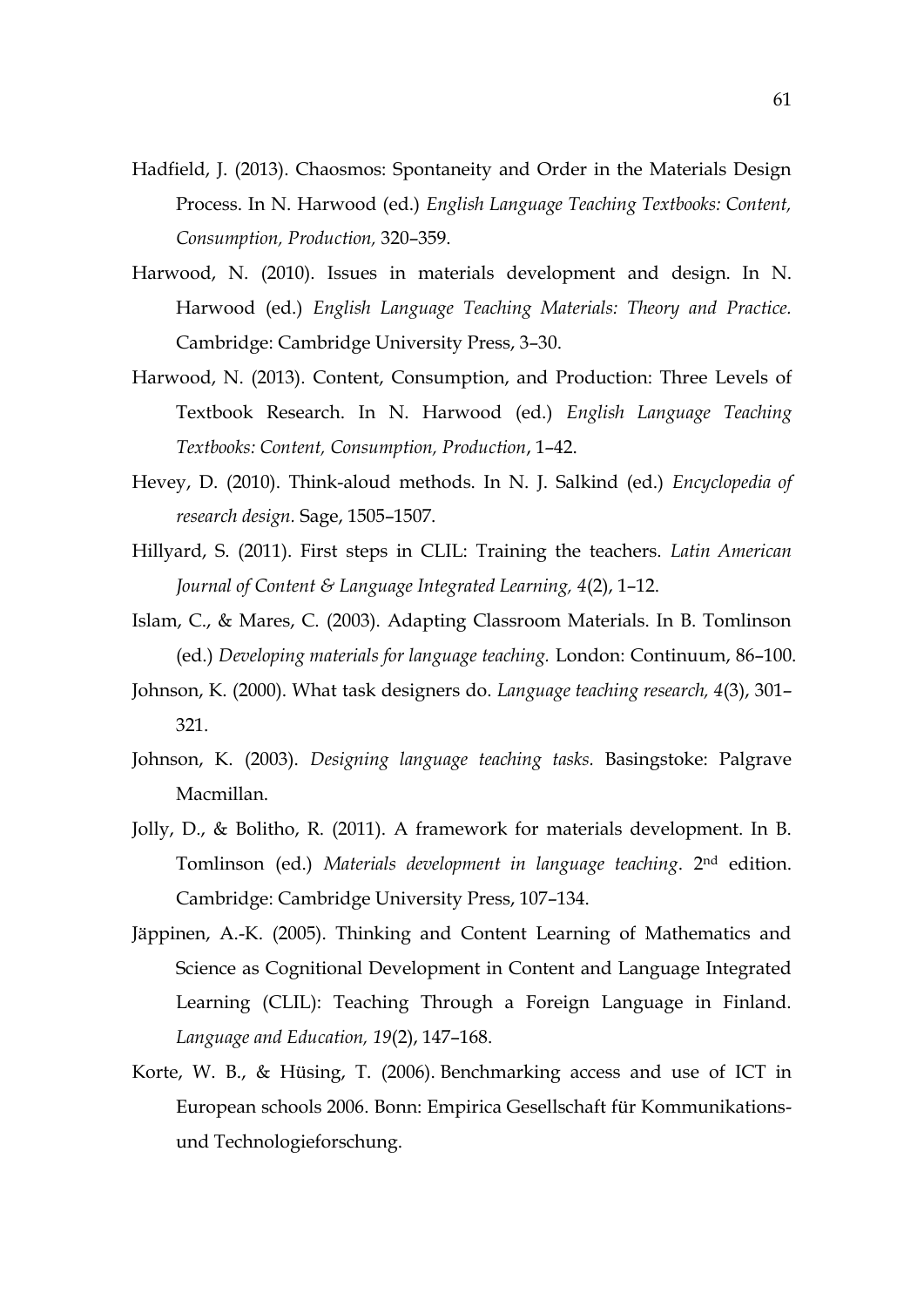- Lasagabaster, D. (2008). Foreign Language competence in content and language integrated courses. *The Open Applied Lingustics Journal 1*, 31–42.
- Lasagabaster, D., & Sierra, J. M. (2010). Immersion and CLIL in English: more differences than similarities. *ELT Journal Volume 64*(4). Oxford University Press, 367–375.
- Lehti, L., Järvinen, H.-M., & Suomela-Salmi, E. (2006). Kartoitus vieraskielisen opetuksen tarjonnasta peruskouluissa ja lukiossa. In P. Pietilä, P. Lintunen & H.-M. Järvinen (eds.) *Kielenoppija tänään – Language Learners of Today. AFinLAn vuosikirja 2006. Suomen soveltavan kielitieteen yhdistyksen julkaisuja no. 64.* Jyväskylä, 293–313.
- Le Maistre, C. (1998). What is an expert instructional designer? Evidence of expert performance during formative evaluation. *Educational Technology Research and Development, 46*(3), 21–36.
- Lorenzo, F. (2007). An analytical framework of language integration in L2 content-based courses: The European dimension. *Language and Education*, *21*(6), 502–514.
- Lorenzo, F., & Moore, P. (2010). On the natural emergence of language structures in CLIL: Towards a theory of European educational bilingualism. In C. Dalton-Puffer, T. Nikula & U. Smit (eds.) *Language Use and Language Learning in CLIL Classrooms.* Amsterdam: John Benjamins Publishing Company, 23–38.
- Lucietto, S. (2008). A Model for Quality CLIL Provision. *International CLIL research journal, 1*(1), 83–92.
- Luukka, M.-R., Pöyhönen, S., Huhta, A., Taalas, P., Tarnanen, M., & Keränen, A. (2008). *Maailma muuttuu – mitä tekee koulu? Äidinkielen ja vieraiden kielten tekstikäytänteet koulussa ja vapaa-ajalla.* Jyväskylän yliopisto: Soveltavan kielentutkimuksen keskus.
- Maley, A. (2003). Creative approaches to writing materials. In B. Tomlinson (ed.) *Developing materials for language teaching*. London: Continuum, 183–198.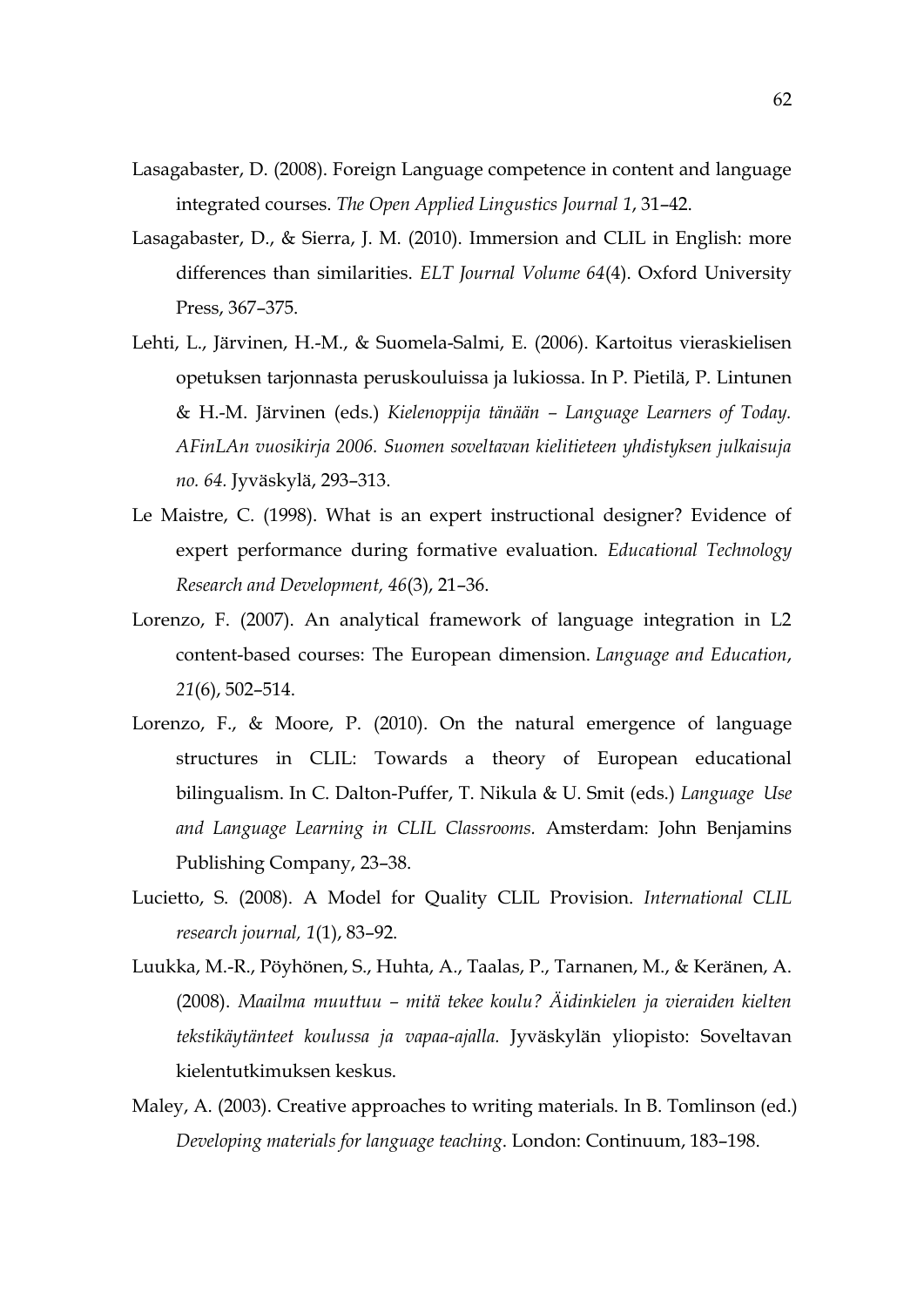- Marenzi, I., Kupetz, R., Nejdl, W., & Zerr, S. (2010). Supporting Active Learning in CLIL through Collaborative Search. In X. Luo et al. (eds.) *ICWL 2010, LNCS 6483*, 200–209.
- Mares, C. (2003). Writing a coursebook. In B. Tomlinson (ed.) *Developing materials for language teaching.* London: Continuum, 130–140.
- Marsh, D. (ed.) (2002). *CLIL/EMILE – The European Dimension: Actions, Trends and Foresight Potential.* Public Services Contract DG EAC: European Commission.
- Marsh, D., & Hartiala, A.-K. (2001). Dimensions of content and language integrated learning. In D. Marsh, A. Maljers & A.-K. Hartiala (eds.) *Profiling European CLIL Classrooms. Languages Open Doors.* Jyväskylä: European Platform for Dutch Education, The Netherlands & University of Jyväskylä, 15–53.
- Marsh, D., Järvinen, H.-M., & Haataja, K. (2007). Finland: Perspectives from Finland. In A. Maljers, D. Marsh & D. Wolff (eds.) *Windows on CLIL: Content and language integrated learning in the European spotlight.* The Hague: European Platform for Dutch Education, 63–83.
- McDonough, J., Shaw, C., & Masuhara, H. (2012). *Materials and Methods in ELT : a teacher's guide*. 3rd edition. Chichester: Wiley-Blackwell.
- McGrath, I. (2002). *Materials Evaluation and Design for Language Teaching.*  Edinburgh: Edinburgh University Press.
- McGrath, I. (2013). *Teaching Materials and the Roles of EFL/ESL Teachers: Practice and Theory.* London: Bloomsbury Academic.
- McNamara, C. (2009). General guidelines for conducting interviews. Retrieved September 11, 2013, from http://managementhelp.org/evaluatn/intrview.htm.
- Mehisto, P. (2008). CLIL Counterweights: Recognising and decreasing disjuncture in CLIL. *International CLIL Research Journal, 1*(1), 93–119.
- Mehisto, P. (2010). Criteria for Producing CLIL Learning Materials. Available at http://www.ccn-clil.eu/clil\_criteria\_web/index.php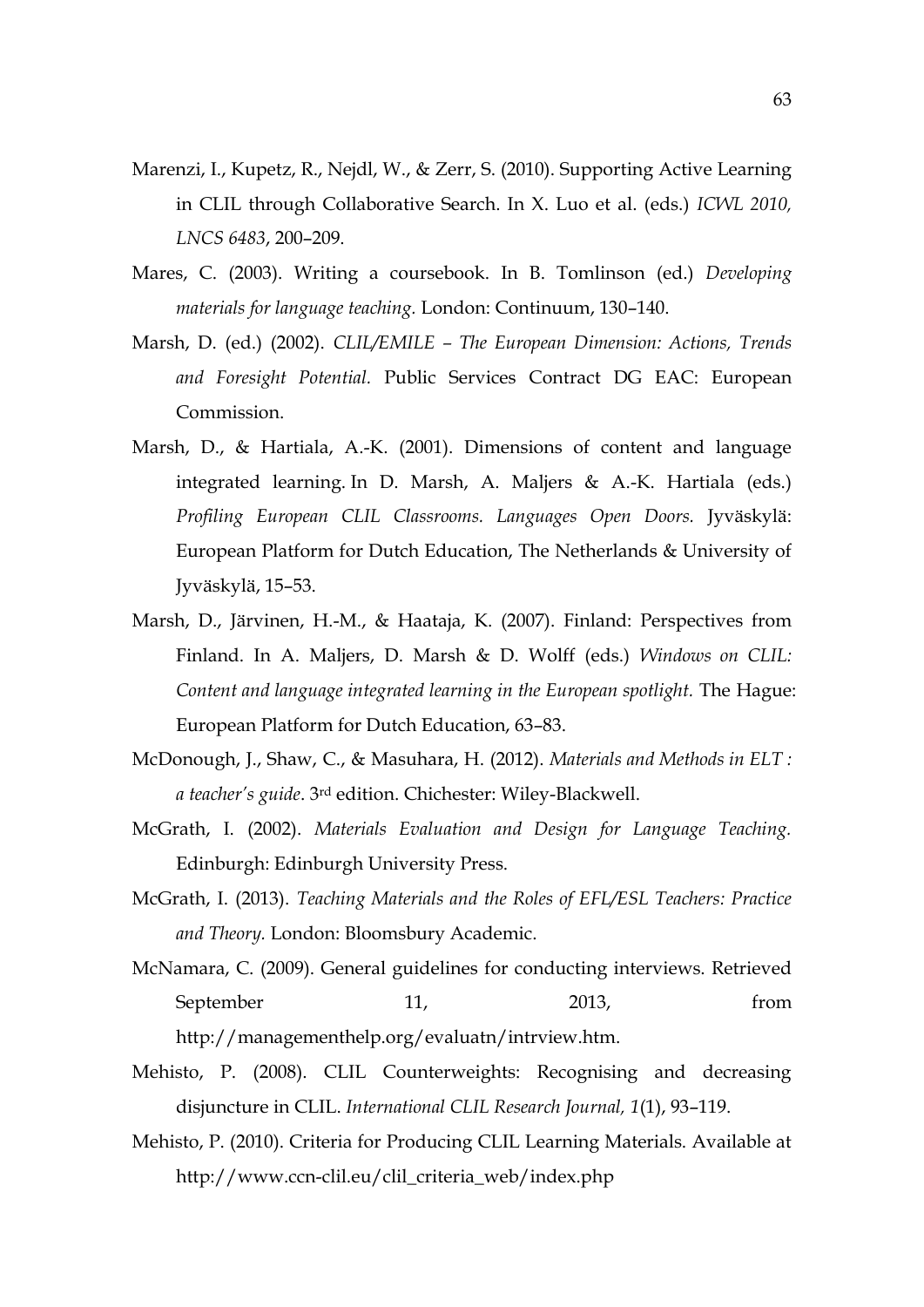- Mehisto, P. (2012). Criteria for Producing CLIL Learning Material. *Encuentro 21*, 15–33
- Mehisto, P., Marsh, D., & Frigols, M. J. (2008). *Uncovering CLIL: Content and Language Integrated Learning in Bilingual and Multilingual education.* Macmillan books for teachers. Oxford: Macmillan Education.
- Met, M. (1998). Curriculum decision-making in content-based language teaching. In J. Cenoz & F. Genesee (eds.) *Beyond Bilingualism: Multilingualism and Multilingual Education.* Clevedon: Multilingual Matters, 35–63.
- Mewald, C. (2007). A comparison of oral FL performance. In C. Dalton-Puffer & U. Smit (eds.). *Empirical perspectives on CLIL classroom discourse.* Frankfurt: Peter Lang, 139–178.
- Meyer, O. (2010). Towards quality CLIL: successful planning and teaching strategies. *Puls 33*, 11–29.
- Mishan, F. (2005). *Designing authenticity into language learning materials.* Bristol: Intellect Books.
- Moore, P., & Lorenzo, F. (2007). Adapting authentic materials for CLIL classrooms: An empirical study. In U. Smit, & C. Dalton-Puffer (eds.) Current research on CLIL 2, *VIEWS: Vienna English Working Papers 16*(3), 28–35.
- Morton, T. (2013). Critically Evaluating Materials for CLIL: Practitioners' Practices and Perspectives. *Critical Perspectives on Language Teaching Materials*, 111–136.
- Navés, T. (2009). Effective content and language integrated learning (CLIL) programmes. *Content and language integrated learning: Evidence from research in Europe*, 22–40.
- Nikula, T. (2007). The IRF pattern and space for interaction: comparing CLIL and EFL classrooms. In C. Dalton-Puffer & U. Smit (eds.) *Empirical perspectives on CLIL classroom discourse.* Frankfurt: Peter Lang, 179–204.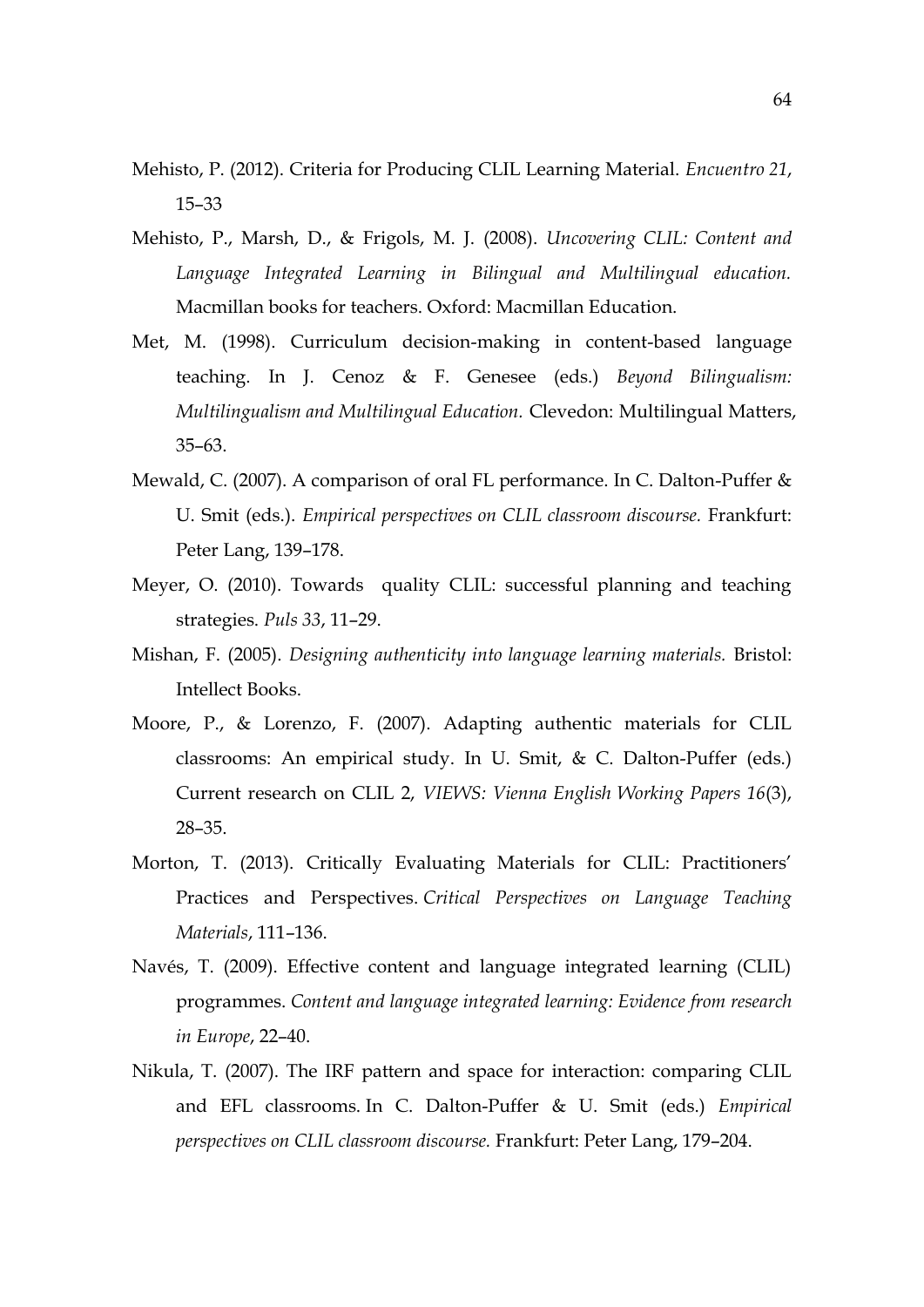- Novotná, J., & Moraová, H. (2005). Cultural and linguistic problems in the use of authentic textbooks when teaching mathematics in a foreign language. *ZDM*, *37*(2), 109–115.
- Opetushallitus. (2004). *Perusopetuksen opetussuunnitelman perusteet 2004.* Helsinki: Opetushallitus.
- Popovici, R., & Bolitho, R. (2003). Personal and professional development through writing: The Romanian textbook project. In B. Tomlinson (ed.) *Developing materials for language teaching.* London: Continuum, 505–517.
- Prowse, P. (2011). How writers write: testimony from authors. In B. Tomlinson (ed.) *Materials development in language teaching.* 2nd edition. Cambridge: Cambridge University Press, 151–173.
- Richey, R. C., & Klein, J. D. (2007). *Design and development research: Methods, strategies and issues.* Mahwah: Lawrence Erlbaum Associates, Inc.
- Saldaña, J. (2013). *The coding manual for qualitative researchers*. 2<sup>nd</sup> edition. London: Sage.
- Samuda, V. (2005). Expertise in Pedagogic Task Design. In K. Johnson (ed.) *Expertise in Second Language Learning and Teaching.* Palgrave Macmillan, 150–164.
- Saraceni, C. (2003). Adapting Courses: A Critical View. In B. Tomlinson (ed.) *Developing materials for language teaching.* London: Continuum, 72–85.
- Schoenfeld, A. H. (1985). *Mathematical problem solving*. Orlando: Academic Press, Inc.
- Seitamaa-Hakkarainen, P. (1999). Ääneenajattelumenetelmä. Available at http://www.metodix.com/fi/sisallys/01\_menetelmat/02\_metodiartikkel it/seitamaa\_protokolla\_analyysi/?tree:D=168739&tree:selres=&hrpDelim Char=%3B&parentCount=1
- Simon, H. A., & Chase, W. G. (1973). Skill in chess. *American scientist*, *61*(4), 394– 403.
- Smagorinsky, P. (1989). The reliability and validity of protocol analysis. *Written communication*, *6*(4), 463–479.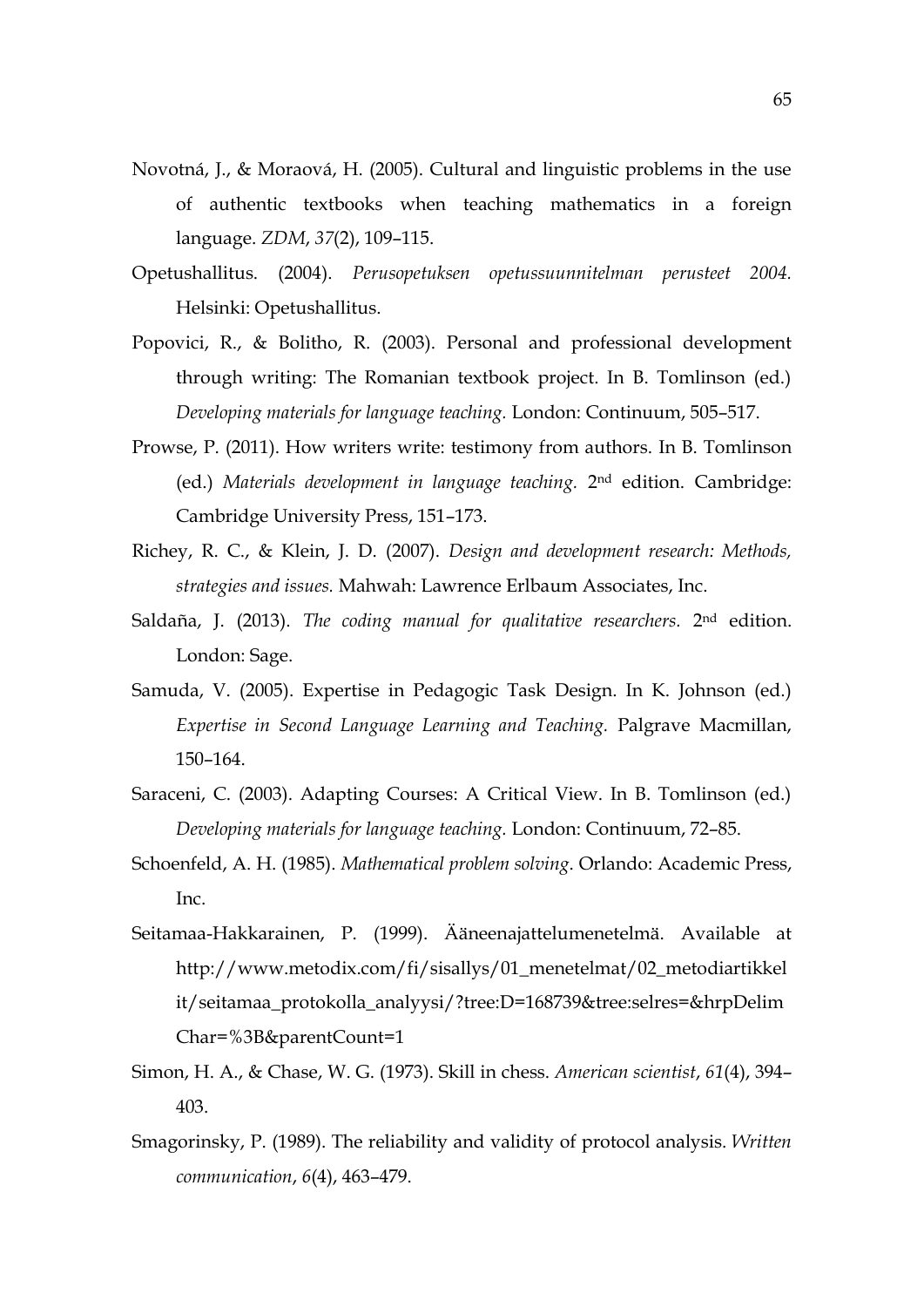- Strauss, A., & Corbin, J. (1990). *Basics of Qualitative Research: Grounded Theory Procedures and Techniques.* Newsbury Park: SAGE Publications.
- Sudhoff, J. (2010). CLIL and Intercultural Communicative Competence: Foundations and Approaches towards a Fusion. *International CLIL research journal, 1*(3), 30–37.
- Sylvén, L. K. (2007). Are *The Simpsons* Welcome in the CLIL Classroom? In U. Smit, & C. Dalton-Puffer (eds.) Current research on CLIL 2, *VIEWS: Vienna English Working Papers 16*(3), 53–59.
- Sylvén, L. K. (2013). CLIL in Sweden why does it not work? A metaperspective on CLIL across contexts in Europe*. International Journal of Bilingual Education and Bilingualism, 16*(3), 301–320.
- Tedick, D. J., & Cammarata, L. (2012). Content and language integration in K–12 contexts: Student outcomes, teacher practices, and stakeholder perspectives. *Foreign Language Annals*, *45*(S1), S28–S53.
- Ting, Y. L. T. (2010). CLIL appeals to how the brain likes its information: examples from CLIL-(Neuro) Science. *International CLIL Research Journal 1,*  1–18.
- Tomlinson, B. (2001). Materials development. In R. Carter & D. Nunan (eds.) *The Cambridge Guide to Teaching English to Speakers of Other Languages.* Cambridge: Cambridge University Press, 66–71.
- Tomlinson, B. (2003a). Developing Principled Frameworks for Materials Development. In B. Tomlinson (ed.) *Developing materials for language teaching. London: Continuum,* 107–129.
- Tomlinson, B. (2003b). Introduction: Are Materials Developing? In B. Tomlinson (ed.) *Developing materials for language teaching.* London: Continuum, 1–11.
- Tomlinson, B. (2003c). Materials development courses. In B. Tomlinson (ed.) *Developing materials for language teaching*. London: Continuum, 445–461.
- Tomlinson, B. (2003d). Materials evaluation. In B. Tomlinson (ed.) *Developing materials for language teaching.* London: Continuum, 15–36.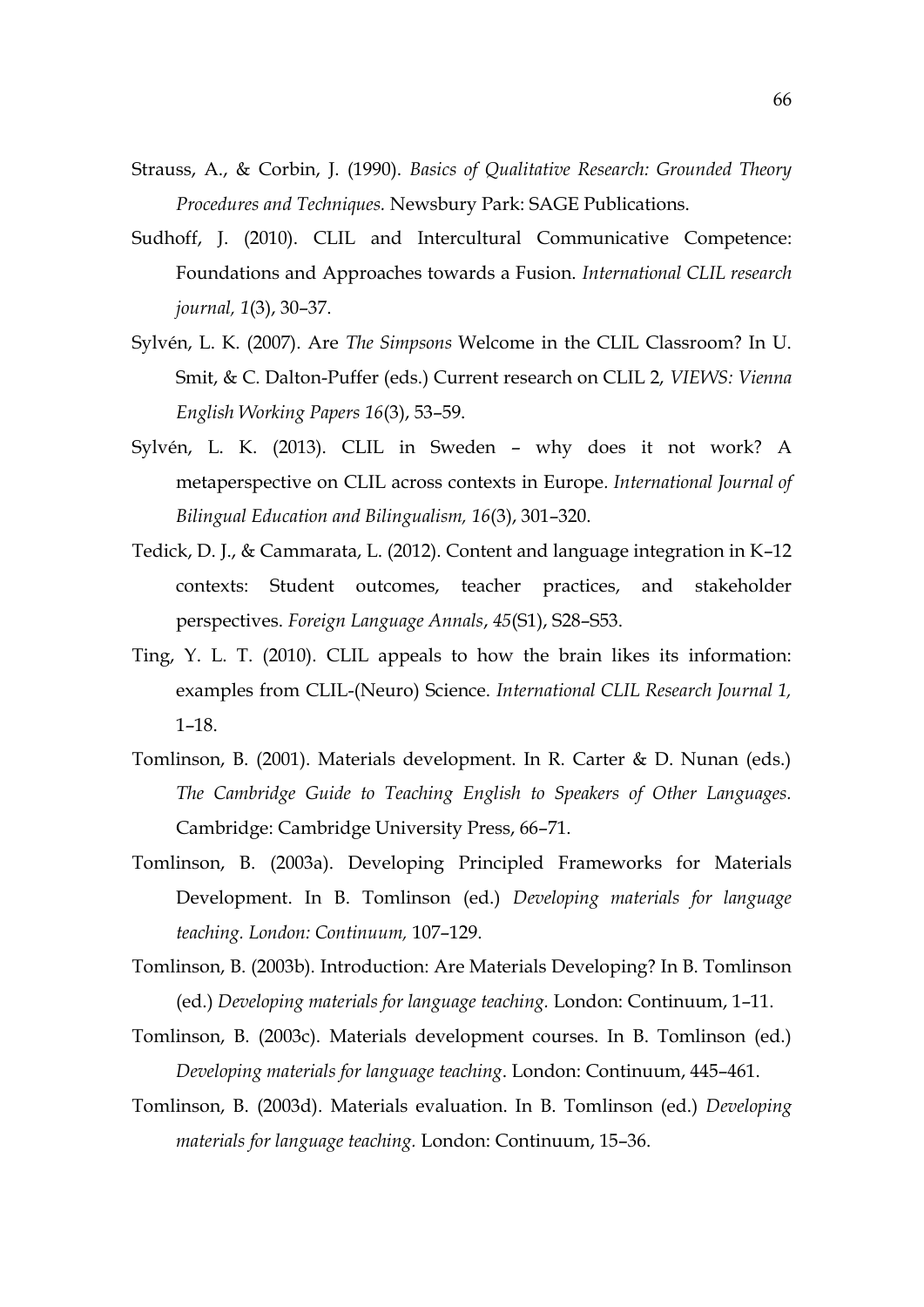- Tomlinson, B. (2009). Principles and procedures of materials development for language learning. *Metodologias e Materiais para o ensino do Português como Língua Não Materna*, 45–54.
- Tomlinson , B. (2011). Glossary of basic terms for materials development in language teaching. In B. Tomlinson (ed.) *Materials development in language teaching.* 2nd edition. Cambridge: Cambridge University Press, ix–xviii.
- Tomlinson, B. (2012). Materials development for language learning and teaching. *Language Teaching, 45*(2), 143–179.
- Turner, D. W. (2010). Qualitative interview design: A practical guide for novice investigators. *The Qualitative Report, 15*(3), 754–760.
- van Braak, J., Tondeur, J., & Valcke, M. (2004). Explaining different types of computer use among primary school teachers. *European Journal of Psychology of Education*, *19*(4), 407–422.
- Yano, Y., Long, M. H., & Ross, S. (1994). The effects of simplified and elaborated texts on foreign language reading comprehension. *Language Learning*, *44*(2), 189–219.
- Ziegelwagner, M. (2007). Chancen und Probleme des CLIL-Geschichtsunterrichts. In C. Dalton-Puffer & U. Smit (eds.). *Empirical perspectives on CLIL classroom discourse.* Frankfurt: Peter Lang, 291–326.